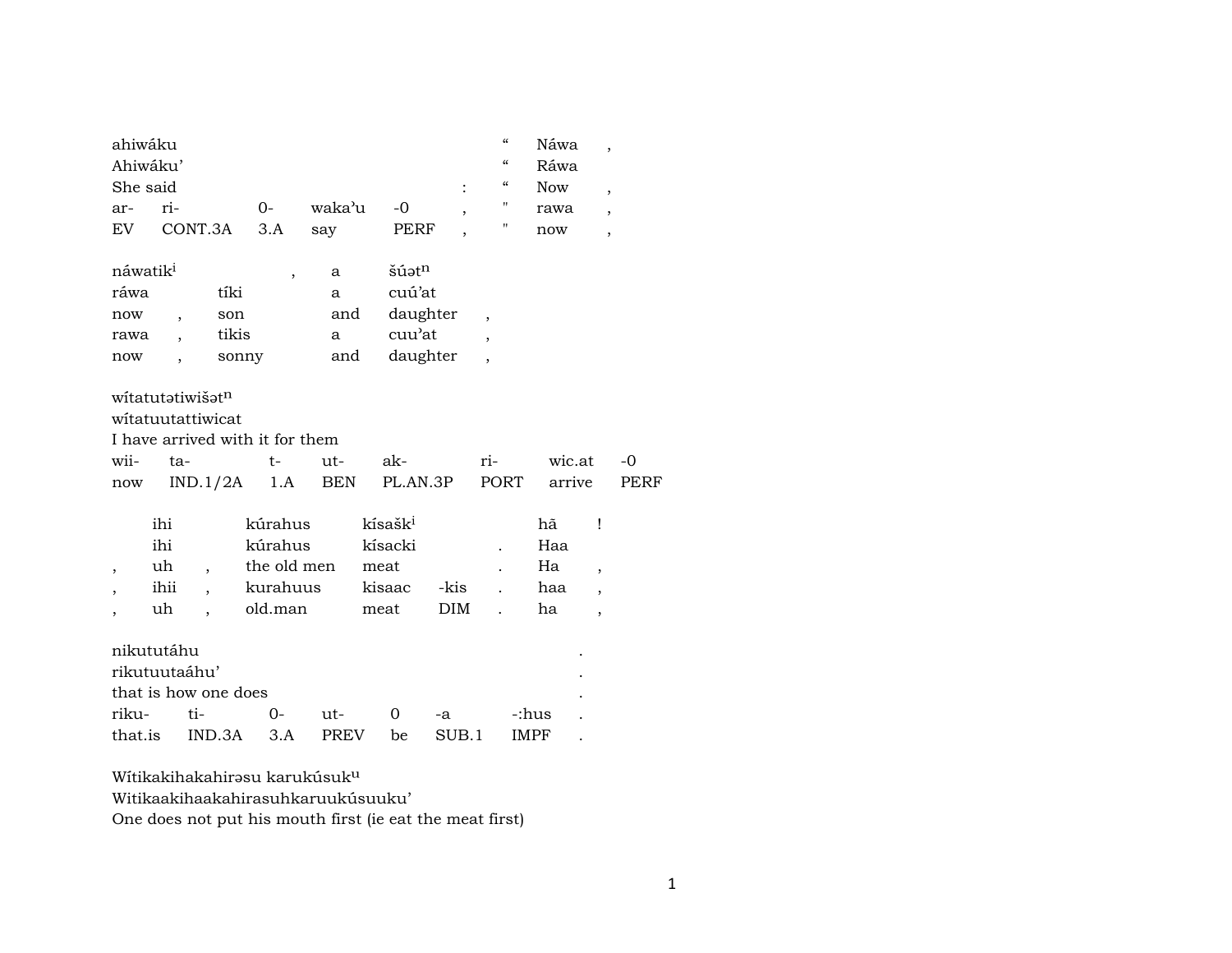| witi-            | kaaki-              |                                      | $0-$                   | haaka-      |             | hiras-       |                          | uh             | -ka.ra'uk |           | -:hus       | -uuku      |
|------------------|---------------------|--------------------------------------|------------------------|-------------|-------------|--------------|--------------------------|----------------|-----------|-----------|-------------|------------|
| <b>REFL</b>      |                     | NEG.IND.3A                           | 3.A                    | mouth       |             |              | in.the.lead              | go.INT         |           | CAUS.PL.P | <b>IMPF</b> | <b>HAB</b> |
|                  | Híruhã <sup>a</sup> |                                      |                        |             |             |              |                          | $\, ,$         |           |           |             |            |
| hi               |                     | ruuhá'a                              |                        |             |             |              |                          |                |           |           |             |            |
|                  | and                 | it is the cause                      |                        |             |             |              |                          |                |           |           |             |            |
| hi               |                     | ra-                                  | 0-                     | ut-         | raar        |              | $\overline{\phantom{a}}$ |                |           |           |             |            |
|                  | and                 | <b>ABS</b>                           | 3.A                    | <b>PREV</b> |             | be.the.cause | EX                       |                |           |           |             |            |
|                  |                     | nariwišutiratarakawutik <sup>a</sup> |                        |             |             |              |                          |                |           |           |             |            |
| raáriwiicu'      |                     |                                      | tirataraakawuútika     |             |             |              |                          |                |           |           |             |            |
| right now        |                     |                                      | our having killed them |             |             |              |                          |                |           |           |             |            |
| raariwiicu'      |                     | tii-                                 | ra-                    | $t-$        | a-          |              | rak-                     | ka.wa.ut.ik    |           | -a        |             |            |
| right.now        |                     | this                                 | ABS                    | 1.A         | IN.PL.P     |              | $1/2$ .PL                | kill.DIST      |           | SUB.1     |             |            |
|                  |                     |                                      |                        |             |             |              |                          |                |           |           |             |            |
|                  | íritiška            |                                      |                        |             |             |              |                          |                |           |           |             |            |
| $\mathbf{i}$     |                     | riíticka'                            |                        |             |             |              |                          |                |           |           |             |            |
|                  | and                 | I thought                            |                        |             |             |              |                          |                |           |           |             |            |
| $\mathbf{i}$     |                     | rii-                                 | $t-$                   | wicka       | $-0$        |              |                          |                |           |           |             |            |
|                  | and                 | ASSR                                 | 1.A                    | think       | <b>PERF</b> |              |                          |                |           |           |             |            |
| karikurasútasta  |                     |                                      |                        |             |             |              |                          |                | $\, ,$    |           |             |            |
| Karikurasuútasta |                     |                                      |                        |             |             |              |                          |                |           |           |             |            |
|                  |                     | You are not going to be the one      |                        |             |             |              |                          |                |           |           |             |            |
| ka-              | riku-               | ra-                                  | $S-$                   | ut-         |             | 0            | -as                      | -ta            |           |           |             |            |
| <b>NEG</b>       | that.is             | ABS                                  | 2.A                    |             | <b>PREV</b> | be           | IMPF.IRR                 | <b>INT</b>     |           |           |             |            |
|                  |                     |                                      |                        |             |             |              |                          |                |           |           |             |            |
| asihkaruhírasaha |                     |                                      |                        |             |             |              |                          |                |           |           |             |            |
|                  |                     | aasihkaaruuhírasaaha                 |                        |             |             |              |                          |                |           |           |             |            |
|                  |                     | that you should have the first food  |                        |             |             |              |                          |                |           |           |             |            |
| aa-              |                     | $S-$                                 | ir-                    |             |             | kaaruur-     | hiras.aah                |                | -a        |           |             |            |
| SUBJ.1/2A        |                     | 2.A                                  | POSS.1/2A              |             | meal        |              |                          | be.in.the.lead | SUB.1     |           |             |            |
|                  |                     |                                      |                        |             |             |              |                          |                |           |           |             |            |

 $\mathop{\mathsf{p}\mathsf{\tilde{I}ra}}\nolimits^{\mathsf{u}}$ Nətiki  $\theta$  $\mathcal{A}$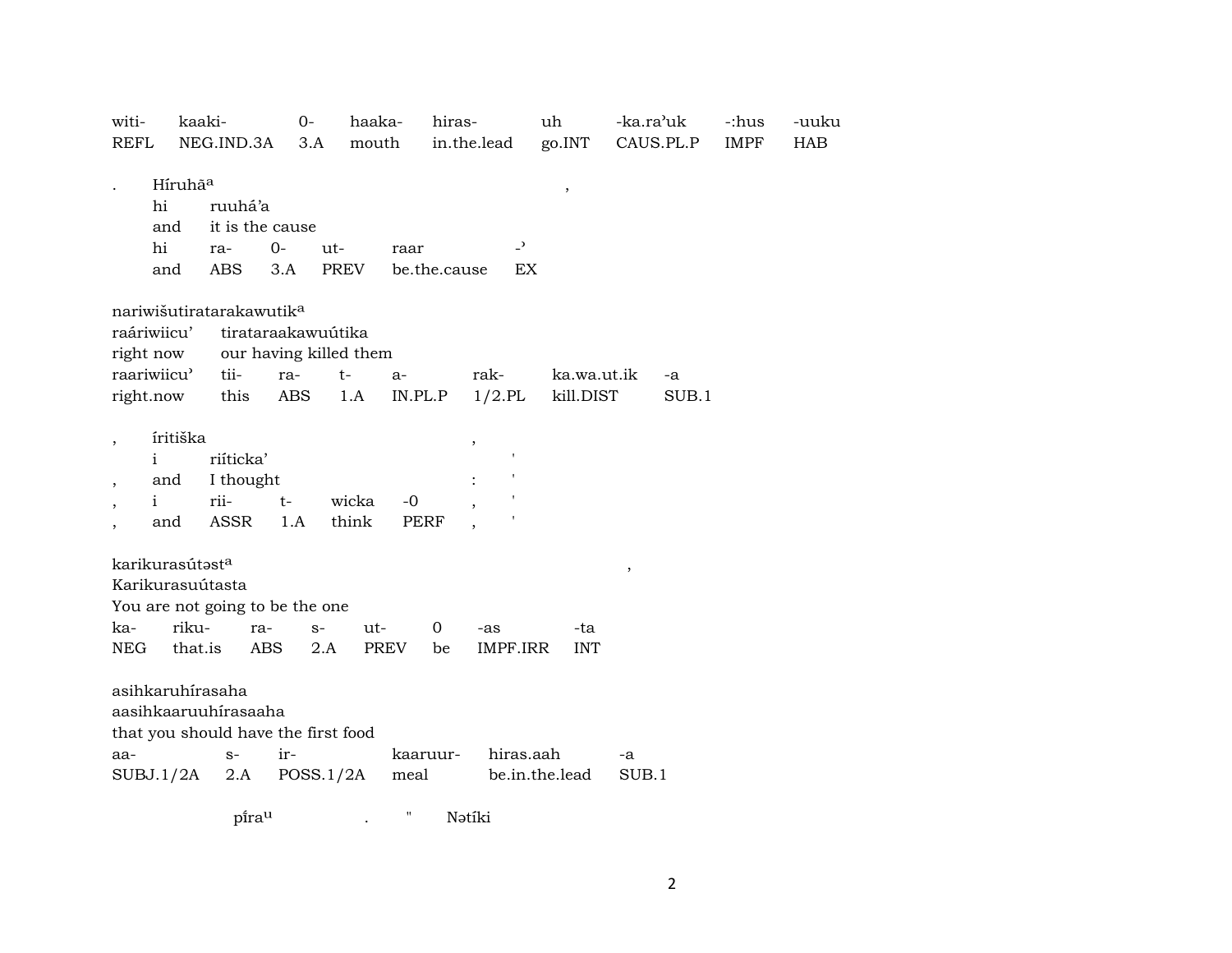|           | t   | н                          | Piíra'u'                       |                               |                | rattiíki     |                |            |       |       |
|-----------|-----|----------------------------|--------------------------------|-------------------------------|----------------|--------------|----------------|------------|-------|-------|
|           |     | 11                         |                                | The child                     |                |              | her grandchild |            |       |       |
|           | t   | 11                         | piira                          | $-u^{\prime}$                 |                | rak-         |                | tiikis     |       |       |
|           |     | н                          | child                          | <b>NOM</b>                    |                |              | grandchild     |            | sonny |       |
|           |     |                            |                                |                               |                |              |                |            |       |       |
| aháruhku  |     |                            |                                |                               |                |              |                |            |       |       |
| aháruhku  |     |                            |                                |                               |                |              |                |            |       |       |
|           |     | his being hers             |                                |                               |                |              |                |            |       |       |
| ar-       |     | ra-                        | 0-                             | a-                            | ri-            | uur-         |                | kus        |       | -0    |
| EV.       |     | <b>ABS</b>                 | 3.A                            | PREV.3A                       | CONT.3A        |              | PREV           | be sitting |       | SUB.4 |
|           |     |                            |                                |                               |                |              |                |            |       |       |
| ahawáku   |     |                            |                                |                               |                | $\alpha$     |                |            |       |       |
| ahawáku'  |     |                            |                                |                               |                | $\epsilon$   |                |            |       |       |
| she said  |     |                            |                                |                               |                | $\epsilon$   |                |            |       |       |
| ar-       |     | ra-                        | 0-                             | waka'u                        | $-0$           | $\mathbf{H}$ |                |            |       |       |
| <b>EV</b> |     | ABS                        | 3.A                            | say                           | PERF           | п            |                |            |       |       |
|           |     |                            |                                |                               |                |              |                |            |       |       |
|           |     | Kasúširašikst <sup>a</sup> |                                |                               |                |              |                |            |       |       |
|           |     | Kaasúciraaciksta           |                                |                               |                |              |                |            |       |       |
|           |     | You must watch             |                                |                               |                |              |                |            |       |       |
| kaas-     |     | $S-$                       | ut-                            | $i-$                          | raa.aciks.ta   |              | -0             |            |       |       |
| POT.2A    |     | 2.A                        |                                | PREV<br><b>SEQ</b>            | watch          |              | PERF           |            |       |       |
|           |     |                            |                                |                               |                |              |                |            |       |       |
|           |     |                            | Arakuksuhuríšakãt <sup>a</sup> |                               |                |              |                |            |       |       |
| A         |     |                            |                                | rakuksuhuurícaahkaata         |                |              |                |            |       |       |
|           |     |                            |                                |                               |                |              |                |            |       |       |
| And       |     |                            | $O -$                          | go through the village awhile |                |              |                |            |       |       |
| a         |     | ra-                        |                                | ku-                           | uks-           | uhur-        | icahka-        |            | at    | -a    |
| and       |     | INF.A                      | 3.A                            | INF.B                         | JUSS           | awhile       | village        |            | go    | SUB.1 |
|           |     |                            |                                |                               |                |              |                |            |       |       |
| ,         |     |                            | nahuraiwišpáwa <sup>a</sup>    |                               |                |              |                |            |       | ,     |
|           |     |                            | Rahuura'iwicpaáwa'a            |                               |                |              |                |            |       |       |
|           |     |                            | They will arrive laden         |                               |                |              |                |            |       |       |
|           | ra- | $O -$                      | a-                             |                               | huur.awi.wic.a |              | -waawa         |            | -0    |       |
|           | ABS |                            | 3.A                            | PREV.3A                       | arrive.laden   |              | <b>DIST</b>    |            | SUB.4 |       |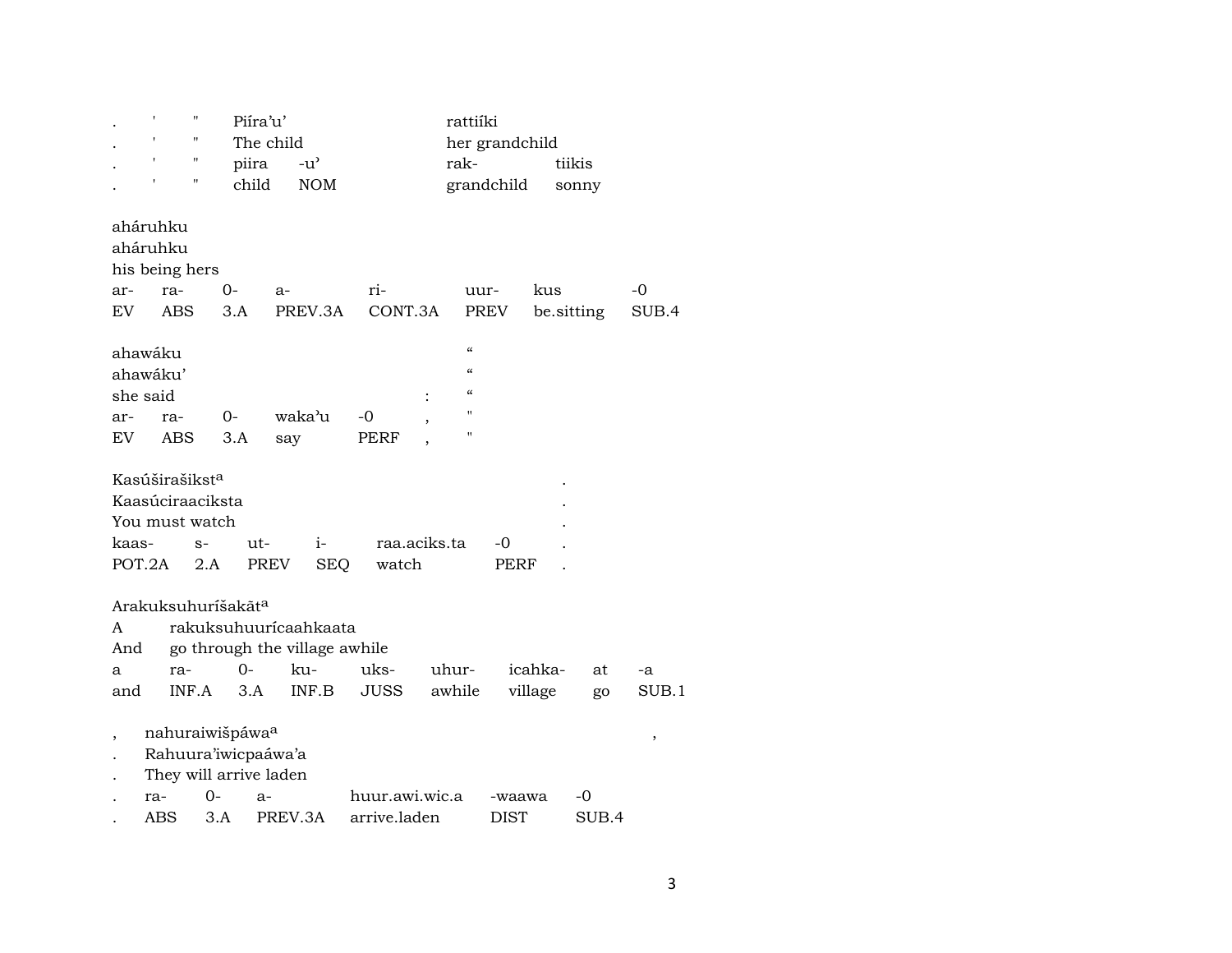| kirakísaški<br>kíra<br>perhaps<br>kira<br>perhaps                                                                                                                                  | meat<br>meat               | kísacki<br>kisaac                                                 | -kis<br>DIM        |                            |      |     |      |             |      |         |  |                |  |  |  |
|------------------------------------------------------------------------------------------------------------------------------------------------------------------------------------|----------------------------|-------------------------------------------------------------------|--------------------|----------------------------|------|-----|------|-------------|------|---------|--|----------------|--|--|--|
| kirikusikúsa <sup>u</sup>                                                                                                                                                          |                            |                                                                   |                    |                            |      |     |      |             |      |         |  | $\blacksquare$ |  |  |  |
| kíriku'                                                                                                                                                                            |                            | sikúsaa'u                                                         |                    |                            |      |     |      |             |      |         |  |                |  |  |  |
| some                                                                                                                                                                               |                            |                                                                   | they will give you |                            |      |     |      |             |      |         |  | $\blacksquare$ |  |  |  |
| kirikuu                                                                                                                                                                            | $si-$                      |                                                                   | kuus-              |                            | $0-$ |     | $a-$ | $i-$        | uh   | -0      |  | п              |  |  |  |
| anything                                                                                                                                                                           | $\mathop{\rm DU}\nolimits$ |                                                                   | POT.1/3A           |                            | 3.A  |     | 2.P  | <b>SEQ</b>  | give | PERF    |  | п              |  |  |  |
| Akawáwa<br>Aakawaáwaa'<br>My goodness<br>aakawaawaa<br>my.goodness<br>nihkúra <sup>a</sup><br>rihkúra'a<br>when he came with it<br>ra-                                             | $0-$                       | ,<br>$\overline{\phantom{a}}$<br>$\overline{\phantom{a}}$<br>$a-$ |                    | $ir-$                      |      | ku- |      | ra-         | a    | $-0$    |  |                |  |  |  |
| INF.A                                                                                                                                                                              | 3.A                        |                                                                   |                    |                            |      |     |      | <b>PORT</b> | come | SUB.4   |  |                |  |  |  |
| PREV.3A<br><b>OBV</b><br>INF.B<br>hírəs<br>kísašparuksti<br>kísacpaaruksti'<br>híras<br>the holy meat<br>at night<br>waarukstii<br>hiras<br>kisaac-<br>be.holy<br>at.night<br>meat |                            |                                                                   |                    |                            |      |     |      |             |      |         |  |                |  |  |  |
| hiwitahwaku                                                                                                                                                                        |                            |                                                                   |                    |                            |      |     |      |             |      | kúrahus |  |                |  |  |  |
| hi                                                                                                                                                                                 | witaahwáku'<br>kúrahus     |                                                                   |                    |                            |      |     |      |             |      |         |  |                |  |  |  |
| and                                                                                                                                                                                |                            |                                                                   |                    | he would say<br>the priest |      |     |      |             |      |         |  |                |  |  |  |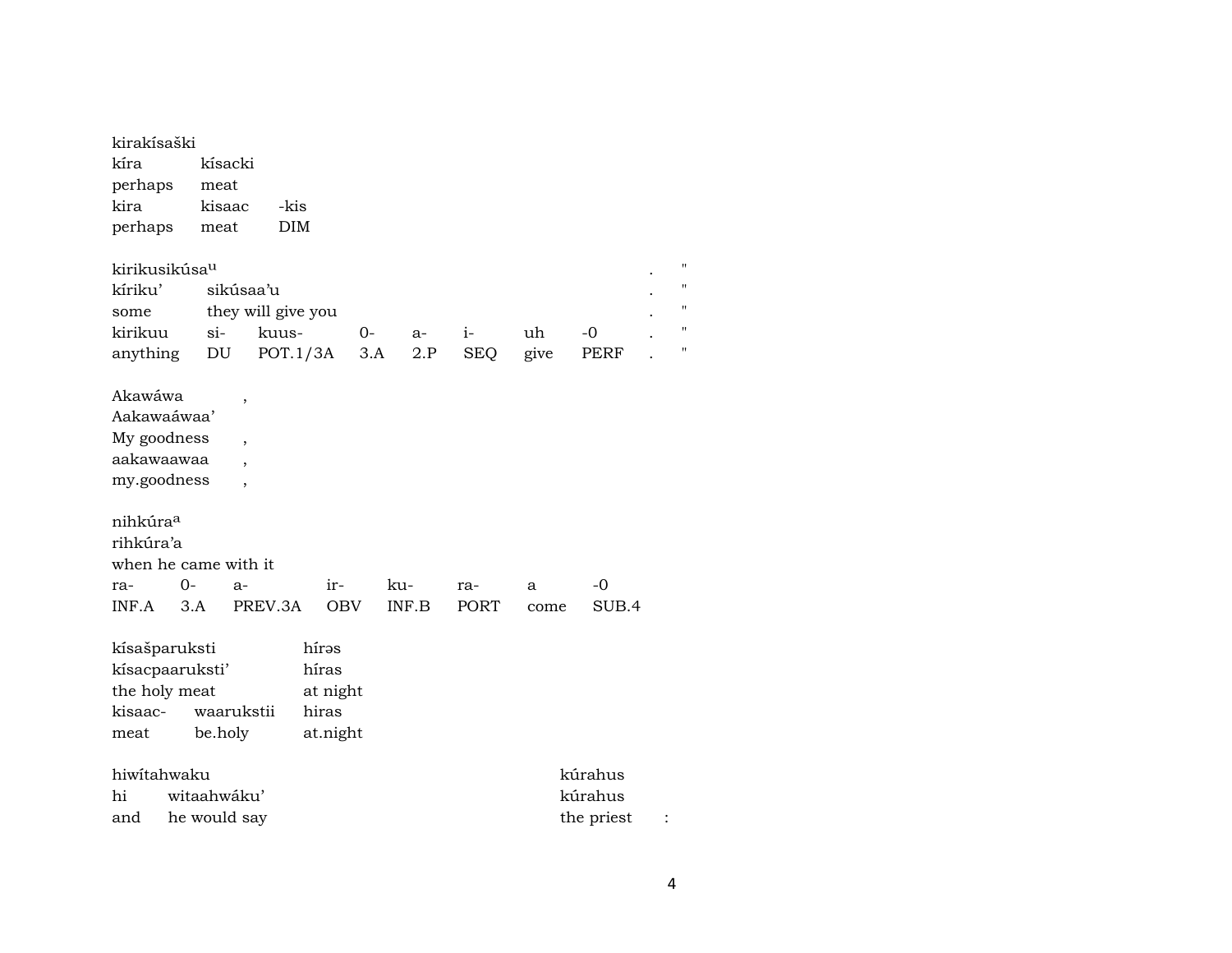| hi<br>and                                                                                                  | wii-<br>now                                                            | ti-<br>IND.3A                                                                                              |                            | $0-$<br>3.A                | ar-<br>EV                        | waka'u<br>say | $-0$               | <b>PERF</b>                                          | kurahuus<br>old.man |                                                                                           | $\overline{\phantom{a}}$<br>$\cdot$                    |                   |             |                    |                     |
|------------------------------------------------------------------------------------------------------------|------------------------------------------------------------------------|------------------------------------------------------------------------------------------------------------|----------------------------|----------------------------|----------------------------------|---------------|--------------------|------------------------------------------------------|---------------------|-------------------------------------------------------------------------------------------|--------------------------------------------------------|-------------------|-------------|--------------------|---------------------|
| $\boldsymbol{\mathcal{C}}$<br>$\boldsymbol{\mathcal{C}}$<br>$\mathcal{C}\mathcal{C}$<br>$\pmb{\mathsf{H}}$ | Iriráku,<br>Iriraáku<br>That one<br>irii-                              | ra-                                                                                                        | $0 -$                      | kus                        |                                  | $-0$          |                    | rurihira<br>ruuríhiira'<br>further on<br>ruurihiira' |                     |                                                                                           |                                                        |                   |             |                    |                     |
| $\pmb{\mathsf{H}}$<br>$i-$                                                                                 | that<br>šukstárustuatn<br>sukstárustuu'at<br>drag it over<br>CONT.1/2A | <b>ABS</b><br>$S-$<br>2.A                                                                                  | 3.A<br>uks-<br><b>JUSS</b> |                            | be.sitting<br>tarus-<br>dragging | SUB.4<br>ruu- | <b>PORT</b>        | farther<br>at<br>go                                  | $-0$<br><b>PERF</b> | $\,$                                                                                      |                                                        |                   |             |                    |                     |
| hi<br>and<br>hi<br>and                                                                                     | hisuhúriiskus<br>suúhuri'<br>this side                                 | suuhuri'<br>over.here                                                                                      | ískus<br>$i-$              | you'll set it<br>CONT.1/2A | $S-$<br>2.A                      | kus.k<br>put  | $-0$               | <b>PERF</b>                                          |                     | $\pmb{\mathsf{H}}$<br>$\pmb{\mathsf{H}}$<br>$\pmb{\mathsf{H}}$<br>$\pmb{\mathsf{H}}$<br>Ħ | åka <sup>a</sup><br>Aáka'a<br>Oh my<br>aaka'a<br>oh.my |                   |             |                    |                     |
| Ţ<br>,<br>$\overline{\phantom{a}}$<br>$\overline{\phantom{a}}$                                             |                                                                        |                                                                                                            |                            |                            |                                  |               |                    |                                                      |                     |                                                                                           |                                                        |                   |             |                    |                     |
| raáhiirit<br>finally                                                                                       |                                                                        | rahiriruwitušihakakustáhšak <sup>a</sup><br>ruuwitucihaakakustáhcaaka<br>then it was filled to the doorway |                            |                            |                                  |               |                    |                                                      |                     |                                                                                           |                                                        |                   |             |                    |                     |
| raahiirit<br>finally                                                                                       |                                                                        | ruu-<br>then                                                                                               | wi-<br>QUOT                | ti-                        | IND.3A                           | $O -$<br>3.A  | ut-<br><b>PREV</b> | $i-$                                                 | <b>SEQ</b>          | haaka-<br>mouth                                                                           |                                                        | kus<br>be.sitting | raar-<br>PL | caaka<br>stick.out | $-0$<br><b>PERF</b> |

.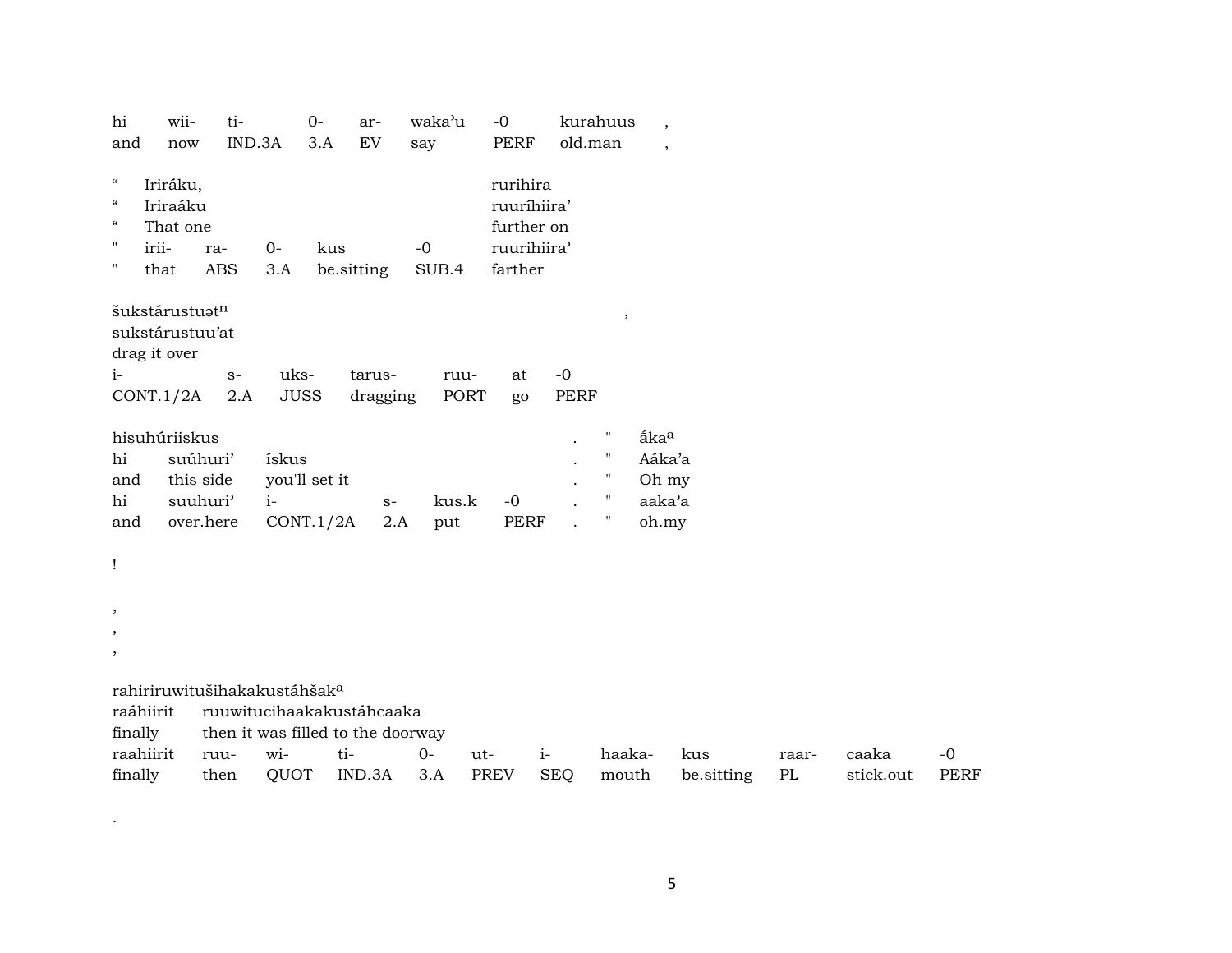|                          | Ahirariwišahu<br>ahiirariwicahu                             |           |                                        | when they were arriving with it |                                                                                  |                |                               |              |      |                                                                                               |                |                      |
|--------------------------|-------------------------------------------------------------|-----------|----------------------------------------|---------------------------------|----------------------------------------------------------------------------------|----------------|-------------------------------|--------------|------|-----------------------------------------------------------------------------------------------|----------------|----------------------|
| ar-                      | ra-                                                         | $0-$      | $a-$                                   |                                 | $ir-$                                                                            | raar-          |                               | ri-          |      | wic.a                                                                                         | -hus           |                      |
| EV                       | <b>ABS</b>                                                  | 3.A       |                                        | PREV.3A                         | PL.3A                                                                            |                | 3PL.INAN.P                    | <b>PORT</b>  |      | arrive                                                                                        | IMPF.SUB       |                      |
| kisaac-<br>meat          | kísašparuksti<br>kísacpaaruksti'<br>the holy meat           | be.holy   | waarukstii                             | $\overline{\phantom{a}}$        | witisutk <sup>i</sup><br>wiitiísutki<br>the young men<br>wiita.isut<br>young.man |                | $\cdot$<br>-kis<br><b>DIM</b> | $\cdot$      |      |                                                                                               |                |                      |
|                          | Kuríhkutkarãtih<br>Kuríhkutkaraati<br>its being thick       |           |                                        |                                 |                                                                                  |                |                               |              |      |                                                                                               |                |                      |
| ku-                      | ra-                                                         |           | $0-$                                   | ir-                             | ku-                                                                              | $ut -$         |                               | karaat       | $-i$ |                                                                                               |                |                      |
| <b>INDF</b>              | INF.A                                                       |           | 3.A                                    | PL.3A                           | INF.B                                                                            | <b>PREV</b>    |                               | be.thick     |      | SUB.2                                                                                         |                |                      |
| wii-<br>now              | Wiwitiraruhuhkítawu<br>They were overflowing<br>wi-<br>QUOT |           | Wiwitiraaruhuhkitawu'<br>ti-<br>IND.3A | $O -$<br>3.A                    | raar-<br>PL.INDV.A                                                               |                | uhur-                         | way.of.doing |      | kita-<br>on.top                                                                               | wuu<br>go.IMPF | -:hus<br><b>IMPF</b> |
| $\overline{\phantom{a}}$ | aahihwaki<br>a<br>and<br>a<br>and                           | ar-<br>EV | ahíhwaki'<br>they said<br>ra-<br>ABS   | $0-$<br>3.A                     | ir-<br>PL.3A                                                                     | waki<br>say.PL |                               | $-0$<br>PERF |      | $\mathcal{C}$<br>$\boldsymbol{\zeta}\boldsymbol{\zeta}$<br>$\mathcal{C}\mathcal{C}$<br>п<br>п |                |                      |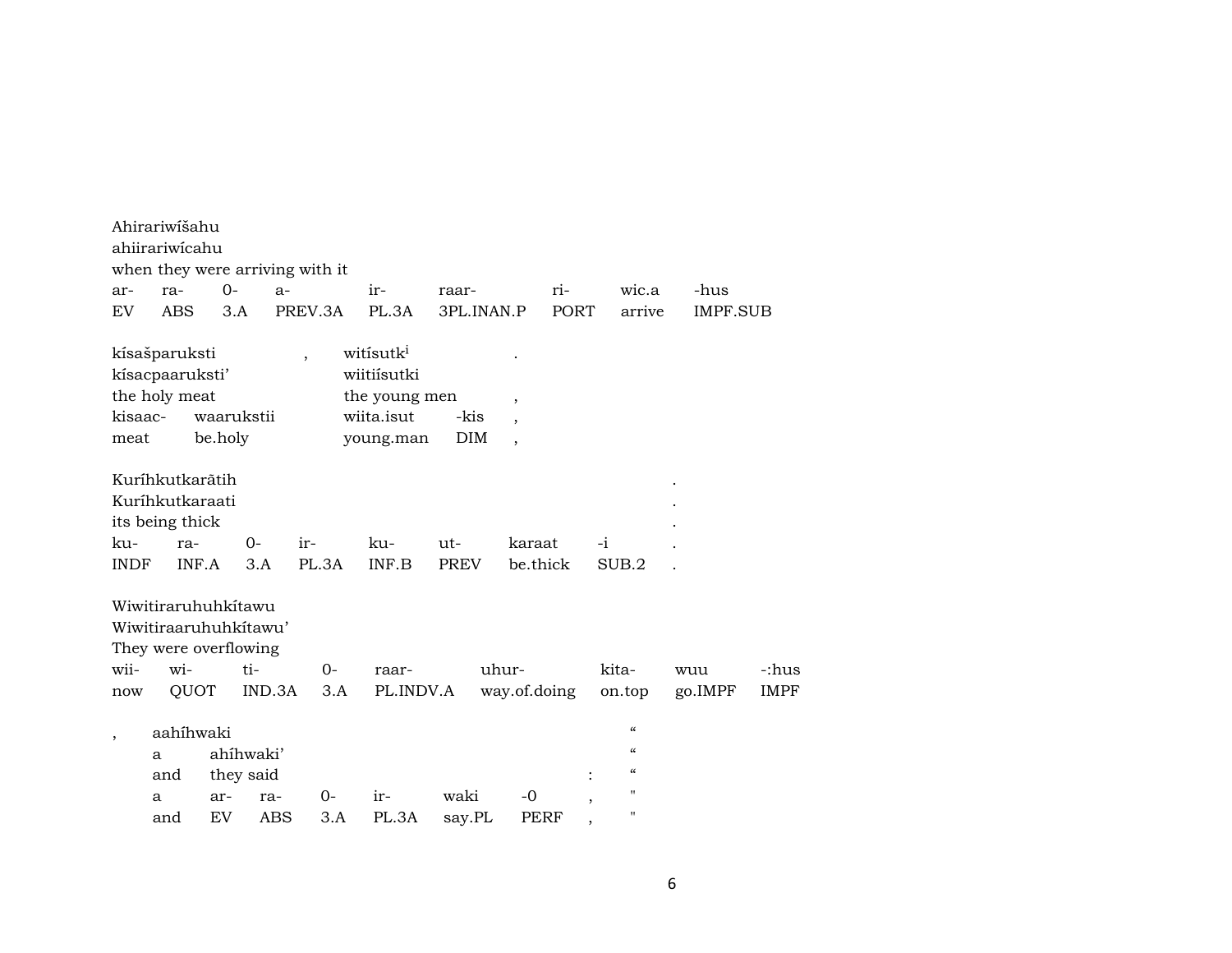| Rurihirárahk <sup>u</sup>                                                         |                            |                                                                       |                            |                    |                     | $\, ,$         |                         |           |             |                     |
|-----------------------------------------------------------------------------------|----------------------------|-----------------------------------------------------------------------|----------------------------|--------------------|---------------------|----------------|-------------------------|-----------|-------------|---------------------|
| Ruuríhiira'                                                                       | raáhku                     |                                                                       |                            |                    |                     |                |                         |           |             |                     |
| Farther on                                                                        |                            | the one yonder                                                        |                            |                    |                     |                |                         |           |             |                     |
| ruurihiira'                                                                       | ra-                        | $O -$                                                                 | ar-                        | kus                |                     | $-0$           |                         |           |             |                     |
| farther                                                                           | <b>ABS</b>                 | 3.A                                                                   | $\mathop{\rm EV}\nolimits$ | be.sitting         |                     | <b>PERF</b>    |                         |           |             |                     |
| rurihirasisukstikuháhkaatn<br>ruuríhiira'<br>farther on<br>ruurihiira'<br>farther | $si-$<br>DU                | sisukstikuuhaáhka'at<br>take it onto the prairie<br>$i-$<br>CONT.1/2A |                            | $S-$<br>2.A        | uks-<br><b>JUSS</b> | ri-<br>CONT.3A | kuuhaar-<br>flat.ground | ka-<br>on | at<br>go    | $-0$<br><b>PERF</b> |
| ,                                                                                 |                            |                                                                       |                            |                    |                     |                |                         |           |             |                     |
|                                                                                   |                            |                                                                       |                            |                    |                     |                |                         |           |             |                     |
| Ţ                                                                                 |                            |                                                                       |                            |                    |                     |                |                         |           |             |                     |
|                                                                                   |                            |                                                                       |                            |                    |                     |                |                         |           |             |                     |
|                                                                                   |                            |                                                                       |                            |                    |                     |                |                         |           |             |                     |
|                                                                                   |                            |                                                                       |                            |                    |                     |                |                         |           |             |                     |
| rurihirasisukskuháhkakus                                                          |                            |                                                                       |                            |                    |                     |                |                         |           |             |                     |
| Ruuríhiira'<br>Farther on                                                         |                            | sisukskuuhaáhkakus<br>put it in the valley                            |                            |                    |                     |                |                         |           |             |                     |
| ruurihiira'                                                                       | $si-$                      | $i-$                                                                  |                            | $S-$               | uks-                | kuuhaar-       | ka-                     | kus.k     | $-0$        |                     |
| farther                                                                           | $\mathop{\rm DU}\nolimits$ | CONT.1/2A                                                             |                            | 2.A                | <b>JUSS</b>         | flat.ground    | on                      | put       | <b>PERF</b> |                     |
|                                                                                   |                            |                                                                       |                            |                    |                     |                |                         |           |             |                     |
| ruríhiru                                                                          | kísašk <sup>i</sup>        |                                                                       |                            |                    |                     |                |                         |           |             |                     |
| ruuríhiira'                                                                       | kísacki                    |                                                                       |                            | $\pmb{\mathsf{H}}$ |                     |                |                         |           |             |                     |
| farther on                                                                        | the meat                   |                                                                       | 1                          | $\pmb{\mathsf{H}}$ |                     |                |                         |           |             |                     |
| ruurihiira'                                                                       | kisaac                     | -kis                                                                  |                            | $\pmb{\mathsf{H}}$ |                     |                |                         |           |             |                     |
| farther                                                                           | meat                       | DIM                                                                   |                            | $\pmb{\mathsf{H}}$ |                     |                |                         |           |             |                     |
| iriråk <sup>u</sup> ,<br>Iriraáku<br>That one                                     |                            |                                                                       |                            |                    |                     |                |                         |           |             |                     |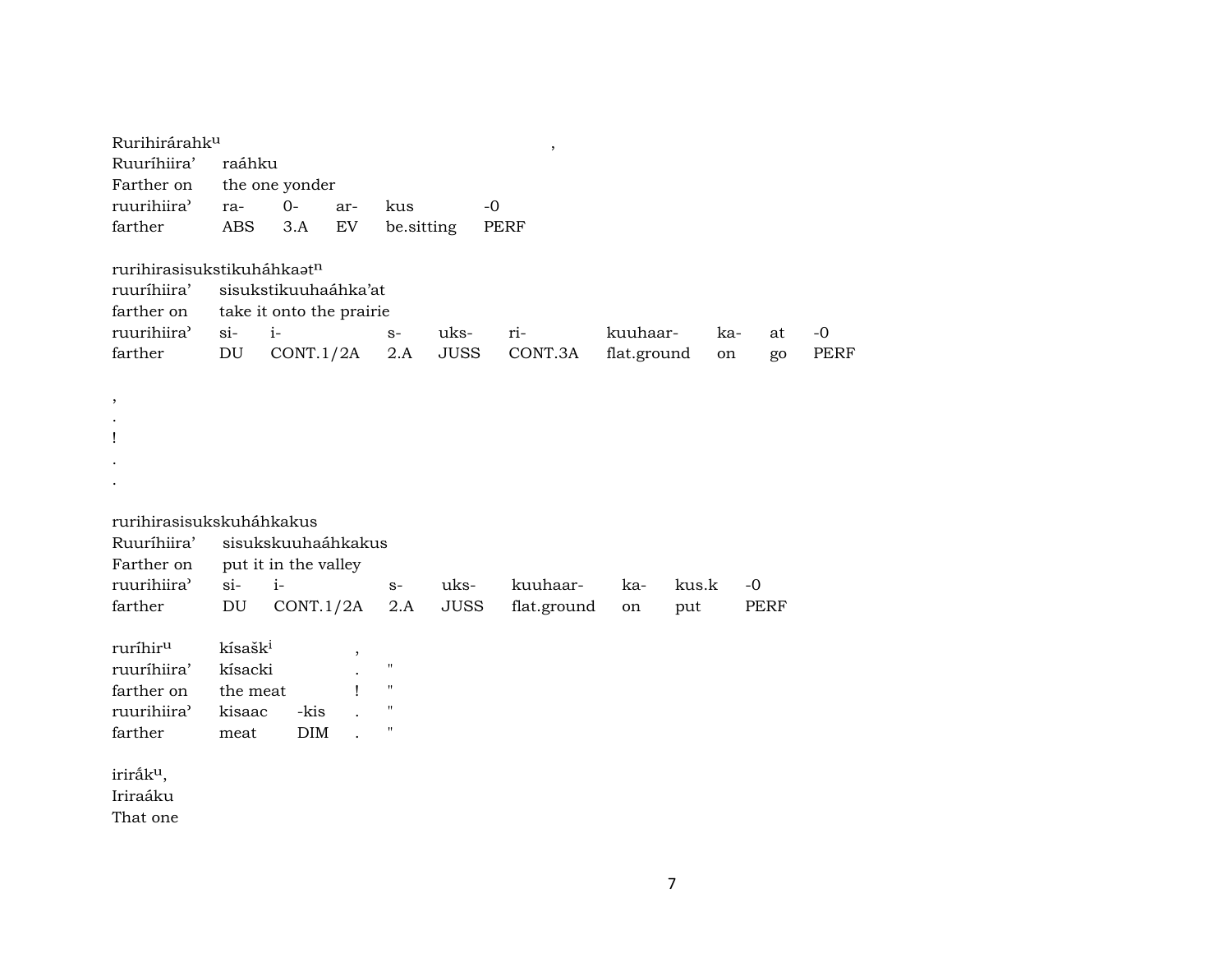| irii-                         | ra-                      | $O -$       | kus                      |                          | $-0$      |                                   |            |               |      |       |
|-------------------------------|--------------------------|-------------|--------------------------|--------------------------|-----------|-----------------------------------|------------|---------------|------|-------|
| that                          | ABS                      | 3.A         | be.sitting               |                          | SUB.4     |                                   |            |               |      |       |
|                               |                          |             |                          |                          |           |                                   |            |               |      |       |
|                               | ruwitihástawa            |             |                          |                          |           |                                   |            |               |      |       |
|                               | ruuwitihaástawa          |             |                          |                          |           |                                   |            |               |      |       |
|                               | there it was tied        |             |                          |                          |           |                                   |            |               |      |       |
| ruu-                          | wi-                      | ti-         |                          | $0-$                     | haas-     | ta                                |            | -waa          | $-0$ |       |
| there                         | QUOT                     |             | IND.3A                   | 3.A                      | string    |                                   | be.hanging | <b>DIST</b>   | PERF |       |
|                               |                          |             |                          |                          |           |                                   |            |               |      |       |
|                               |                          |             |                          |                          |           |                                   |            |               |      |       |
|                               |                          |             |                          |                          |           |                                   |            |               |      |       |
|                               |                          |             |                          |                          |           |                                   |            |               |      |       |
|                               |                          |             |                          |                          |           |                                   |            |               |      |       |
|                               |                          |             |                          |                          |           |                                   |            |               |      |       |
|                               |                          |             |                          |                          |           |                                   |            |               |      |       |
|                               |                          |             |                          |                          |           |                                   |            |               |      |       |
| Náwa                          | $\ddot{\phantom{0}}$     | ikawáwa     |                          | $\overline{\phantom{a}}$ | pirau     |                                   |            |               |      |       |
| Ráwa                          |                          | iikawaáwaa' |                          |                          | piíra'u'  |                                   |            |               |      |       |
| Now                           | $\overline{\phantom{a}}$ | my goodness |                          | $\overline{\phantom{a}}$ | children  |                                   |            |               |      |       |
| rawa                          | $\ddot{\phantom{0}}$     | iikawaawaa  |                          | $\ddot{\phantom{0}}$     | piira     | $-u$ <sup><math>\sim</math></sup> |            |               |      |       |
| now                           | $\overline{\phantom{a}}$ | oh.my       |                          | $\overline{\phantom{a}}$ | child     | <b>NOM</b>                        |            |               |      |       |
|                               |                          |             |                          |                          |           |                                   |            |               |      |       |
|                               | aharúhwih^tn             |             |                          |                          |           |                                   |            |               |      |       |
| aharúhwihat                   |                          |             |                          |                          |           |                                   |            |               |      |       |
|                               | the ones she had         |             |                          |                          |           |                                   |            |               |      |       |
| ar-                           | ra-                      | $O -$       | $a-$                     |                          | ri-       |                                   | uur-       | wi.hak        |      | $-0$  |
| EV                            | ABS                      | 3.A         | POSS.3A                  |                          | PHYS.POSS |                                   | POSS.A     | be.sitting.PL |      | SUB.4 |
|                               |                          |             |                          |                          |           |                                   |            |               |      |       |
| $\mathcal{C}\mathcal{C}$      | Šúat <sup>n</sup>        |             |                          |                          |           |                                   |            |               |      |       |
| $\epsilon\epsilon$            | Cuú'at                   |             |                          |                          |           |                                   |            |               |      |       |
| 4                             |                          | Daughters   |                          |                          |           |                                   |            |               |      |       |
| $\pmb{\mathsf{H}}$            | cuu'at                   |             | $\cdot$                  |                          |           |                                   |            |               |      |       |
| $\overline{\phantom{a}}$<br>П |                          | daughter    | $\overline{\phantom{a}}$ |                          |           |                                   |            |               |      |       |
|                               |                          |             | $\overline{\phantom{a}}$ |                          |           |                                   |            |               |      |       |
|                               |                          |             |                          |                          |           |                                   |            |               |      |       |

rakuksuhurarišakírit<sup>i</sup>t<sup>n</sup>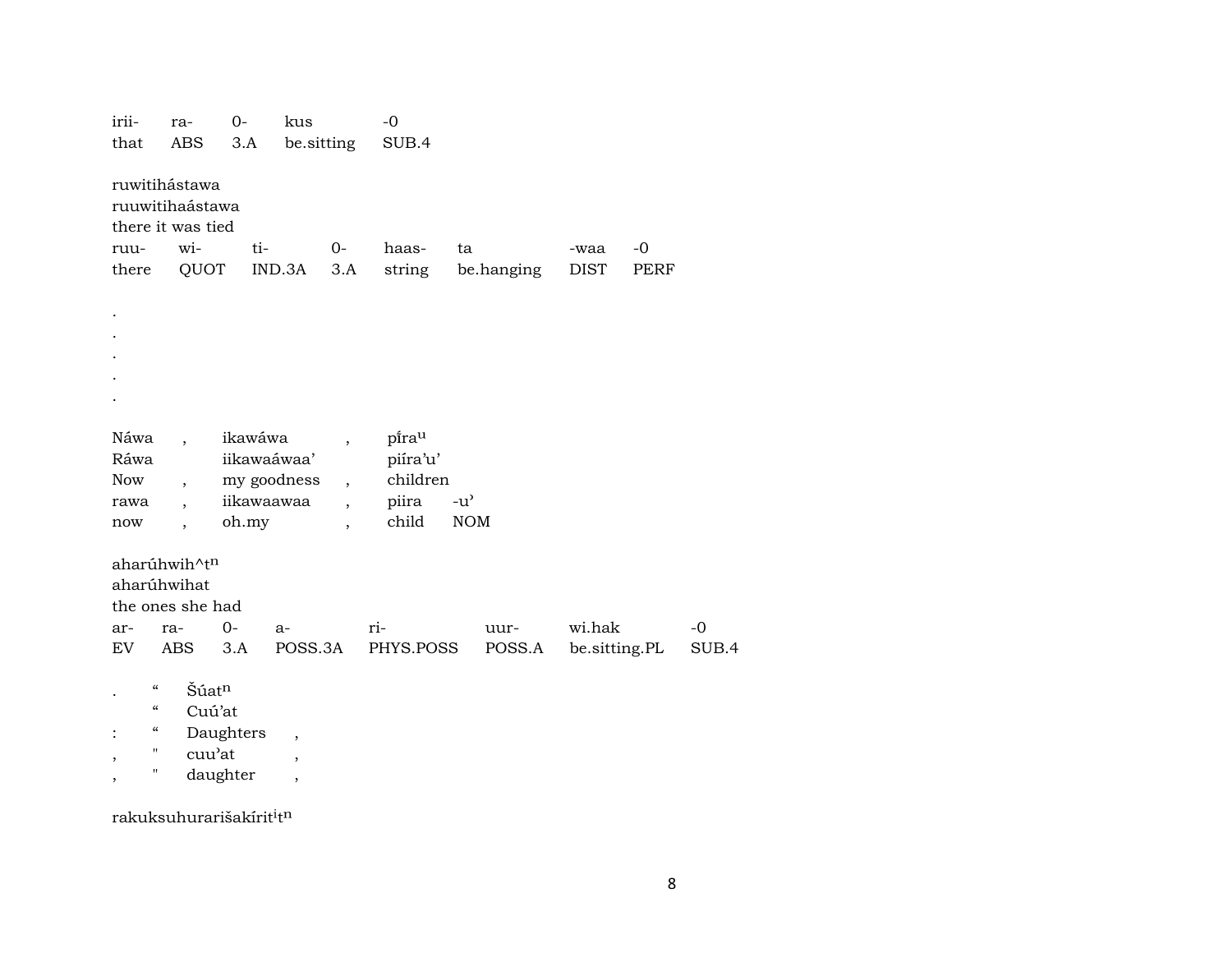|                          |                                  |                   |                         | rakuksuhuuraaricaahkiriitit       |                          |         |                |  |                          |                            |                       |         |  |  |  |
|--------------------------|----------------------------------|-------------------|-------------------------|-----------------------------------|--------------------------|---------|----------------|--|--------------------------|----------------------------|-----------------------|---------|--|--|--|
|                          |                                  |                   |                         | walk around in the village awhile |                          |         |                |  |                          |                            |                       |         |  |  |  |
| ra-                      |                                  | $0-$              | ku-                     | uks-                              |                          | uhur-   | raar-          |  |                          | icahka.iri.itik            |                       | $-0$    |  |  |  |
| INF.A                    |                                  | 3.A               | INF.B                   | <b>JUSS</b>                       |                          | awhile  | PL.INDV.A      |  |                          |                            | walk.around.a.village | SUB.4   |  |  |  |
|                          |                                  |                   |                         |                                   |                          |         |                |  |                          |                            |                       |         |  |  |  |
|                          |                                  | Witahuraiwišpa    |                         |                                   |                          |         |                |  |                          |                            |                       |         |  |  |  |
|                          |                                  |                   | Witahuura'iwicpaa'      |                                   |                          |         |                |  |                          |                            |                       |         |  |  |  |
| Ţ                        |                                  |                   | They are arriving laden |                                   |                          |         |                |  |                          |                            |                       |         |  |  |  |
|                          | wii-                             | ti-               |                         | $0 -$                             | $a-$                     |         | huur.awi.wic.a |  | -wa                      | -0                         |                       |         |  |  |  |
|                          | now                              |                   | IND.3A                  | 3.A                               | PREV.3A                  |         | arrive.laden   |  |                          | <b>DIST</b>                | <b>PERF</b>           |         |  |  |  |
|                          | hikirikusitíru<br>$\overline{ }$ |                   |                         |                                   |                          |         |                |  |                          |                            |                       |         |  |  |  |
| $\overline{\phantom{a}}$ | hi<br>kíriku'                    |                   |                         |                                   |                          |         |                |  |                          |                            |                       |         |  |  |  |
|                          |                                  |                   |                         |                                   |                          |         |                |  |                          |                            |                       |         |  |  |  |
|                          | and<br>some<br>hi<br>kirikuu     |                   |                         |                                   |                          |         |                |  |                          |                            |                       |         |  |  |  |
|                          | and                              |                   | anything                |                                   |                          |         |                |  |                          |                            |                       |         |  |  |  |
|                          |                                  |                   |                         |                                   |                          |         |                |  |                          |                            |                       |         |  |  |  |
|                          |                                  | kirikuáwitn       |                         |                                   |                          |         |                |  |                          |                            |                       |         |  |  |  |
| sitiíru                  |                                  |                   |                         |                                   |                          |         |                |  |                          |                            |                       |         |  |  |  |
|                          |                                  | they'll give you  |                         |                                   |                          |         |                |  |                          |                            |                       |         |  |  |  |
| $si-$                    |                                  | ti-               | $0-$                    | ir-                               | ar-                      | uh      | $-0$           |  |                          |                            |                       |         |  |  |  |
| DU                       |                                  | IND.3A            | 3.A                     | PL.3A                             | EV                       |         | give<br>PERF   |  |                          |                            |                       |         |  |  |  |
|                          |                                  |                   |                         |                                   |                          |         |                |  |                          |                            |                       |         |  |  |  |
|                          |                                  | sirašikuhístaritn |                         |                                   |                          |         |                |  |                          |                            |                       |         |  |  |  |
|                          | kíriku'                          |                   | áwit                    |                                   | siracihkuuhistarit       |         |                |  |                          |                            |                       |         |  |  |  |
| some                     |                                  |                   | first                   |                                   | what we are going to eat |         |                |  |                          |                            |                       |         |  |  |  |
|                          | kirikuu                          |                   | awit                    | $si$ -<br>ra-                     |                          | aciir-  | ku-            |  | a                        | -his                       | -ta                   | -rit    |  |  |  |
|                          | anything                         |                   | first                   | DU                                | INF.A                    | IN.DU.A | INF.B          |  | eat                      | PERF                       | <b>INT</b>            | INT.SUB |  |  |  |
|                          |                                  |                   |                         |                                   |                          |         |                |  |                          |                            |                       |         |  |  |  |
|                          | п                                |                   | Wiahawáku               |                                   |                          |         |                |  |                          | $\pmb{\zeta}\pmb{\zeta}$   |                       |         |  |  |  |
|                          | н                                |                   | Wi'ahawáku'             |                                   |                          |         |                |  |                          | $\boldsymbol{\mathcal{C}}$ |                       |         |  |  |  |
|                          | 11                               |                   | Now she said            |                                   |                          |         |                |  | $\ddot{\cdot}$           | $\mathcal{C}$              |                       |         |  |  |  |
|                          | п                                | wii-              | ar-                     | ra-                               | $0-$                     | waka'u  | -0             |  | $\overline{\phantom{a}}$ | $^{\prime\prime}$          |                       |         |  |  |  |
|                          | п                                | now               | EV                      | <b>ABS</b>                        | 3.A                      | say     | PERF           |  |                          | $^{\prime\prime}$          |                       |         |  |  |  |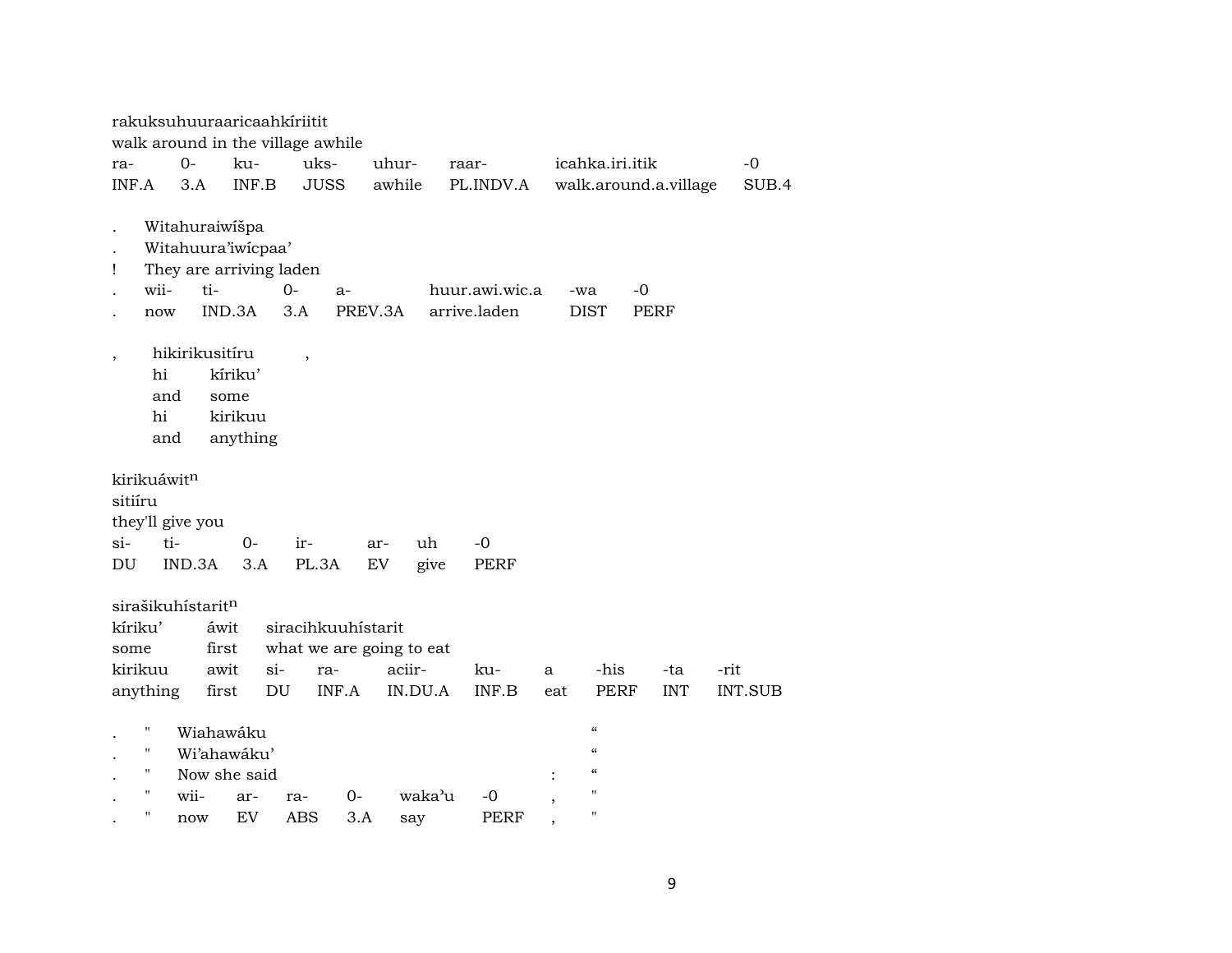| Hirušúatn<br>Híru'<br>Go on<br>hiru'<br>go.on |                  | $\overline{\phantom{a}}$<br>$\overline{\phantom{a}}$<br>$\overline{\phantom{a}}$ | cuú'at<br>daughters<br>cuu'at<br>daughter                                                                         | $\overline{\phantom{a}}$<br>Ţ<br>$\ddot{\phantom{a}}$<br>$\ddot{\phantom{0}}$ | pískuš <sup>u</sup><br>Pískucu'<br>Hurry<br>wis<br>hurry | -kucuu<br><b>AUG</b>     | Ţ                                                                                                              |                                                                            |                                                        |
|-----------------------------------------------|------------------|----------------------------------------------------------------------------------|-------------------------------------------------------------------------------------------------------------------|-------------------------------------------------------------------------------|----------------------------------------------------------|--------------------------|----------------------------------------------------------------------------------------------------------------|----------------------------------------------------------------------------|--------------------------------------------------------|
| wii-<br>now                                   |                  | witaharihášista<br>Witahaariihácista<br>ta-<br>IND.1/2A                          | I am going to finish it<br>t-<br>1.A                                                                              | raa-<br>way                                                                   | riihac<br>finish                                         | -his<br><b>PERF</b>      | -ta<br><b>INT</b>                                                                                              | 11<br>$\pmb{\mathsf{H}}$<br>$\pmb{\mathsf{H}}$<br>$\pmb{\mathsf{H}}$<br>11 | åka <sup>a</sup><br>Aáka'a<br>Oh my<br>aaka'a<br>oh.my |
| ļ<br>$\,$<br>$\,$<br>$\,$                     |                  |                                                                                  |                                                                                                                   |                                                                               |                                                          |                          |                                                                                                                |                                                                            |                                                        |
|                                               |                  |                                                                                  | wiruwitirapahaštakúrih <sup>i</sup> tn<br>wiruuwitiiraahpahactakúrihit<br>now she was painted bright red all over |                                                                               |                                                          |                          |                                                                                                                |                                                                            |                                                        |
| wii-<br>now                                   |                  | ruu-<br>then                                                                     | wi-<br>QUOT                                                                                                       | ti-<br>IND.3A                                                                 | $O -$<br>3.A                                             | $i-$<br><b>SEQ</b>       | raar-<br><b>ITER</b>                                                                                           | pahaat<br>be.red                                                           | takurihik<br>be.bright.red                             |
|                                               | ar-<br><b>EV</b> | Ahawáku<br>Ahawáku'<br>She said<br>ra-<br><b>ABS</b>                             | $0-$<br>3.A                                                                                                       | waka'u<br>say                                                                 | $-0$<br><b>PERF</b>                                      | $\overline{\phantom{a}}$ | $\mathcal{C}$<br>$\boldsymbol{\zeta}\boldsymbol{\zeta}$<br>$\pmb{\zeta}\pmb{\zeta}$<br>п<br>$\pmb{\mathsf{H}}$ |                                                                            |                                                        |
|                                               |                  | Kušukstuáihi<br>Kucukstuú'a'<br>Bring it to me                                   |                                                                                                                   |                                                                               |                                                          |                          |                                                                                                                |                                                                            |                                                        |

-0<br>PERF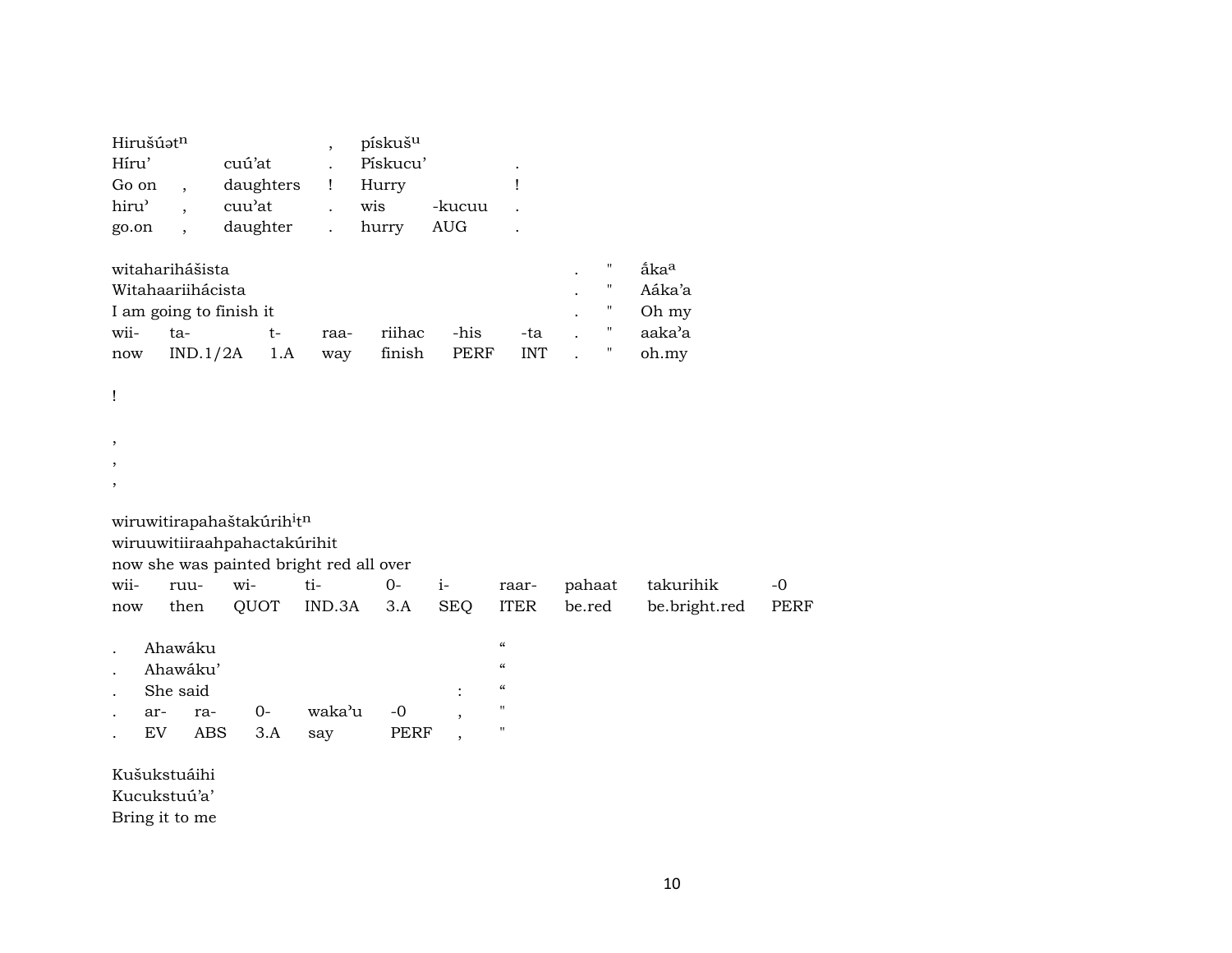| $\it i$ -                                                                                                   | $S-$                                                           | ir-                        | ku-                                                                | ut-                                                              | uks-                                                                                               | ruu-           | a                | $-0$                |                         |                  |             |       |
|-------------------------------------------------------------------------------------------------------------|----------------------------------------------------------------|----------------------------|--------------------------------------------------------------------|------------------------------------------------------------------|----------------------------------------------------------------------------------------------------|----------------|------------------|---------------------|-------------------------|------------------|-------------|-------|
| CONT.1/2A                                                                                                   | $2.A$                                                          | PREV. $1/2A$               | 1.P                                                                | <b>PREV</b>                                                      | <b>JUSS</b>                                                                                        | <b>PORT</b>    | come             | <b>PERF</b>         |                         |                  |             |       |
| $\, ,$<br>$\pmb{\mathsf{H}}$<br>$^{\prime}$<br>$\,$<br>"<br>rak-<br>,<br>"<br>$\,$                          | nətík <sup>i</sup><br>rattiíki<br>her grandchild<br>grandchild | tiikis<br>sonny            | pákus <sup>u</sup><br>Pákuusu'<br><b>Belly</b><br>pakuus-<br>belly | $-u^{\prime}$<br>$\rm{NOM}$                                      |                                                                                                    |                |                  |                     |                         |                  |             |       |
| ahuhíhku<br>ahuuhíhku'<br>she meant                                                                         |                                                                |                            |                                                                    |                                                                  | $\boldsymbol{\mathcal{C}}$<br>$\boldsymbol{\mathcal{C}}$<br>$\boldsymbol{\zeta}\boldsymbol{\zeta}$ |                |                  |                     |                         |                  |             |       |
| ra-<br>ar-<br>EV<br><b>ABS</b>                                                                              | $0-$<br>3.A                                                    | ut-<br><b>PREV</b><br>mean | ra'ihk                                                             | ,<br>-:hus<br>$\overline{\phantom{a}}$<br><b>IMPF</b><br>$\cdot$ | $^{\prime}$<br>$^{\prime}$                                                                         |                |                  |                     |                         |                  |             |       |
| Kušukstuárak <sup>u</sup><br>Kucukstuú'a'<br>Bring it to me<br>$i-$                                         | $S-$                                                           | ir-                        | ku-                                                                | ut-                                                              | uks-                                                                                               | ruu-           | a                | $-0$                | raáku<br>the one<br>ra- | $O -$            | kus         | $-0$  |
| CONT.1/2A                                                                                                   | $2.A$                                                          | PREV.1/2A                  | 1.P                                                                | <b>PREV</b>                                                      | <b>JUSS</b>                                                                                        | PORT           | come             | <b>PERF</b>         | <b>ABS</b>              | 3.A              | be.sitting  | SUB.4 |
| nahkákus <sup>u</sup><br>rahkákusu'<br>parfleche<br>raar.ka.kus<br>parfleche                                | $-u$ <sup><math>\prime</math></sup><br><b>NOM</b>              |                            |                                                                    |                                                                  |                                                                                                    |                |                  |                     |                         |                  |             |       |
| nikutatirihkášahuk <sup>i</sup><br>Rikutatiríhka<br>That is where mine is inside<br>riku-<br>ta-<br>that.is | IND.1/2A                                                       | ir-<br>$t-$<br>1.A         | POSS.1/2A                                                          | ri-<br>PHYS.POSS                                                 |                                                                                                    | uur-<br>POSS.A | kaa<br>be.inside | $-0$<br><b>PERF</b> | robe<br>robe            | cáhuuki<br>cahuu | -kis<br>DIM |       |

 $\mathbf{r}$  .  $\mathbf{r}$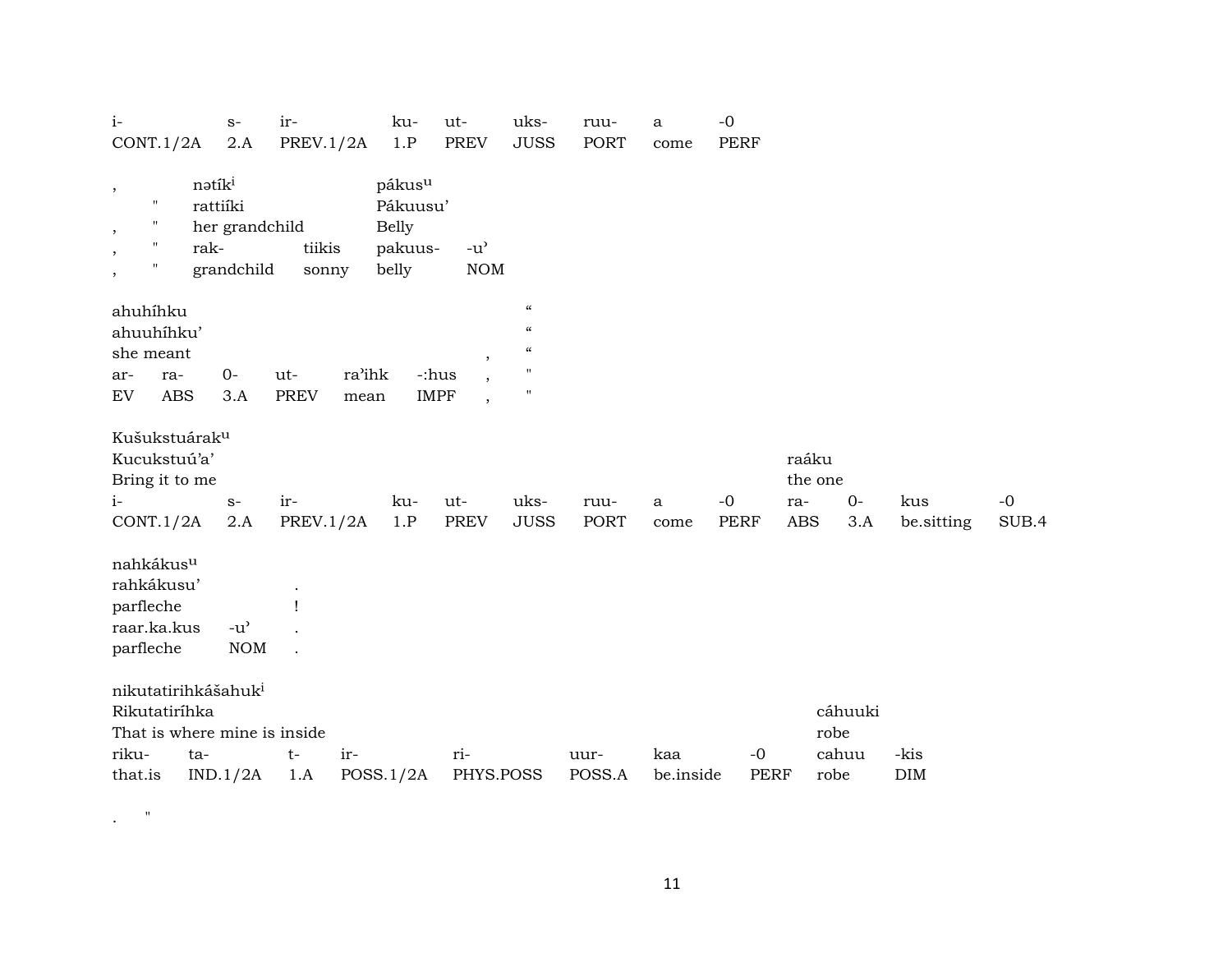.  $\mathbb{R}^n$ .  $\sim$ . " . "

|         |             | Ahutáahakawat <sup>i</sup>                   |          |                                       |             |             |                          |                   |                          |             |          |       |
|---------|-------------|----------------------------------------------|----------|---------------------------------------|-------------|-------------|--------------------------|-------------------|--------------------------|-------------|----------|-------|
| Ahuúta  |             |                                              |          |                                       |             |             |                          | ahakawáti         |                          |             |          |       |
|         | She did it  |                                              |          |                                       |             |             |                          | her taking it out |                          |             |          |       |
| ar-     | ri-         |                                              | 0-       | ut-                                   | aar         | -0          | ar-                      | ra-               |                          | 0-          | kawat    | -i    |
| EV      |             | CONT.3A                                      | 3.A      | <b>PREV</b>                           | do          | PERF        | EV                       | <b>ABS</b>        |                          | 3.A         | take.out | SUB.2 |
|         | hawiskatitu |                                              |          | $\overline{\phantom{a}}$              | ikawáwa     |             |                          |                   |                          |             |          |       |
|         |             | haawiskatiitu'                               |          |                                       | Iikawaáwaa' |             |                          |                   |                          |             |          |       |
|         |             | a robe dyed black                            |          |                                       |             | My goodness | $\overline{\phantom{a}}$ |                   |                          |             |          |       |
| ha.wiis |             | katiit                                       |          | $-u^{\prime}$<br>$\ddot{\phantom{0}}$ | iikawaawaa  |             | $\overline{\phantom{a}}$ |                   |                          |             |          |       |
|         | be.dyed     | be.black                                     |          | <b>NOM</b><br>$\ddot{\phantom{0}}$    | oh.my       |             | $\overline{\phantom{a}}$ |                   |                          |             |          |       |
|         |             | ruwitikisaškátih <sup>i</sup> t <sup>n</sup> |          |                                       |             |             |                          |                   |                          |             |          |       |
|         |             | ruuwitiikisackátihit                         |          |                                       |             |             |                          |                   |                          |             |          |       |
|         |             | now the meat was very black                  |          |                                       |             |             |                          |                   |                          |             |          |       |
| ruu-    |             | wi-                                          | ti-      | $0-$                                  | $i-$        | kisaac-     |                          | katiit            |                          | -rik        | $-0$     |       |
| then    |             | QUOT                                         | IND.3A   | 3.A                                   | <b>SEQ</b>  | meat        |                          | be.black          |                          | <b>DIST</b> | PERF     |       |
|         | Hawáku      |                                              |          |                                       |             |             |                          | hã                | Ţ                        |             |          |       |
|         |             | Ahawáku'                                     |          |                                       |             | $\, ,$      | $\mathcal{C}$            | Haa               |                          |             |          |       |
|         |             | She said                                     |          |                                       |             |             | 4                        | Ha                |                          |             |          |       |
|         | ar-         | ra-                                          | $O -$    | waka'u                                | $-0$        |             | п                        | haa               | $\overline{\phantom{a}}$ |             |          |       |
|         | EV          | <b>ABS</b>                                   | 3.A      | say                                   | PERF        |             | 11                       | ha                | $\overline{\phantom{a}}$ |             |          |       |
|         |             |                                              |          |                                       |             |             |                          |                   | $\overline{\phantom{a}}$ |             |          |       |
|         |             | kiširikutatutuhúru                           |          |                                       |             |             |                          |                   |                          |             |          |       |
| kici    |             | rikutatuutuhúru'                             |          |                                       |             |             |                          |                   |                          |             |          |       |
| but     |             | this is the way I do                         |          |                                       |             |             |                          |                   |                          |             |          |       |
| kici    |             | riku-                                        | ta-      | $t-$                                  | ut-         | uhur-       |                          |                   | uu                       | $-0$        |          |       |
| but     |             | that.is                                      | IND.1/2A | 1.A                                   | PREV        |             | way.of.doing             |                   | be                       | PERF        |          |       |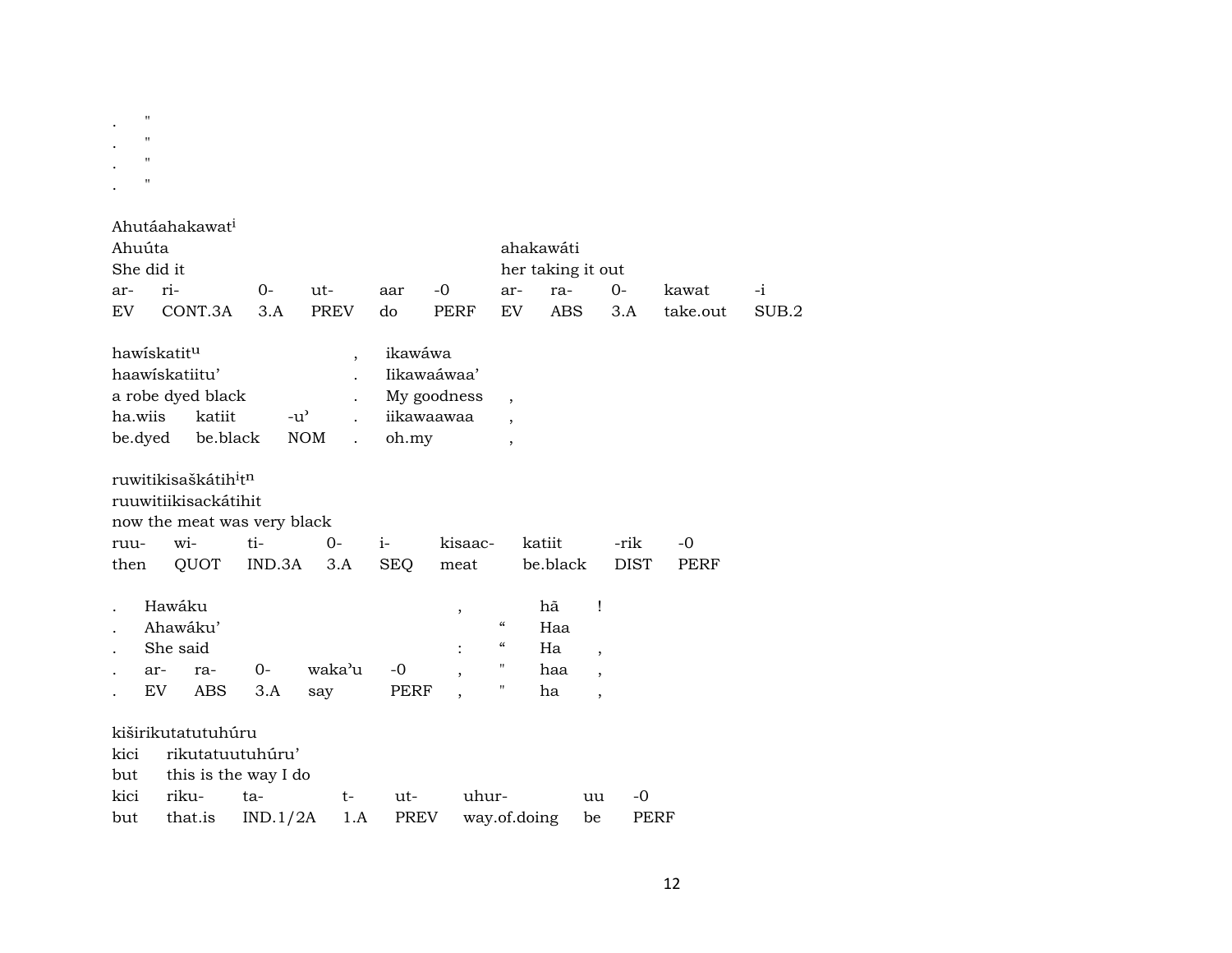|             | natkúšiksparukstiar <sup>a</sup> |                                                     |               |        |                         |            |             |             |               |             |
|-------------|----------------------------------|-----------------------------------------------------|---------------|--------|-------------------------|------------|-------------|-------------|---------------|-------------|
|             |                                  | ratkuucikspaarukstii'aara                           |               |        |                         |            |             |             | П             |             |
|             |                                  | when I become holy in mind                          |               |        |                         |            |             |             | "             |             |
| ra-         | $t-$                             | ku-                                                 |               | aciks- | waarukstii              |            | -aar        | -a          | "             |             |
| INF.A       | 1.A                              | INF.B                                               |               | mind   | be.holy                 |            | <b>INCH</b> | SUB.1       | н             |             |
|             |                                  | Wiruwitihrapáhaštakúrih <sup>i</sup> t <sup>n</sup> |               |        |                         |            |             |             |               |             |
|             |                                  | Wiruuwitiiraahpahactakúrihit                        |               |        |                         |            |             |             |               |             |
|             |                                  | Now she was painted bright red all over             |               |        |                         |            |             |             |               |             |
| wii-        | ruu-                             | wi-                                                 | ti-           |        | $O -$                   | $i-$       | raar-       | pahaat      | takurihik     | $-0$        |
| now         | then                             | QUOT                                                |               | IND.3A | 3.A                     | <b>SEQ</b> | <b>ITER</b> | be.red      | be.bright.red | <b>PERF</b> |
| ,           | hiháwisu                         |                                                     |               |        |                         |            |             |             |               |             |
|             | hi                               | haáwiisu'                                           |               |        |                         |            |             |             |               |             |
|             |                                  |                                                     |               |        |                         |            |             |             |               |             |
|             | and                              | a black dyed robe                                   |               |        |                         |            |             |             |               |             |
|             | hi                               | ha.wiis                                             | $-u^{\prime}$ |        |                         |            |             |             |               |             |
|             | and                              | be.dyed                                             | <b>NOM</b>    |        |                         |            |             |             |               |             |
|             |                                  |                                                     |               |        |                         |            |             |             |               |             |
|             | wiahawitatn                      |                                                     |               |        |                         |            |             |             |               |             |
| wi'ahawitat |                                  |                                                     |               |        |                         |            |             |             |               |             |
|             |                                  | she wore over her shoulders                         |               |        |                         |            |             |             |               |             |
| wii-        | ar-                              | ra-                                                 | $0-$          | witak  |                         |            |             | $-0$        |               |             |
| now         | EV                               | <b>ABS</b>                                          | 3.A           |        | wear.over.the.shoulders |            |             | <b>PERF</b> |               |             |
| Hihawa      |                                  |                                                     |               |        |                         |            |             |             |               |             |
| Hi          | hawá                             |                                                     |               |        |                         |            |             |             |               |             |
| And         | also                             |                                                     |               |        |                         |            |             |             |               |             |
| hi          | haawa                            |                                                     |               |        |                         |            |             |             |               |             |

she sat wearing a dress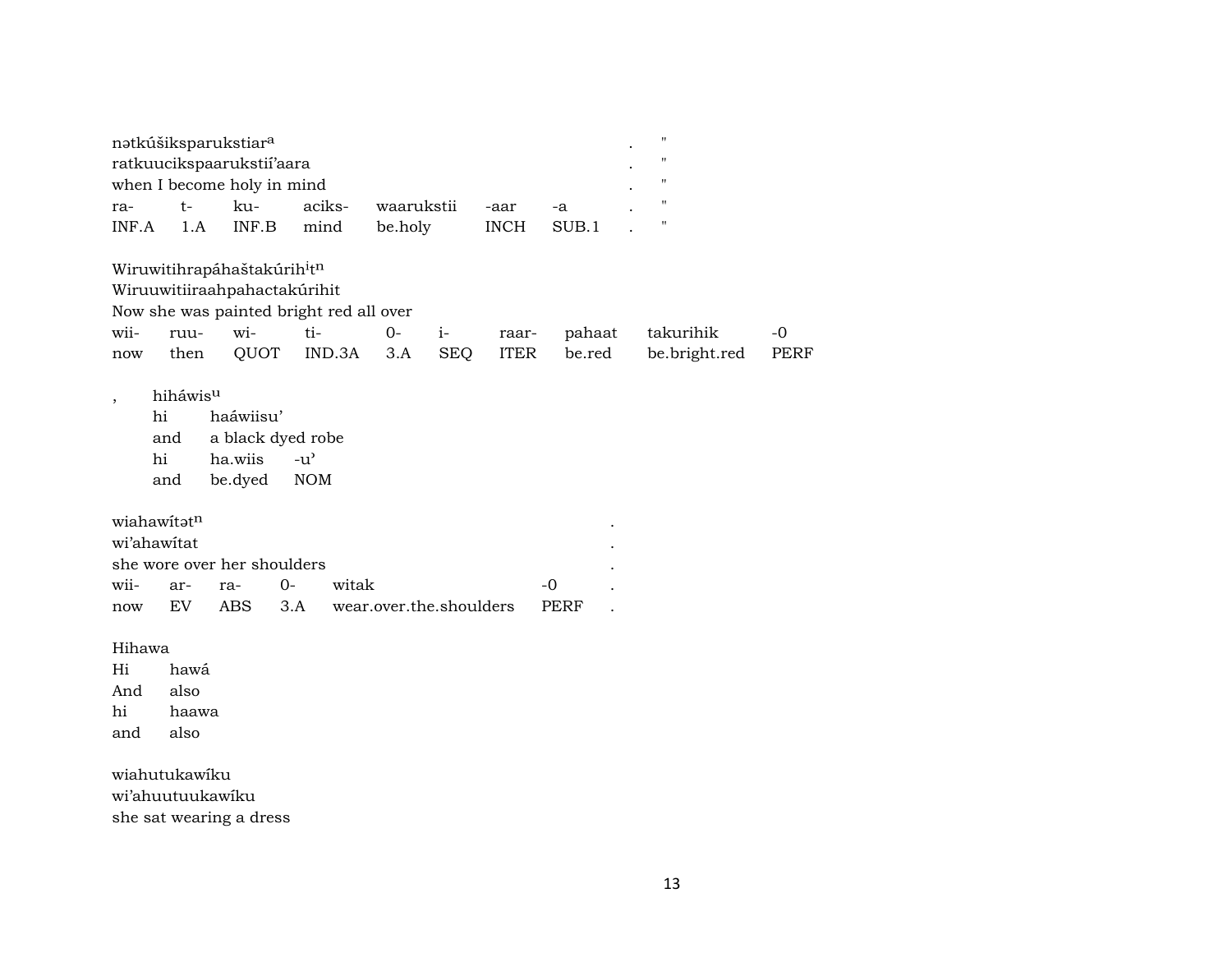| W11-               | ar-       |                                     | ra-                                 | 0-    | ut-                |     | uuka.wi-       |             | kus |                     | $-0$ |             |           |      |
|--------------------|-----------|-------------------------------------|-------------------------------------|-------|--------------------|-----|----------------|-------------|-----|---------------------|------|-------------|-----------|------|
| now                | <b>EV</b> |                                     | <b>ABS</b>                          | 3.A   | <b>PREV</b>        |     | dress          |             |     | be.sitting          | PERF |             |           |      |
|                    |           |                                     |                                     |       |                    |     |                |             |     |                     |      |             |           |      |
| háwis <sup>u</sup> |           |                                     |                                     |       |                    |     |                |             |     |                     |      |             |           |      |
| haáwiisu'          |           |                                     |                                     |       | $\mathcal{C}$      |     |                |             |     |                     |      |             |           |      |
| a black dyed hide  |           |                                     |                                     |       | $\mathcal{C}$      |     |                |             |     |                     |      |             |           |      |
| ha.wiis            |           | $-u$ <sup><math>\prime</math></sup> |                                     |       | $\mathbf H$        |     |                |             |     |                     |      |             |           |      |
| be.dyed            |           | <b>NOM</b>                          |                                     |       | $\pmb{\mathsf{H}}$ |     |                |             |     |                     |      |             |           |      |
|                    |           |                                     |                                     |       |                    |     |                |             |     |                     |      |             |           |      |
|                    |           |                                     |                                     |       |                    |     |                |             |     |                     |      |             |           |      |
| sišukstatákiriku   |           |                                     |                                     |       |                    |     |                |             |     |                     |      |             |           |      |
|                    |           |                                     | Sicukstaattaákiriku                 |       |                    |     |                |             |     |                     |      |             |           |      |
| Look at them       |           |                                     |                                     |       |                    |     |                |             |     |                     |      |             |           |      |
| $i-$               |           |                                     | $S-$                                | ir-   |                    |     | ut-            | uks-        |     | rak-                | raa- |             | kirik.kus | $-0$ |
| CONT.1/2A          |           |                                     | 2.A                                 |       | PREV.1/2A          |     | PREV           | <b>JUSS</b> |     | $1/2$ .PL           | way  |             | look.at   | PERF |
|                    |           |                                     |                                     |       |                    |     |                |             |     |                     |      |             |           |      |
| kúrahus            |           |                                     |                                     |       | witihwawáktiku     |     |                |             |     |                     |      |             |           |      |
| kúrahus            |           |                                     |                                     |       | Witihwaawáktiiku'  |     |                |             |     |                     |      |             |           |      |
| the old men        |           |                                     | 1                                   |       | They are speaking  |     |                |             |     |                     |      |             |           |      |
| kurahuus           |           |                                     |                                     | wii-  | ti-                |     | $0-$           | ir-         |     | waa.wak.tik         |      | -:hus       |           |      |
| old.man            |           |                                     |                                     | now   | IND.3A             |     | 3.A            | PL.3A       |     | talk                |      | <b>IMPF</b> |           |      |
|                    |           |                                     |                                     |       |                    |     |                |             |     |                     |      |             |           |      |
| $\pmb{\mathsf{H}}$ |           | Piráuruk <sup>i</sup>               |                                     |       |                    |     |                |             |     |                     |      |             |           |      |
| $\pmb{\mathsf{H}}$ |           | Piíra'u'                            |                                     |       | ruúki              |     |                |             |     |                     |      |             |           |      |
| $\pmb{\mathsf{H}}$ |           | Children                            |                                     |       | the ones           |     |                |             |     |                     |      |             |           |      |
| $\pmb{\mathsf{H}}$ |           | piira                               | $-u$ <sup><math>\prime</math></sup> |       | ra-                | 0-  | $\overline{0}$ | -uk         |     | $-i$                |      |             |           |      |
| $\pmb{\mathsf{H}}$ |           | child                               | <b>NOM</b>                          |       | <b>ABS</b>         | 3.A | be             | <b>DIST</b> |     | SUB.2               |      |             |           |      |
|                    |           |                                     |                                     |       |                    |     |                |             |     |                     |      |             |           |      |
|                    |           |                                     |                                     |       |                    |     |                |             |     |                     |      |             |           |      |
| ahararišahkáwari,  |           |                                     |                                     |       |                    |     |                |             |     |                     |      |             |           |      |
|                    |           |                                     | aharaaricaahkáwari'                 |       |                    |     |                |             |     |                     |      |             |           |      |
|                    |           |                                     | they walked through the village     |       |                    |     |                |             |     |                     |      |             |           |      |
| ar-                | ra-       |                                     | $0-$                                | raar- |                    |     | icahka-        | warii       |     |                     |      | -:hus       |           |      |
| EV.                | ABS       |                                     | 3.A                                 |       | PL.INDV.A          |     | village        |             |     | be.going.about.IMPF |      | <b>IMPF</b> |           |      |
|                    |           |                                     |                                     |       |                    |     |                |             |     |                     |      |             |           |      |

iriahakikaráruta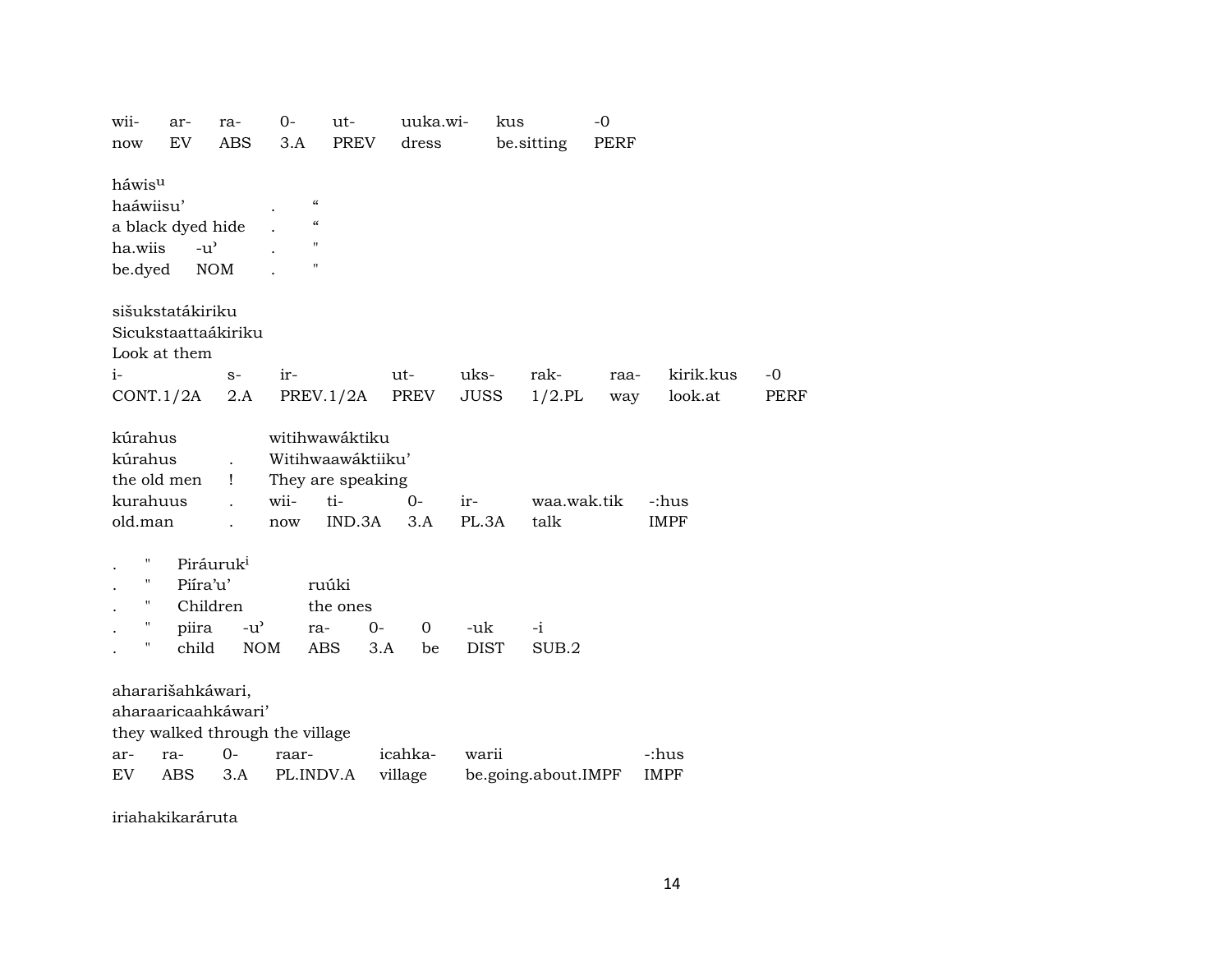| irii'ahakiikaráruuta                                                  |                                                          |                                           |                                              |                                                   |                       |             |                    |             |                      |
|-----------------------------------------------------------------------|----------------------------------------------------------|-------------------------------------------|----------------------------------------------|---------------------------------------------------|-----------------------|-------------|--------------------|-------------|----------------------|
|                                                                       |                                                          | where the fires extended                  |                                              |                                                   |                       |             |                    |             |                      |
| irii-                                                                 | ar-                                                      | ra-                                       | 0-                                           | kiika-                                            | raar-                 | u.at        |                    | -a          |                      |
| where                                                                 | EV                                                       | ABS                                       | 3.A                                          | fire                                              | PL                    |             | extend.in.a.line   | SUB.1       |                      |
|                                                                       | kúrahus<br>Kúrahus<br>The old men<br>kurahuus<br>old.man |                                           |                                              |                                                   |                       |             |                    |             |                      |
| kuhíhtarušpaw <sup>u</sup><br>kuuhihtarucpaawu<br>they had made fires |                                                          |                                           |                                              |                                                   |                       |             |                    |             |                      |
| kuur-                                                                 | ra-                                                      | 0-                                        | ir-                                          |                                                   | ta.ra.uc.wuh          | -waa        | -0                 |             |                      |
| <b>DUB</b>                                                            | <b>ABS</b>                                               | 3.A                                       | PL.3A                                        | make.a.fire                                       |                       | <b>DIST</b> | PERF               |             |                      |
| páruksti<br>paáruksti'<br>holy<br>waarukstii<br>be.holy               |                                                          | tii-<br>this                              | tiráwawariki<br>Tiráwaawaariki<br>ra-<br>ABS | These various ones standing around<br>$0-$<br>3.A | waawa-<br><b>DIST</b> | arik        | be.standing        | -i<br>SUB.2 |                      |
| sikuhiratawáuhu<br>sikúhiirattaawá'uuhu'<br>$\sin$<br>DU              | kuur-<br><b>DUB</b>                                      | they were giving it to them<br>ra-<br>ABS | $0-$<br>3.A                                  | $ir-$<br>PL.3A                                    | ak-<br>PL.AN.3P       | raa-<br>way | wa-<br><b>DIST</b> | uh<br>give  | -:hus<br><b>IMPF</b> |
| kísašk <sup>i</sup><br>kísacki<br>meat<br>kisaac<br>meat              | -kis<br><b>DIM</b>                                       |                                           |                                              |                                                   |                       |             |                    |             |                      |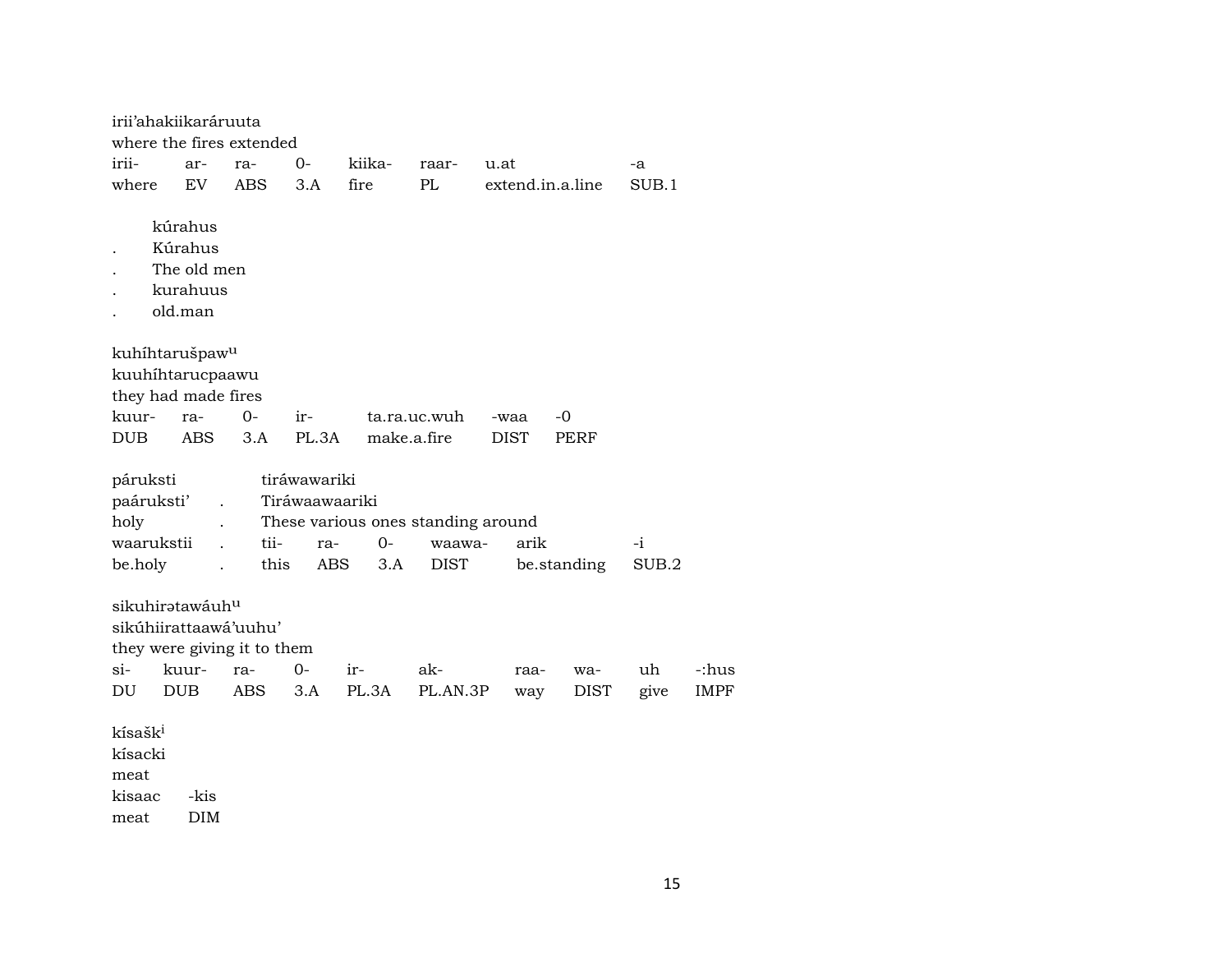|                            | sirihkutitkahkakúsk <sup>a</sup><br>sirihkuutitkaahkakúska<br>when they put it on the fire |                        |                            |                      |             |              |                    |     |             |       |             |      |             |         |            |
|----------------------------|--------------------------------------------------------------------------------------------|------------------------|----------------------------|----------------------|-------------|--------------|--------------------|-----|-------------|-------|-------------|------|-------------|---------|------------|
| $\sin$                     | ra-                                                                                        | $O-$                   | ir-                        | ku-                  | ut-         | itkaar-      |                    | ka- | kus.k       | $-a$  |             |      |             |         |            |
| $\mathop{\rm DU}\nolimits$ | INF.A                                                                                      | 3.A                    | PL.3A                      | INF.B                | <b>PREV</b> |              | particulate.matter | on  | put         | SUB.1 |             |      |             |         |            |
|                            |                                                                                            |                        |                            |                      |             |              |                    |     |             |       |             |      |             |         |            |
| $\bullet$                  |                                                                                            |                        |                            |                      |             |              |                    |     |             |       |             |      |             |         |            |
| $\bullet$                  |                                                                                            |                        |                            |                      |             |              |                    |     |             |       |             |      |             |         |            |
| $\bullet$                  |                                                                                            |                        |                            |                      |             |              |                    |     |             |       |             |      |             |         |            |
| $\bullet$                  |                                                                                            |                        |                            |                      |             |              |                    |     |             |       |             |      |             |         |            |
|                            | šurakíahirarahupakísašk <sup>i</sup>                                                       |                        |                            |                      |             |              |                    |     |             |       |             |      |             |         |            |
| Cuúraki                    |                                                                                            |                        | ahiirarahuúpaa'            |                      |             |              |                    |     |             |       |             |      |             | kísacki |            |
| Girls                      |                                                                                            |                        | they were taking it inside |                      |             |              |                    |     |             |       |             |      |             | meat    |            |
| icuura                     | -kis                                                                                       | ar-                    | ra-                        | $O -$                | $a-$        | ir-          | raar-              |     | ra-         | huuk- | wa-         | a    | $-0$        | kisaac  | -kis       |
| female                     | DIM                                                                                        | ${\rm EV}$             | ABS                        | 3.A                  | PREV.3A     | PL.3A        | 3PL.INAN.P         |     | <b>PORT</b> | into  | <b>DIST</b> | come | <b>PERF</b> | meat    | <b>DIM</b> |
| siríhkuh <sup>a</sup>      |                                                                                            |                        |                            |                      |             |              |                    |     |             |       |             |      |             |         |            |
| siríhkuuha                 |                                                                                            |                        |                            |                      |             |              |                    |     |             |       |             |      |             |         |            |
| $si$ -                     | what they gave her<br>ra-                                                                  | $O -$                  | ir-                        | ku-                  | uh          | -a           |                    |     |             |       |             |      |             |         |            |
| DU                         | INF.A                                                                                      | 3.A                    | PL.3A                      | INF.B                | give        | SUB.1        |                    |     |             |       |             |      |             |         |            |
|                            |                                                                                            |                        |                            |                      |             |              |                    |     |             |       |             |      |             |         |            |
| Aahahúka                   |                                                                                            |                        |                            |                      |             |              |                    |     |             |       |             |      |             |         |            |
| $\mathbf{A}$               | ahahuúka'                                                                                  |                        |                            |                      |             |              |                    |     |             |       |             |      |             |         |            |
| And<br>a                   | ar-                                                                                        | she came inside<br>ra- | $O-$<br>$a-$               |                      | huuk-       | $\mathbf{a}$ | $-0$               |     |             |       |             |      |             |         |            |
| and                        | EV                                                                                         | <b>ABS</b>             | 3.A                        | PREV.3A              | into        | come         | <b>PERF</b>        |     |             |       |             |      |             |         |            |
|                            |                                                                                            |                        |                            |                      |             |              |                    |     |             |       |             |      |             |         |            |
| šurak <sup>i</sup>         |                                                                                            | $\overline{ }$         | aahawáku                   |                      |             |              |                    |     |             |       |             |      |             |         |            |
| cuúraki                    |                                                                                            |                        | a<br>and                   | ahawáku'<br>she said |             |              |                    |     |             |       |             |      |             |         |            |
| a girl                     |                                                                                            |                        |                            |                      |             |              |                    |     |             |       |             |      |             |         |            |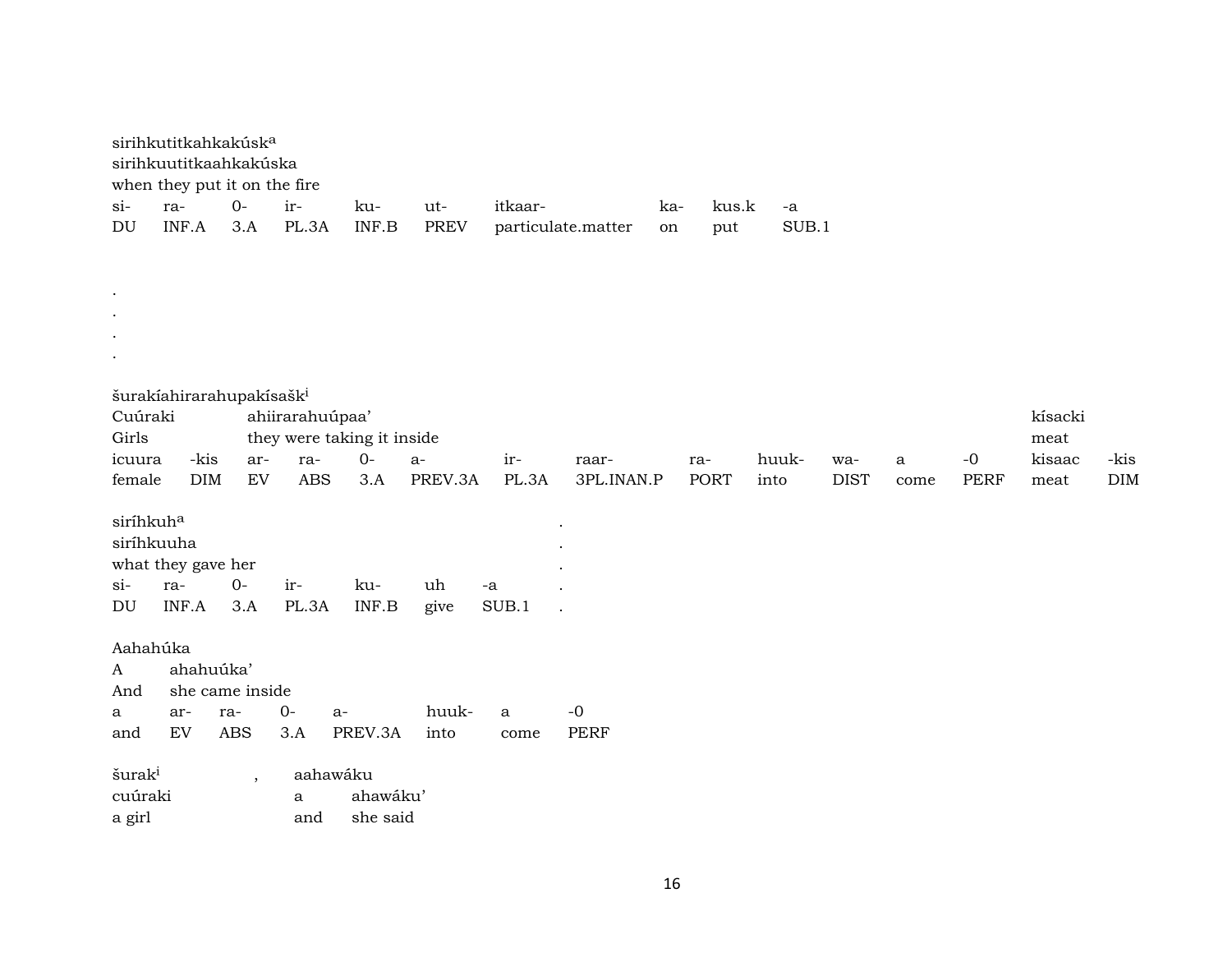| icuura-<br>girl     | -kis                  | $\rm{DIM}$                             |                                        | $\mathbf a$<br>and | ar-<br>EV                | ra-<br><b>ABS</b>        | $0-$<br>3.A | waka'u<br>say   | $-0$        | <b>PERF</b>   |             |                                       |     |                |
|---------------------|-----------------------|----------------------------------------|----------------------------------------|--------------------|--------------------------|--------------------------|-------------|-----------------|-------------|---------------|-------------|---------------------------------------|-----|----------------|
|                     |                       |                                        |                                        |                    |                          |                          |             |                 |             |               |             |                                       |     |                |
| šúrak <sup>i</sup>  |                       |                                        | $\boldsymbol{\zeta}\boldsymbol{\zeta}$ |                    |                          |                          |             |                 |             |               |             |                                       |     |                |
| cuúraki             |                       |                                        | $\pmb{\mathcal{C}}$                    |                    |                          |                          |             |                 |             |               |             |                                       |     |                |
| the girl            |                       |                                        | $\pmb{\zeta}\pmb{\zeta}$               |                    |                          |                          |             |                 |             |               |             |                                       |     |                |
| icuura-             | -kis                  |                                        | $\pmb{\mathsf{H}}$                     |                    |                          |                          |             |                 |             |               |             |                                       |     |                |
| girl                |                       | $\rm{DIM}$<br>$\overline{\phantom{a}}$ | $^{\prime}$                            |                    |                          |                          |             |                 |             |               |             |                                       |     |                |
|                     | Nətakurákawisitikúksu |                                        |                                        |                    |                          |                          |             |                 |             |               |             |                                       |     |                |
| Rátaku              |                       |                                        |                                        |                    |                          |                          |             | rákaawi         |             |               |             | sitíkuksu                             |     |                |
| There               |                       |                                        |                                        |                    |                          |                          |             | the lodge       |             |               |             | they gave it to me                    |     |                |
| ra-                 | $0-$                  | ta                                     |                                        | kus                |                          | $-0$                     |             | ra-             | $O -$       | akaa          | -wi         | si-ti-<br>$O-$                        | ir- | ku- uks- uh -0 |
| <b>ABS</b>          | 3.A                   |                                        | be.hanging                             |                    | be.sitting               |                          | SUB.4       | <b>ABS</b>      | 3.A         | be.a.dwelling | $\rm SUB.L$ | DU IND.3A 3.A PL.3A 1.P AOR give PERF |     |                |
| kísašk <sup>i</sup> |                       |                                        | $\pmb{\mathsf{H}}$                     | ákaa               | $\mathbf{I}$             |                          |             |                 |             |               |             |                                       |     |                |
| kísacki             |                       |                                        | $\pmb{\mathsf{H}}$                     | Aáka'a             |                          |                          |             |                 |             |               |             |                                       |     |                |
| meat                |                       |                                        | $\pmb{\mathsf{H}}$                     | Oh my              | $\overline{\phantom{a}}$ |                          |             |                 |             |               |             |                                       |     |                |
| kisaac              | -kis                  |                                        | $\pmb{\mathsf{H}}$                     | aaka'a             | $\overline{\phantom{a}}$ |                          |             |                 |             |               |             |                                       |     |                |
| meat                | DIM                   |                                        | $\pmb{\mathsf{H}}$                     | oh.my              | $\overline{\phantom{a}}$ |                          |             |                 |             |               |             |                                       |     |                |
|                     | kuwituštakárusu       |                                        |                                        |                    |                          |                          |             |                 |             | $\,$          |             |                                       |     |                |
|                     | kuwituctakárusu'      |                                        |                                        |                    |                          |                          |             |                 |             |               |             |                                       |     |                |
|                     | it was a large piece  |                                        |                                        |                    |                          |                          |             |                 |             |               |             |                                       |     |                |
| ku-                 | wi-                   |                                        | ti-                                    | $0-$               | ut-                      |                          | ta.karus.uu |                 | $-0$        |               |             |                                       |     |                |
| <b>INDF</b>         | QUOT                  |                                        | IND.3A                                 | 3.A                |                          | <b>PREV</b>              |             | be.a.large.pile | <b>PERF</b> |               |             |                                       |     |                |
| kísašk <sup>i</sup> |                       |                                        | $\boldsymbol{\mathcal{G}}$             | Íka <sup>a</sup>   |                          | $\mathbf{I}$             |             |                 |             |               |             |                                       |     |                |
| kísacki             |                       |                                        |                                        | Iika'a             |                          |                          |             |                 |             |               |             |                                       |     |                |
| the meat            |                       | Ţ                                      |                                        | Oh my              |                          | $\overline{\phantom{a}}$ |             |                 |             |               |             |                                       |     |                |
| kisaac              | -kis                  |                                        |                                        | iika'a             |                          | $\overline{\phantom{a}}$ |             |                 |             |               |             |                                       |     |                |
| meat                | <b>DIM</b>            | $\overline{a}$                         |                                        | oh.my              |                          | $\overline{\phantom{a}}$ |             |                 |             |               |             |                                       |     |                |
|                     | Šustinawitíwari       |                                        |                                        |                    |                          |                          |             |                 |             |               |             |                                       |     |                |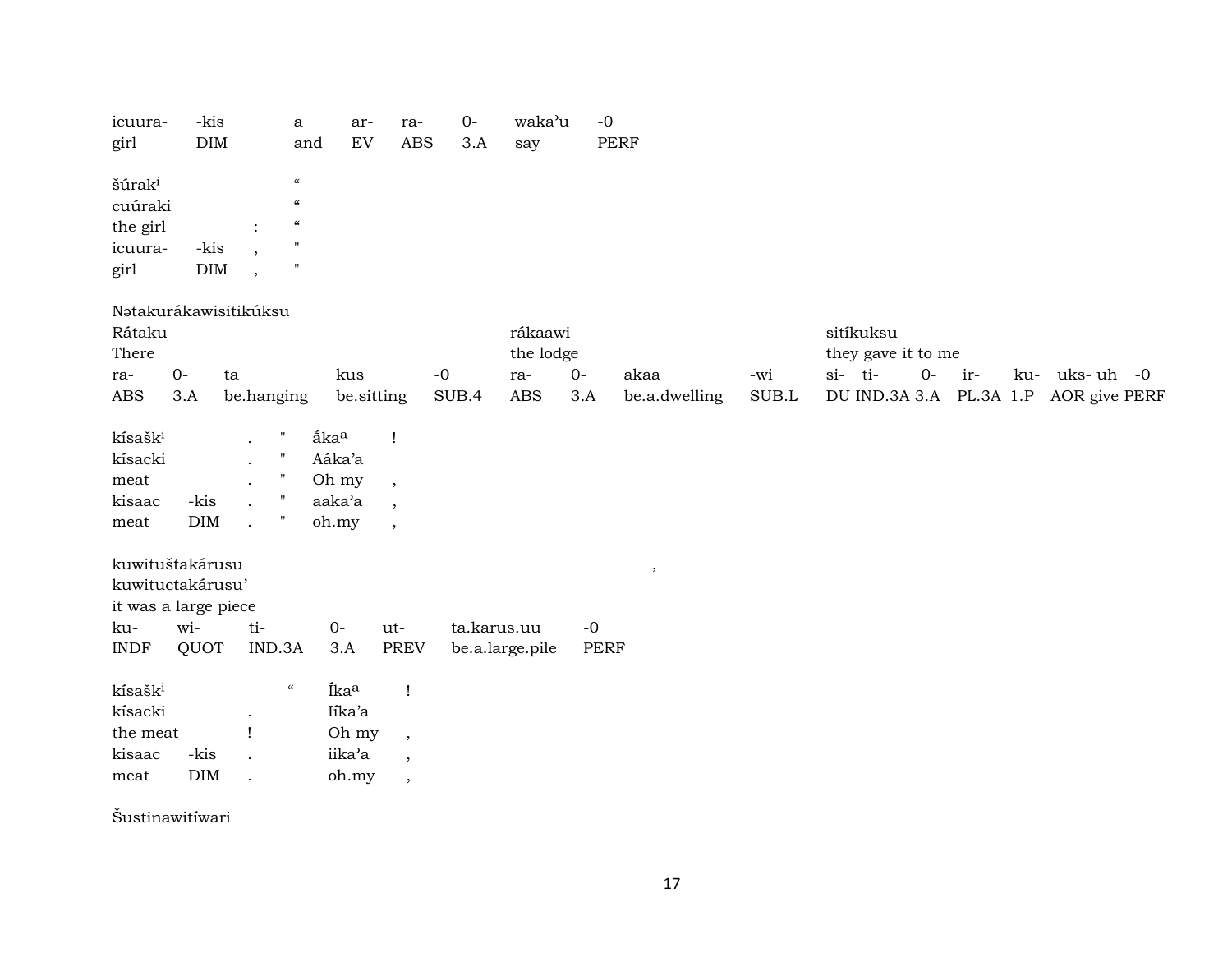|           | custíra'u     |     |     |     |         |      |                |                                        | witiiwari' |                        |      |            |                     |             |
|-----------|---------------|-----|-----|-----|---------|------|----------------|----------------------------------------|------------|------------------------|------|------------|---------------------|-------------|
|           | the old woman |     |     |     |         |      |                |                                        |            | she was walking around |      |            |                     |             |
| custit    |               | ra- |     | 0-  | $a-$    |      | 0              | -u                                     | wi-        | ti-                    | $0-$ | $1-$       | warii               | -:hus       |
|           | old.woman     | ABS |     | 3.A | POSS.3A |      | be             | SUB.D                                  | QUOT       | IND.3A                 | 3.A  | <b>SEQ</b> | be.going.about.IMPF | <b>IMPF</b> |
|           |               |     |     |     |         |      |                |                                        |            |                        |      |            |                     |             |
|           | Ahawáku       |     |     |     |         |      |                | $\boldsymbol{\mathcal{G}}$             | Atíra      |                        |      |            |                     |             |
|           | Ahawáku'      |     |     |     |         |      |                | $\boldsymbol{\zeta}\boldsymbol{\zeta}$ | Atíra'     |                        |      |            |                     |             |
| $\bullet$ | She said      |     |     |     |         |      | $\ddot{\cdot}$ | $\epsilon$                             | Mother     |                        |      |            |                     |             |
|           | ar-           | ra- | 0-  |     | waka'u  | -0   |                |                                        | ati-       | raa                    |      |            |                     |             |
|           | EV            | ABS | 3.A |     | say     | PERF |                | п                                      | 1.POSS     | mother                 |      |            |                     |             |

| $\cdot$ |                                 |                     |      |      |      |                                                      |       |
|---------|---------------------------------|---------------------|------|------|------|------------------------------------------------------|-------|
|         | tiháirirətárakakaw <sup>i</sup> |                     |      |      |      |                                                      |       |
|         | tihaa'iriiratáraakakaawi        |                     |      |      |      |                                                      |       |
|         | here where our lodge is         |                     |      |      |      |                                                      |       |
|         |                                 | tii- haa- irii- ra- | $t-$ | - a- | rak- | akaa                                                 | -wi   |
|         |                                 |                     |      |      |      | here here where ABS 1.A IN.PL.A 1/2.PL be.a.dwelling | SUB.L |

, ,

,

|      | tihasirihtárusta          |  |          |                                     |     |        |      |
|------|---------------------------|--|----------|-------------------------------------|-----|--------|------|
|      | tihaasirihtárusta         |  |          |                                     |     |        |      |
|      | here they are dragging it |  |          |                                     |     |        |      |
|      | tii- haa- si- ra-         |  | $0-$ ir- | tarus-                              | ra- | aah -0 |      |
| here |                           |  |          | here DU ABS 3.A PL.3A dragging PORT |     | be     | PERF |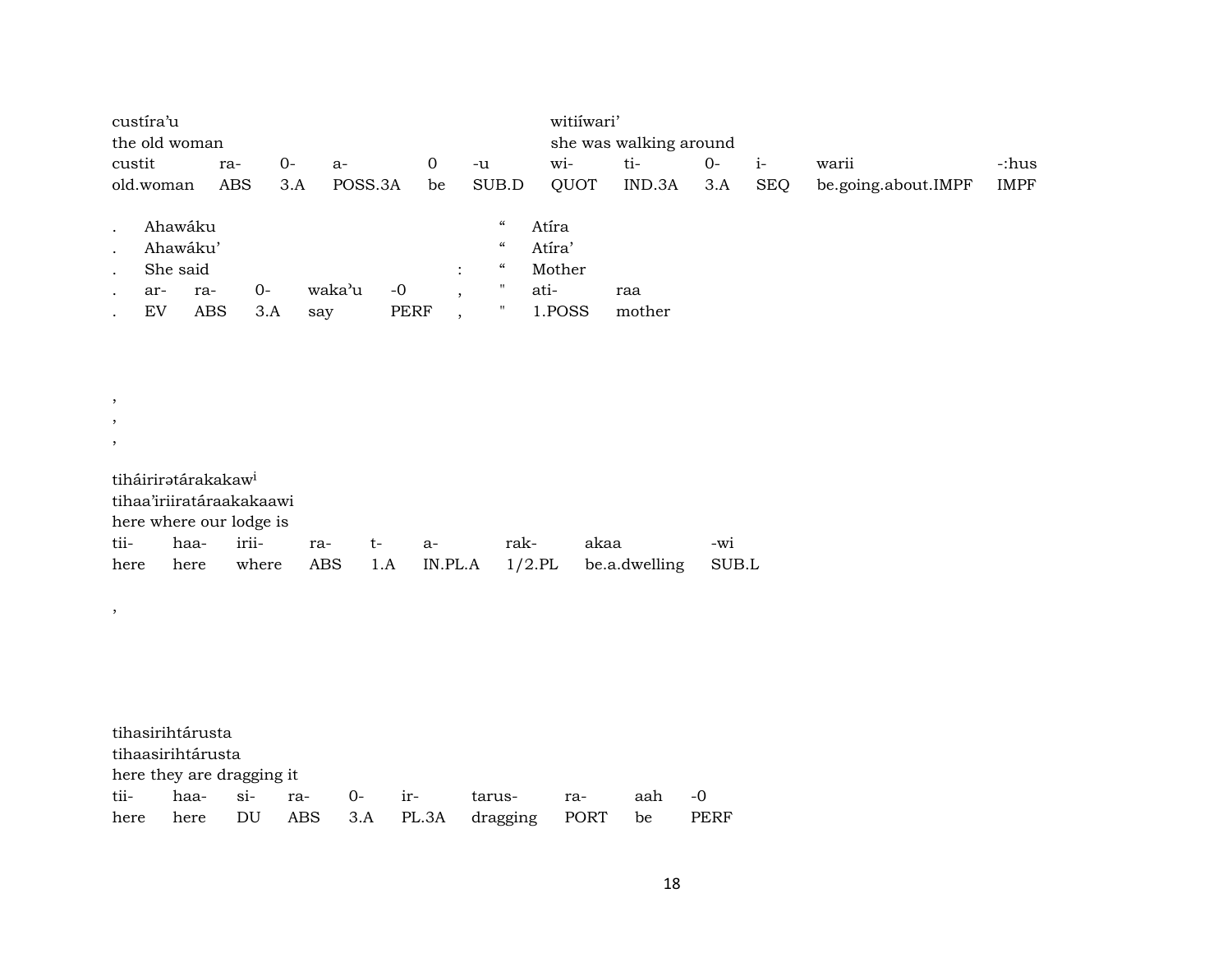| rutíkitu          |               |               |             |                      |        | kísašk <sup>i</sup> |                |     |                          |
|-------------------|---------------|---------------|-------------|----------------------|--------|---------------------|----------------|-----|--------------------------|
|                   | ruutíkitu'    |               |             |                      |        | kísacki             |                |     |                          |
|                   | it is whole   |               |             |                      |        | the meat            |                |     |                          |
| ruu-              | ti-           | $0-$          | kituu       |                      | -0     | kisaac              | -kis           |     |                          |
| then              |               | IND.3A<br>3.A |             | be.whole             | PERF   | meat                | <b>DIM</b>     |     |                          |
|                   |               |               |             |                      |        |                     |                |     |                          |
| Asák <sup>i</sup> |               |               | sititárusta |                      |        |                     |                |     |                          |
| Asaáki            |               |               | sititárusta |                      |        |                     |                |     |                          |
| Dogs              |               |               |             | they are dragging it |        |                     |                |     |                          |
| asaa-             | -kis          | $\sin$        | ti-         | $0-$                 | tarus- |                     | ra-            | aah | -0                       |
| dog               | DIM           | DU            | IND.3A      | 3.A                  |        | dragging            | PORT           | be  | PERF                     |
|                   |               |               |             |                      |        |                     |                |     |                          |
|                   | sitíra        |               |             |                      |        |                     |                |     |                          |
|                   | Sítira        |               |             |                      |        |                     | 11             |     |                          |
|                   | They have it  |               |             |                      |        |                     | "              |     |                          |
|                   | si-           | ti-           | $O -$       | ir-                  | raah   | -0                  | "              |     |                          |
|                   | DU            | IND.3A        | 3.A         | PL.3A                | have   | PERF                | $\blacksquare$ |     |                          |
|                   |               |               |             |                      |        |                     |                |     |                          |
|                   | Ruahiwáku     |               |             |                      |        |                     | šústitn        |     | $\, ,$                   |
|                   | Ruu'ahiwáku'  |               |             |                      |        |                     | cústit         |     |                          |
|                   | Then she said |               |             |                      |        |                     | the old woman  |     | $\ddot{\cdot}$           |
| ruu-              | ar-           | ri-           |             | $O -$                | waka'u | -0                  | custit         |     | $\overline{ }$           |
| then              | <b>EV</b>     | CONT.3A       |             | 3.A<br>say           |        | PERF                | old.woman      |     | $\overline{\phantom{a}}$ |
|                   |               |               |             |                      |        |                     |                |     |                          |

 $\alpha$ 

 $\alpha$ 

 $\alpha$ 

"

 $\mathbf{u}$ 

Hirukiraístikawirauh $\wedge$ t $^n$ 

Híru' . Kíra ístiikawira'uuhat

Go on ! Move the door aside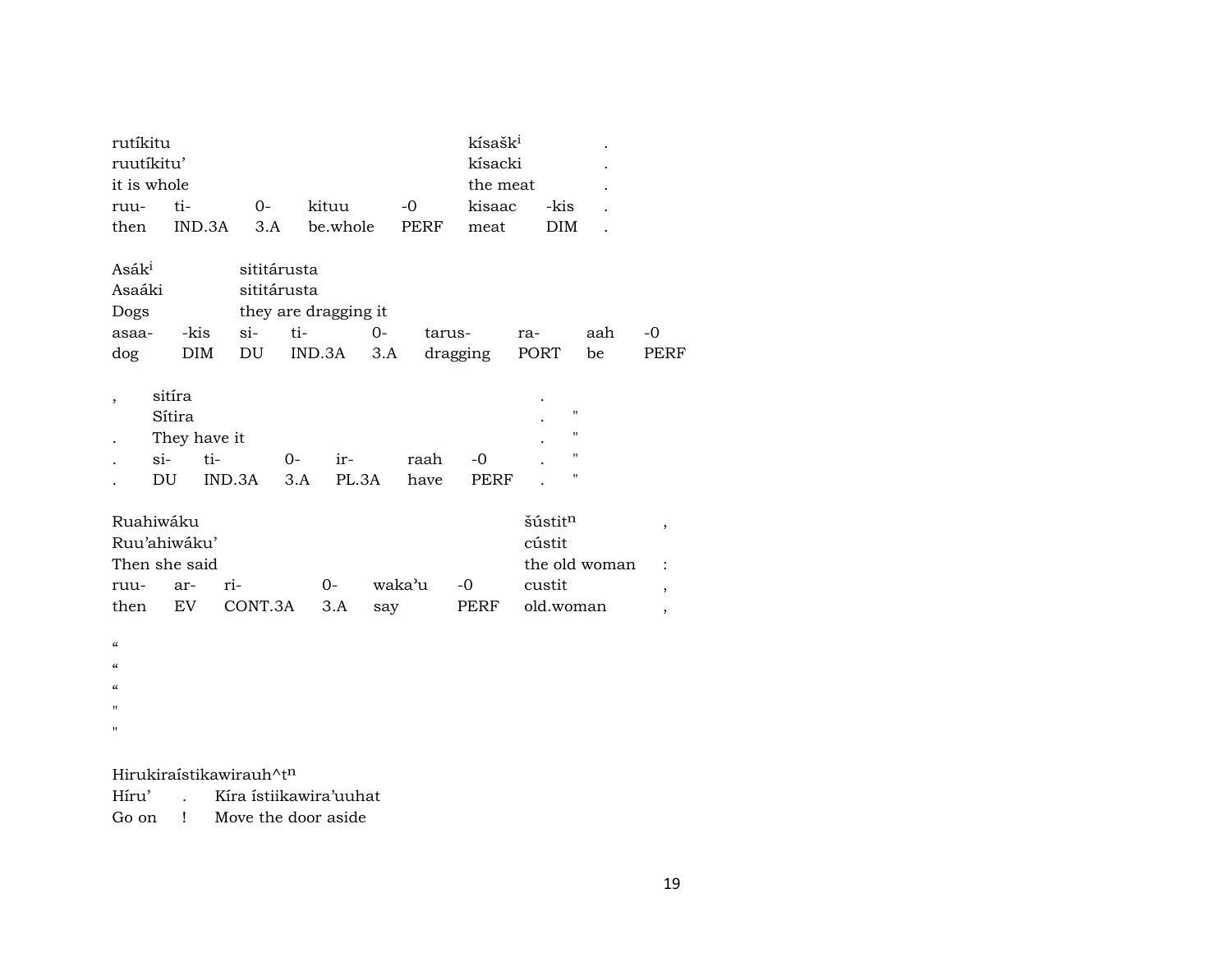| hiru'                                                            | kira                                                            | $i-$                                                                             | $S-$                              | riika-              | -wi                 | ra-                                                                                          | u.hak                | $-0$        |
|------------------------------------------------------------------|-----------------------------------------------------------------|----------------------------------------------------------------------------------|-----------------------------------|---------------------|---------------------|----------------------------------------------------------------------------------------------|----------------------|-------------|
| go.on                                                            | perhaps                                                         | CONT.1/2A                                                                        | 2.A                               | door                | SUB.L               | <b>PORT</b>                                                                                  | extend.in.a.line     | <b>PERF</b> |
| Н<br>$\mathbf{H}$<br>11<br>п                                     | Hiahuhuríšpat^tn<br>Hi<br>And<br>hi<br>ar-<br>${\rm EV}$<br>and | ahuuhuuricpaátat<br>it appeared in sight<br>$O -$<br>ra-<br><b>ABS</b><br>3.A    | uhuur.ic.waat.ak<br>go.into.sight |                     | $-0$<br><b>PERF</b> | $\epsilon\epsilon$<br>$\boldsymbol{\zeta}\boldsymbol{\zeta}$<br>$\epsilon\epsilon$<br>п<br>Ħ |                      |             |
| Ã<br>Aa<br>Ah<br>$\overline{\phantom{a}}$<br>aa<br>ah            | šúatn<br>cuú'at<br>daughter<br>cuu'at<br>daughter               | $\overline{\phantom{a}}$<br>$\overline{\phantom{a}}$<br>$\overline{\phantom{a}}$ |                                   |                     |                     |                                                                                              |                      |             |
| iriwitúrahi<br>iriwitúraahi<br>that is good<br>irii-<br>that     | wi-<br>ti-<br>IND.3A<br>QUOT                                    | $0-$<br>uur-<br><b>PREV</b><br>3.A                                               | raa-<br>way                       | hiir<br>be.good     | $-0$<br><b>PERF</b> | $\overline{\phantom{a}}$                                                                     |                      |             |
| kišašpáruksti<br>Kísacpaaruksti'<br>Holy meat<br>kisaac-<br>meat | waarukstii<br>be.holy                                           |                                                                                  |                                   |                     |                     |                                                                                              |                      |             |
| tirirariwišahu<br>tiiriirariwicaahu'<br>ti-<br>IND.3A            | they are arriving with it<br>$O -$<br>$a-$<br>3.A<br>PREV.3A    | ir-<br>PL.3A                                                                     | $i-$<br><b>SEQ</b>                | raar-<br>3PL.INAN.P | ri-<br>PORT         | wic.a<br>arrive                                                                              | -:hus<br><b>IMPF</b> |             |

 $\bullet$ 

 $\rm{wfrikut}^i$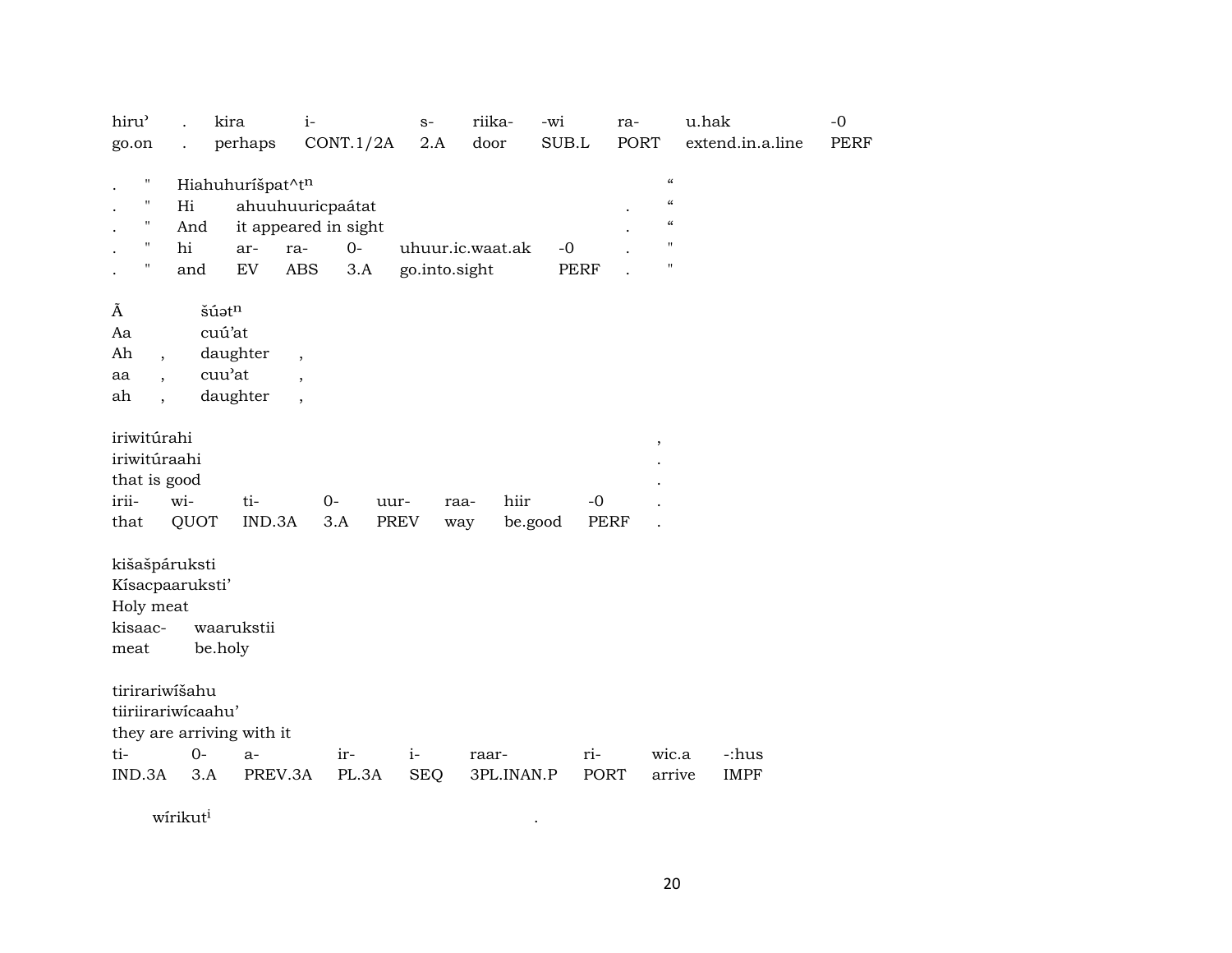|                                   | Wírikuti'                                                | What is what it is                                        |                    |                          |           |             |                    |         |              |                                                  |                                                        |       |      |             |             |
|-----------------------------------|----------------------------------------------------------|-----------------------------------------------------------|--------------------|--------------------------|-----------|-------------|--------------------|---------|--------------|--------------------------------------------------|--------------------------------------------------------|-------|------|-------------|-------------|
|                                   | wii-                                                     | riku-                                                     | ti-                |                          | $0-$      | $\mathbf 0$ | $-0$               |         |              |                                                  |                                                        |       |      |             |             |
|                                   | now                                                      | that.is                                                   | IND.3A             |                          | 3.A       | be          | <b>PERF</b>        |         |              |                                                  |                                                        |       |      |             |             |
|                                   | Let's drag it inside                                     | Siširukstarústahuk <sup>a</sup><br>Siciirukstárustahuuka' |                    |                          |           |             |                    |         |              |                                                  |                                                        |       |      |             |             |
| $si-$                             | $i-$                                                     |                                                           | aciir-             |                          | ir-       |             | uks-               |         | tarus-       |                                                  | ra-                                                    | huuk- | a    |             | $-0$        |
| DU                                |                                                          | CONT.1/2A                                                 | IN.DU.A            |                          | PREV.1/2A |             | <b>JUSS</b>        |         | dragging     |                                                  | <b>PORT</b>                                            | into  | come |             | <b>PERF</b> |
| $\bullet$                         | $\pmb{\mathsf{H}}$<br>Áihi<br>$\mathbf H$<br>A           |                                                           | ihi                |                          |           |             |                    |         |              |                                                  |                                                        |       |      |             |             |
| Ţ                                 | н.<br>And                                                | $\overline{\phantom{a}}$                                  | uh                 | $\overline{\phantom{a}}$ |           |             |                    |         |              |                                                  |                                                        |       |      |             |             |
|                                   | $\pmb{\mathsf{H}}$<br>a                                  | $\cdot$                                                   | ihii               | $\cdot$                  |           |             |                    |         |              |                                                  |                                                        |       |      |             |             |
|                                   | П<br>and                                                 | $\overline{\phantom{a}}$                                  | uh                 | $\overline{\phantom{a}}$ |           |             |                    |         |              |                                                  |                                                        |       |      |             |             |
| ar-<br>$\mathop{\rm EV}\nolimits$ | ahuharáwašititn<br>ahuuhaaráwacitit<br>ra-<br><b>ABS</b> | they rushed outside<br>$0-$<br>3.A                        | ut-<br><b>PREV</b> | raar-                    | PL.INDV.A |             | awacitik<br>go.out |         | $-0$<br>PERF | $\overline{\phantom{a}}$<br>$\ddot{\phantom{0}}$ | åka <sup>a</sup><br>Aáka'a<br>Oh my<br>aaka'a<br>oh.my |       |      |             |             |
| $\mathbf{I}$                      | šústitn<br>cústit                                        |                                                           | $\,$               |                          |           |             |                    |         |              |                                                  |                                                        |       |      |             |             |
| $\overline{\phantom{a}}$          |                                                          | the old woman                                             |                    |                          |           |             |                    |         |              |                                                  |                                                        |       |      |             |             |
| $\overline{\phantom{a}}$          | custit                                                   |                                                           |                    |                          |           |             |                    |         |              |                                                  |                                                        |       |      |             |             |
| $\overline{\phantom{a}}$          | old.woman                                                |                                                           |                    |                          |           |             |                    |         |              |                                                  |                                                        |       |      |             |             |
|                                   |                                                          | hisiahiriwihákust^tn                                      |                    |                          |           |             |                    |         |              |                                                  |                                                        |       |      |             |             |
| hi                                |                                                          | si'ahiiriiwiihákustat                                     |                    |                          |           |             |                    |         |              |                                                  |                                                        |       |      |             |             |
| and                               |                                                          | they barely carried it                                    |                    |                          |           |             |                    |         |              |                                                  |                                                        |       |      |             |             |
| hi                                | $\sin$                                                   | ar-                                                       | ra-                | $0-$                     | ir-       |             | $i-$               | wiihak- |              | -hus                                             |                                                        | ra-   | at   | $-0$        |             |
| and                               | $\mathop{\rm DU}\nolimits$                               | EV                                                        | <b>ABS</b>         | 3.A                      | PL.3A     |             | <b>SEQ</b>         | stagger |              |                                                  | IMPF.SUB                                               | PORT  | go   | <b>PERF</b> |             |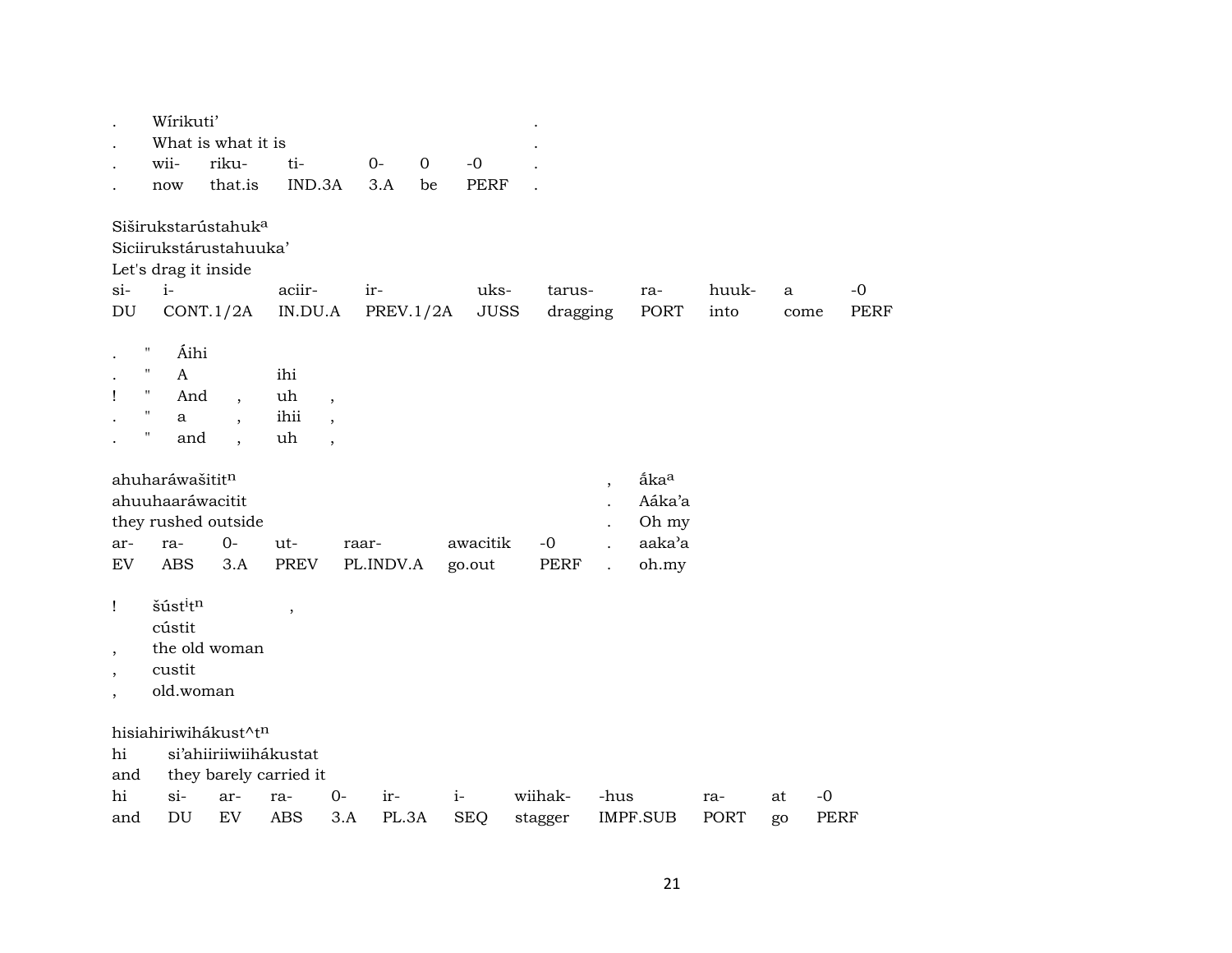|                                                   | Asiahírahuk <sup>a</sup> ,                  |                                       |                               |              |              |              |                                     |             |                     |       |                                  |        |        |        |             |
|---------------------------------------------------|---------------------------------------------|---------------------------------------|-------------------------------|--------------|--------------|--------------|-------------------------------------|-------------|---------------------|-------|----------------------------------|--------|--------|--------|-------------|
| A                                                 |                                             | si'ahiirahuuka'                       |                               |              |              |              |                                     |             |                     |       |                                  |        |        |        |             |
| And                                               |                                             |                                       | they brought it inside        |              |              |              |                                     |             |                     |       |                                  |        |        |        |             |
| a                                                 | $\sin$                                      | ar-                                   | ra-                           | $0-$<br>$a-$ |              | ir-          | ra-                                 | huuk-       | a                   | $-0$  |                                  |        |        |        |             |
| and                                               | DU                                          | ${\rm EV}$                            | <b>ABS</b>                    | $3.A$        | PREV.3A      | PL.3a        | <b>PORT</b>                         | into        | come                | PERF  |                                  |        |        |        |             |
| $\,$<br>$\cdot$<br>$\cdot$<br>$\sin$<br><b>DU</b> | síahihkus<br>Si'ahihkus<br>ar-<br>EV        | They set it down<br>ra-<br><b>ABS</b> | $0-$<br>3.A                   | ir-<br>PL.3A | kus.k<br>put | $-0$<br>PERF |                                     |             |                     |       |                                  |        |        |        |             |
| Hiru<br>Then                                      | ahúci'a                                     | she did it                            | Hiruahušiáahahaskiškitárikutn |              |              |              |                                     |             | ahahaaskickitárikut |       | she took the rawhide strings off |        |        |        |             |
| hiruu                                             | ar-                                         | ra-                                   | $0-$                          | ut-          | $i-$         | aar          | $-0$<br>$\cdot$                     | ar-         | ra-                 | $O -$ | haas-                            | kiic-  | kita-  | ri.kuk | $-0$        |
| then                                              | EV                                          | <b>ABS</b>                            | 3.A                           | <b>PREV</b>  | <b>SEQ</b>   | do           | <b>PERF</b><br>$\ddot{\phantom{0}}$ | ${\rm EV}$  | <b>ABS</b>          | 3.A   | string                           | liquid | on.top | remove | <b>PERF</b> |
| $\bullet$<br>$\cdot$<br>$\bullet$                 | Nihuksúwituta<br>Ríhuksu'<br>Only<br>rihuks | $-u^{\prime}$                         | wituúta<br>she did it<br>wi-  | ti-          | $O -$        | ut-          | aar                                 | $-0$        |                     |       |                                  |        |        |        |             |
|                                                   | alone                                       | <b>NOM</b>                            | QUOT                          | IND.3A       | 3.A          | <b>PREV</b>  | do                                  | <b>PERF</b> |                     |       |                                  |        |        |        |             |
|                                                   | ahutírikararah^tn<br>ahuutírikaraarahat     |                                       |                               |              |              |              |                                     |             |                     |       |                                  |        |        |        |             |

 $\mathcal{A}(\mathcal{A})$  and  $\mathcal{A}(\mathcal{A})$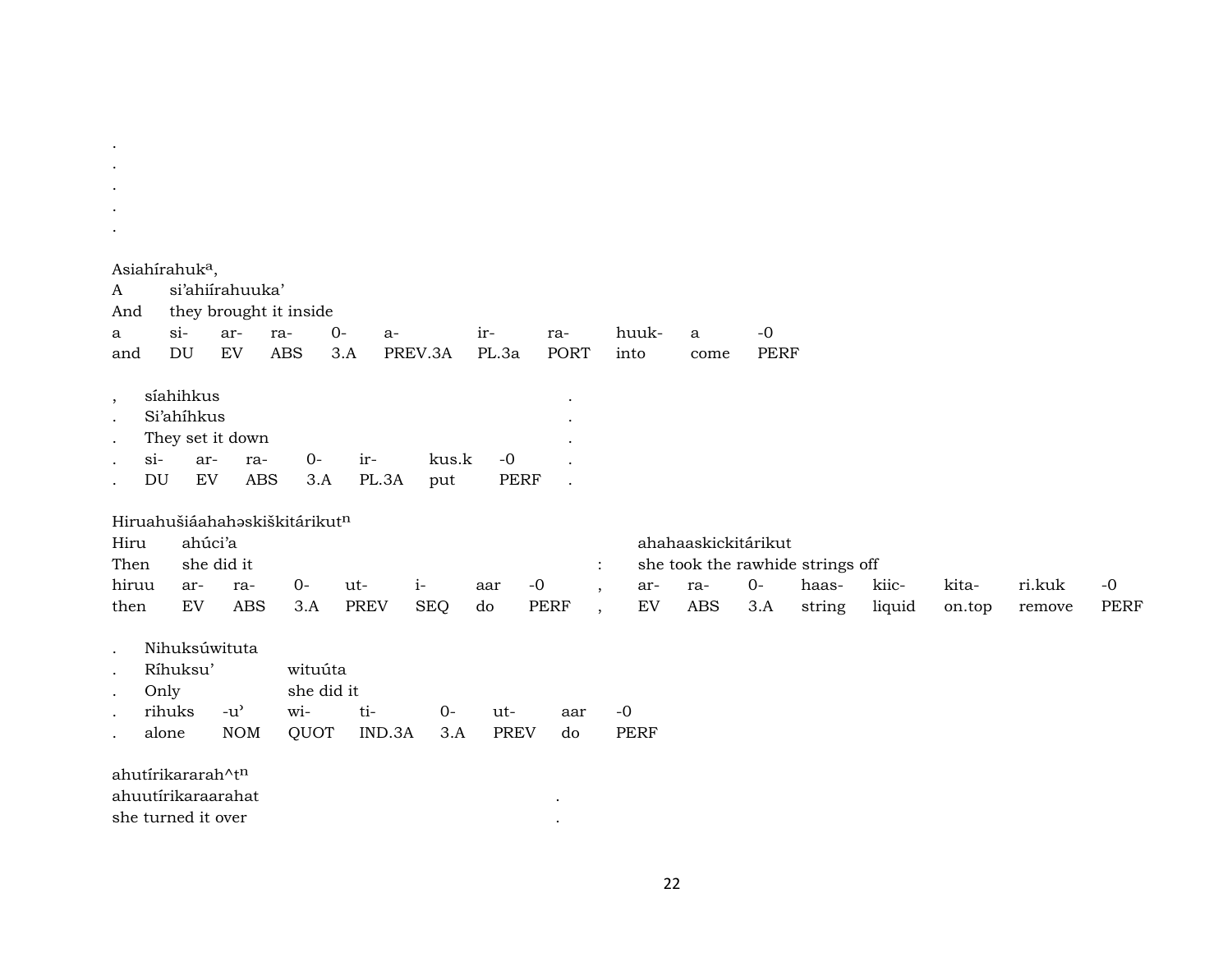| ar-        | ra-                            | 0-                               | ut-            | irikaraa.ra.hak               |               | -0                       |                                   |                          |
|------------|--------------------------------|----------------------------------|----------------|-------------------------------|---------------|--------------------------|-----------------------------------|--------------------------|
| EV         | <b>ABS</b>                     | 3.A                              | <b>PREV</b>    | turn.over                     |               | <b>PERF</b>              |                                   |                          |
|            |                                |                                  |                |                               |               |                          |                                   |                          |
| $\epsilon$ | Ã                              |                                  |                | kúrahus táhwakut <sup>u</sup> |               |                          |                                   | ,                        |
| $\epsilon$ | Aa                             |                                  |                | kurahustaáhwakuutu'           |               |                          |                                   |                          |
| $\epsilon$ | Ah<br>$\overline{\phantom{a}}$ |                                  | rotten old men |                               |               |                          |                                   | Ţ                        |
| п          | aa                             |                                  | kurahuus-      | raar-                         | wa-           | kuu'at                   | $-u$ <sup><math>\sim</math></sup> |                          |
| Н          | ah                             |                                  | old.man        | PL                            | <b>DIST</b>   | be.dead                  | <b>NOM</b>                        |                          |
|            |                                |                                  |                |                               |               |                          |                                   |                          |
|            |                                | kurahustáhwakut <sup>u</sup>     |                |                               |               | $\overline{\phantom{a}}$ | åka <sup>a</sup>                  | Ţ                        |
|            |                                | Kurahustaáhwakuutu'              |                |                               |               |                          | Aáka'a                            |                          |
|            | Rotten old men                 |                                  |                |                               |               | ı                        | Oh my                             | $\overline{\phantom{a}}$ |
|            | kurahuus-                      | raar-                            | wa-            | kuu'at                        | $-u^{\prime}$ |                          | aaka'a                            |                          |
| old.man    |                                | PL                               | <b>DIST</b>    | be.dead                       | <b>NOM</b>    |                          | oh.my                             |                          |
|            |                                |                                  |                |                               |               |                          |                                   |                          |
|            | štúriritatkut <sup>u</sup>     |                                  |                |                               |               |                          |                                   |                          |
|            |                                | ctuu[ri]riítatkuutu'             |                |                               |               |                          |                                   |                          |
|            |                                | such rotten excrement            |                |                               |               |                          | ı                                 |                          |
| ctuu-      |                                | rii-                             | $0-$           | atat-                         | kuu'at        | -:hus                    |                                   |                          |
|            | certainly                      | ASSR                             | 3.A            | excrement                     | be.dead       | <b>IMPF</b>              |                                   |                          |
|            |                                |                                  |                |                               |               |                          |                                   |                          |
|            |                                | kúrahus tahwakútkuš <sup>u</sup> |                |                               |               |                          | Šúat <sup>n</sup>                 |                          |
|            |                                | Kurahustaahwakútkucu'            |                |                               |               |                          | Cuú'at                            |                          |
|            |                                | Big rotten old men               |                |                               |               | Ţ                        | Daughters,                        |                          |
|            | kurahuus-                      | raar-                            | wa-            | kuu'at                        | -kucuu        |                          | cuu'at                            |                          |
| old.man    |                                | PL                               | <b>DIST</b>    | be.dead                       | <b>AUG</b>    |                          | daughter                          |                          |
|            |                                |                                  |                |                               |               |                          |                                   |                          |
| tiháraku   |                                |                                  |                |                               |               |                          |                                   |                          |
|            | tiháraaku                      |                                  |                |                               |               |                          |                                   |                          |
| this one   |                                |                                  |                |                               |               |                          |                                   |                          |
| tii-       | haa-                           | ra-                              | 0-             | kus                           | -0            |                          |                                   |                          |
| this       | here                           | ABS                              | 3.A            | be.sitting                    | SUB.4         |                          |                                   |                          |
|            |                                |                                  |                |                               |               |                          |                                   |                          |
|            |                                | nikutíratparukstirau             |                |                               |               |                          |                                   | Ħ                        |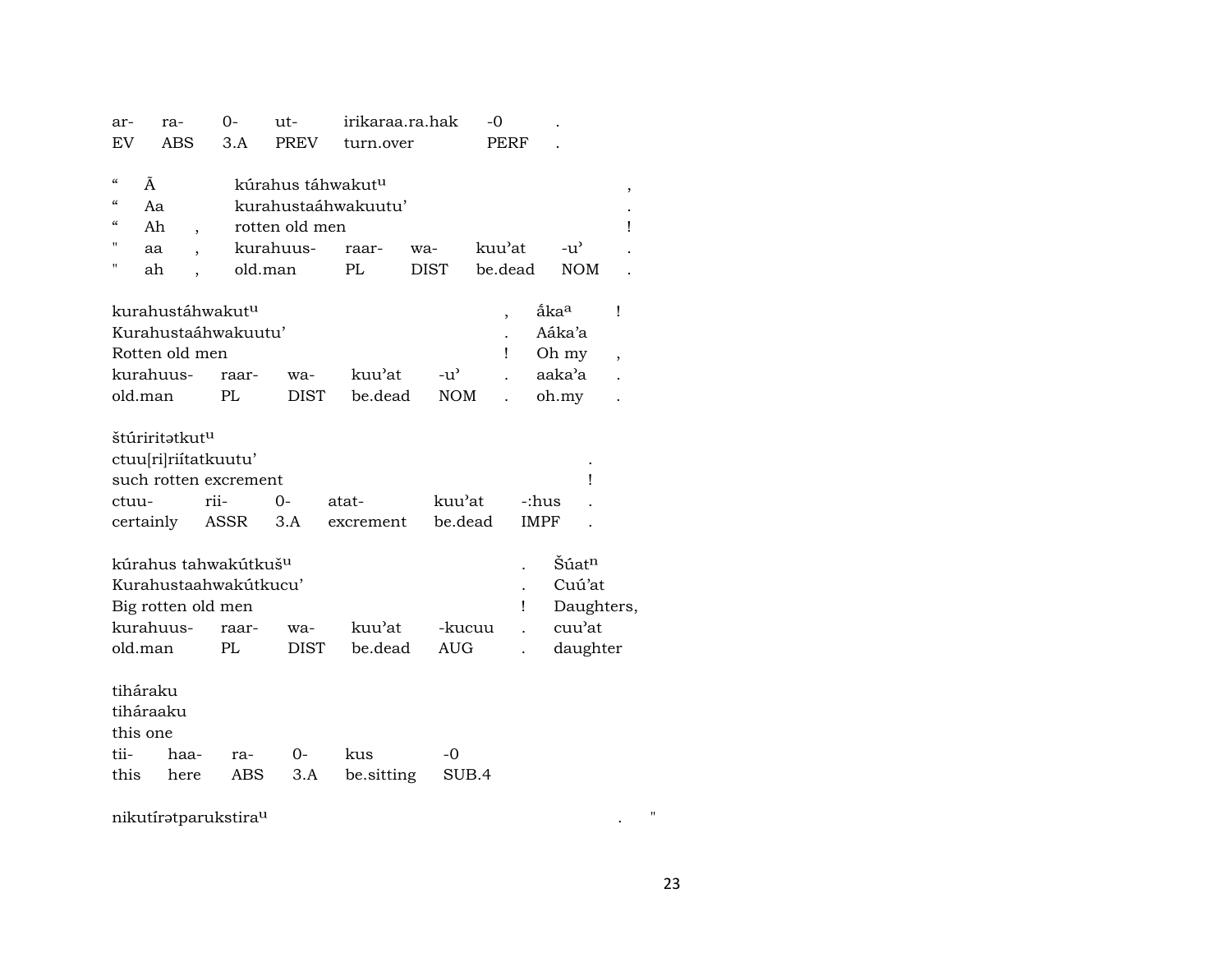| rikutiratpaarukstiira'u           |  |                                        |            |  |  |
|-----------------------------------|--|----------------------------------------|------------|--|--|
| this is one my having consecrated |  |                                        |            |  |  |
|                                   |  | riku- tii- ra- t- waarukstii -ra'uk -0 |            |  |  |
| that.is this ABS 1.A              |  | be.holv                                | CAUS SUB.3 |  |  |

## Híškusu

 $\rm{Hi}$ íckuusu' And skin  $hi$ ickus- $-u^{\prime}$ and skin  $\rm{NOM}$ 

## $\texttt{nihuks}$ úahukiwik $\texttt{u}$

| ríhuksu'  |             | ahú'    |          |       | kíwiiku'                        |                  |
|-----------|-------------|---------|----------|-------|---------------------------------|------------------|
| only      |             | it was  |          |       | buffalo bull                    |                  |
| rihuks    | $\sim -u^2$ | ar- ra- | $\Omega$ | uu -0 | kiwiik                          | $-11'$           |
| alone NOM |             |         |          |       | EV ABS 3.A be PERF buffalo.bull | NOM <sup>.</sup> |

 $\bullet$ 

- $\bullet$
- $\mathcal{L}^{\pm}$
- $\mathcal{L}^{\pm}$
- $\sim$

 $\langle \cdot \rangle$  $\langle \cdot \rangle$  $\sim$  $\sim$  $\bullet$ 

## Hikúškahikuwit<sup>i</sup>

| Hikúckaahiiku'                               |  | witi'              |      |               |
|----------------------------------------------|--|--------------------|------|---------------|
| An old bull                                  |  | it was             |      |               |
| hikuc                                        |  | kaahik -u' wi- ti- | റ- റ | $\sim$ $\sim$ |
| old.buffalo.bull aged NOM QUOT IND.3A 3.A be |  |                    |      | PERF          |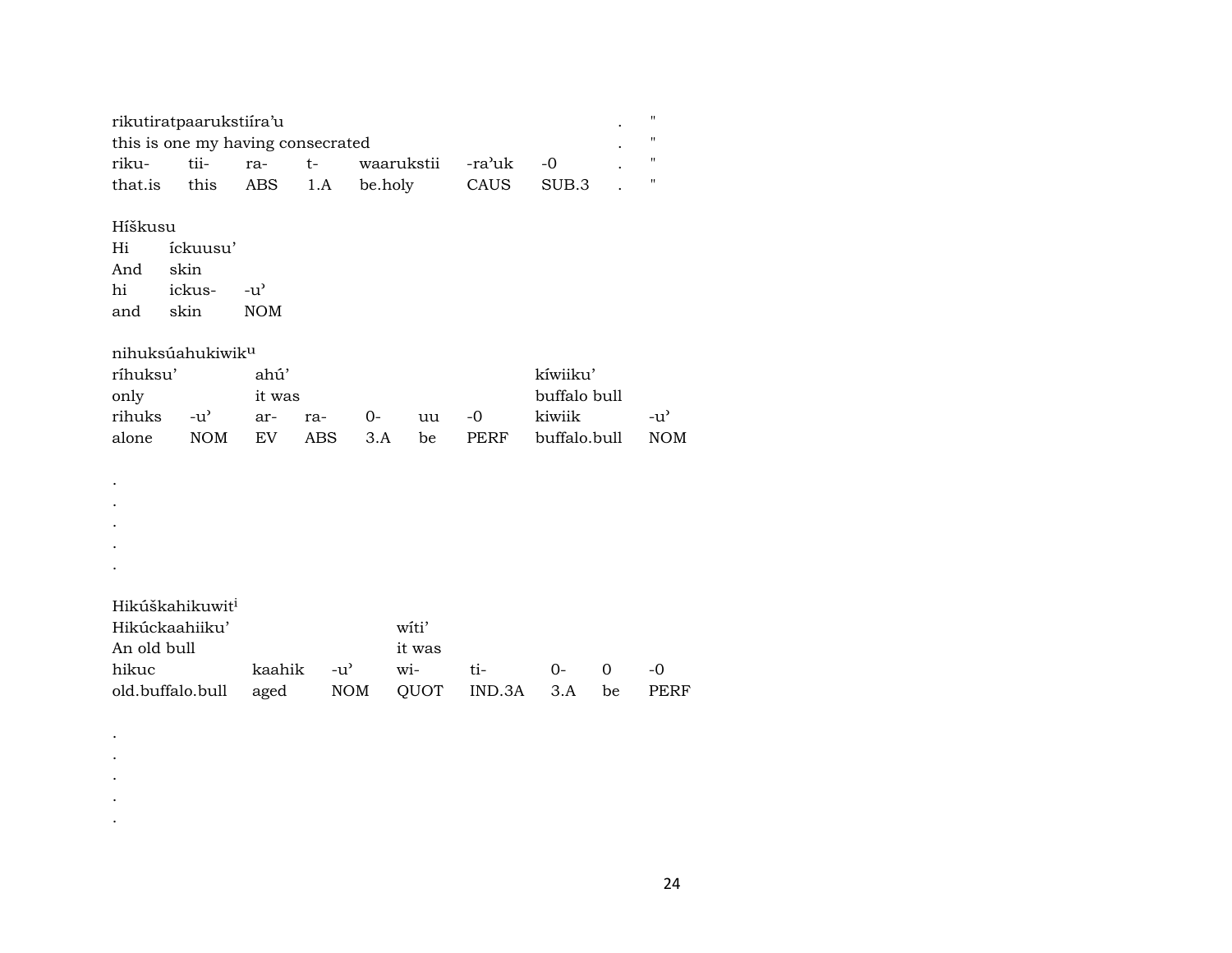| Hici<br>But                                               |                                                                                                      | Hišiwiraahiruruksk <sup>u</sup>            |                                                                                        | wiraa'ahiruúruksku<br>it was just the piece she had had |                                        |                                                                                                              |                                            |                                                                       |                                              |                                                   |                    |        |            |            |      |
|-----------------------------------------------------------|------------------------------------------------------------------------------------------------------|--------------------------------------------|----------------------------------------------------------------------------------------|---------------------------------------------------------|----------------------------------------|--------------------------------------------------------------------------------------------------------------|--------------------------------------------|-----------------------------------------------------------------------|----------------------------------------------|---------------------------------------------------|--------------------|--------|------------|------------|------|
| hi.ci                                                     |                                                                                                      | wii-                                       | raa-                                                                                   | ar-                                                     | ri-                                    |                                                                                                              | $O -$                                      |                                                                       | $a-$                                         | ir-                                               | ri-                | uur-   | uks-       | kus        | $-0$ |
| and                                                       |                                                                                                      | now                                        | just                                                                                   | EV                                                      | CONT.3A                                |                                                                                                              | 3.A                                        |                                                                       | POSS.3A                                      | <b>OBV</b>                                        | PHYS.POSS          | POSS.A | <b>AOR</b> | be.sitting | PERF |
| $\bullet$<br>$\cdot$<br>$\bullet$                         | ruu-<br>then                                                                                         | Rúahiwaku<br>Ruu'ahiwáku'<br>Then she said | ar-<br>${\rm EV}$                                                                      | ri-<br>CONT.3A                                          | $O -$<br>3.A                           |                                                                                                              | waka'u<br>say                              |                                                                       | $-0$<br><b>PERF</b>                          | šúraki<br>cuúraki<br>the girl<br>icuura-<br>girl  | -kis<br><b>DIM</b> |        |            |            |      |
| $\ddot{\cdot}$<br>$\,$<br>$^\mathrm{,}$                   | $\boldsymbol{\mathcal{C}}$<br>$\boldsymbol{\zeta}\boldsymbol{\zeta}$<br>$\epsilon\epsilon$<br>"<br>" | Atíra<br>Atíra'<br>Mother<br>ati-          | 1.POSS                                                                                 | raa<br>mother                                           | $\ddot{\phantom{0}}$<br>$\overline{a}$ | $\pmb{\mathsf{H}}$<br>$\pmb{\mathsf{H}}$<br>$\pmb{\cdot}$<br>$\pmb{\mathsf{H}}$<br>$\boldsymbol{\mathsf{H}}$ | apakúsu<br>$\mathbf{A}$<br>And<br>a<br>and |                                                                       | Pákuusu'<br><b>Belly</b><br>pakuus-<br>belly | $-u$ <sup><math>\prime</math></sup><br>$\rm{NOM}$ |                    |        |            |            |      |
| ahawáku<br>ahawáku'<br>he said                            |                                                                                                      |                                            |                                                                                        |                                                         |                                        |                                                                                                              | $\ddot{\cdot}$                             | $\mathcal{C}$<br>$\mathcal{C}\mathcal{C}$<br>$\mathcal{C}\mathcal{C}$ | Atíka<br>Atíka'                              | Grandmother                                       |                    |        |            |            |      |
| ar-                                                       |                                                                                                      | ra-                                        | $0-$                                                                                   | waka'u                                                  | $-{\bf 0}$                             |                                                                                                              | $\overline{\phantom{a}}$                   | $\pmb{\mathsf{H}}$                                                    | ati-                                         | kaa                                               |                    |        |            |            |      |
| ${\rm EV}$                                                |                                                                                                      | <b>ABS</b>                                 | 3.A                                                                                    | say                                                     | <b>PERF</b>                            |                                                                                                              | $\overline{\phantom{a}}$                   | $\pmb{\pi}$                                                           | 1.POSS                                       |                                                   | grandmother        |        |            |            |      |
| $\cdot$<br>$\overline{\phantom{a}}$<br>$\cdot$<br>$\cdot$ | åka <sup>a</sup>                                                                                     | aáka'a<br>oh my<br>aaka'a<br>oh.my         | $\mathbf{I}$<br>$\overline{\phantom{a}}$<br>$\overline{ }$<br>$\overline{\phantom{a}}$ |                                                         |                                        |                                                                                                              |                                            |                                                                       |                                              |                                                   |                    |        |            |            |      |
| iwirírawaaš                                               |                                                                                                      | iwiriiraahwa'ac                            |                                                                                        | now they have dispersed                                 |                                        |                                                                                                              |                                            |                                                                       |                                              |                                                   |                    |        |            |            |      |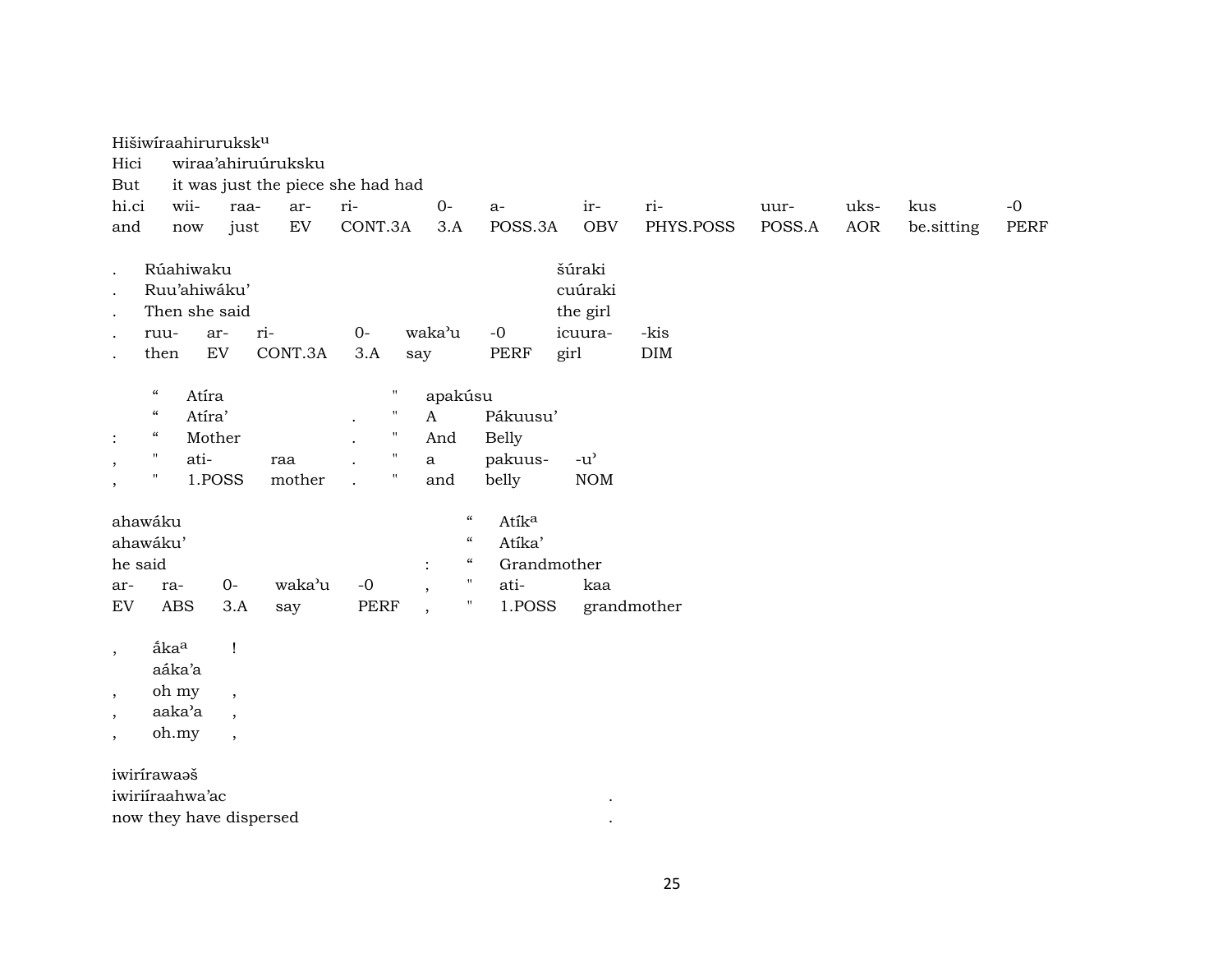| $ii -$<br>then                      | wii-<br>now                                                                  | rii-<br><b>ASSR</b>                                      | $0-$<br>3.A | raar-<br>PL.INDV.A         | wahc             | scatter    | $-0$<br><b>PERF</b> |                     |                     |             |
|-------------------------------------|------------------------------------------------------------------------------|----------------------------------------------------------|-------------|----------------------------|------------------|------------|---------------------|---------------------|---------------------|-------------|
| ãka <sup>a</sup><br>Aáka'a<br>Oh my | 1                                                                            |                                                          |             |                            |                  |            |                     |                     |                     |             |
| aaka'a                              | $\overline{\phantom{a}}$<br>$\overline{\phantom{a}}$                         |                                                          |             |                            |                  |            |                     |                     |                     |             |
| oh.my                               | $\overline{\phantom{a}}$                                                     |                                                          |             |                            |                  |            |                     |                     |                     |             |
|                                     | kisaškiratirarúwari                                                          |                                                          |             |                            |                  |            |                     |                     |                     |             |
| kísacki                             |                                                                              | tiraruúwari'                                             |             |                            |                  |            |                     |                     |                     |             |
| the meat                            |                                                                              |                                                          |             | they are carrying the meat |                  |            |                     |                     |                     |             |
| kisaac                              | -kis                                                                         | ti-                                                      | $0-$        | ir-                        | raar-            |            | ruu-                | warii               |                     | -:hus       |
| meat                                | DIM                                                                          | IND.3A                                                   | 3.A         | PL.3A                      |                  | 3PL.INAN.P | PORT                |                     | be.going.about.IMPF | <b>IMPF</b> |
| hiru<br>there                       | hiruraritúruta<br>the village                                                | raaritúruuta                                             |             |                            |                  |            |                     |                     |                     |             |
| hiruu                               | ra-                                                                          | $O -$                                                    | ar-         | ituur-                     | u.at             |            | -a                  |                     |                     |             |
| there                               | <b>ABS</b>                                                                   | 3.A                                                      | EV          | village                    | extend.in.a.line |            | SUB.1               |                     |                     |             |
| ihi<br>Ihi<br>Uh<br>ihii<br>uh      | $\ddot{\phantom{0}}$<br>$\overline{\phantom{a}}$                             | kúrahus<br>kúrahus<br>the old man<br>kurahuus<br>old.man |             |                            |                  |            |                     |                     |                     |             |
|                                     | wíwitirawauhukísašk <sup>i</sup><br>wiwitiraawa'uuhu'<br>he has given it out |                                                          |             |                            |                  |            |                     | kísacki<br>the meat |                     |             |
| wii-                                | wi-                                                                          | ti-                                                      | $0-$        | raa-                       | wa-              | uh         | -:hus               | kisaac              | -kis                |             |
| now                                 | QUOT                                                                         | IND.3A                                                   | 3.A         | way                        | <b>DIST</b>      | give       | <b>IMPF</b>         | meat                | DIM                 |             |
| $\overline{ }$                      | iwirírahwaaš                                                                 |                                                          |             |                            |                  |            |                     | $\pmb{\mathsf{H}}$  |                     |             |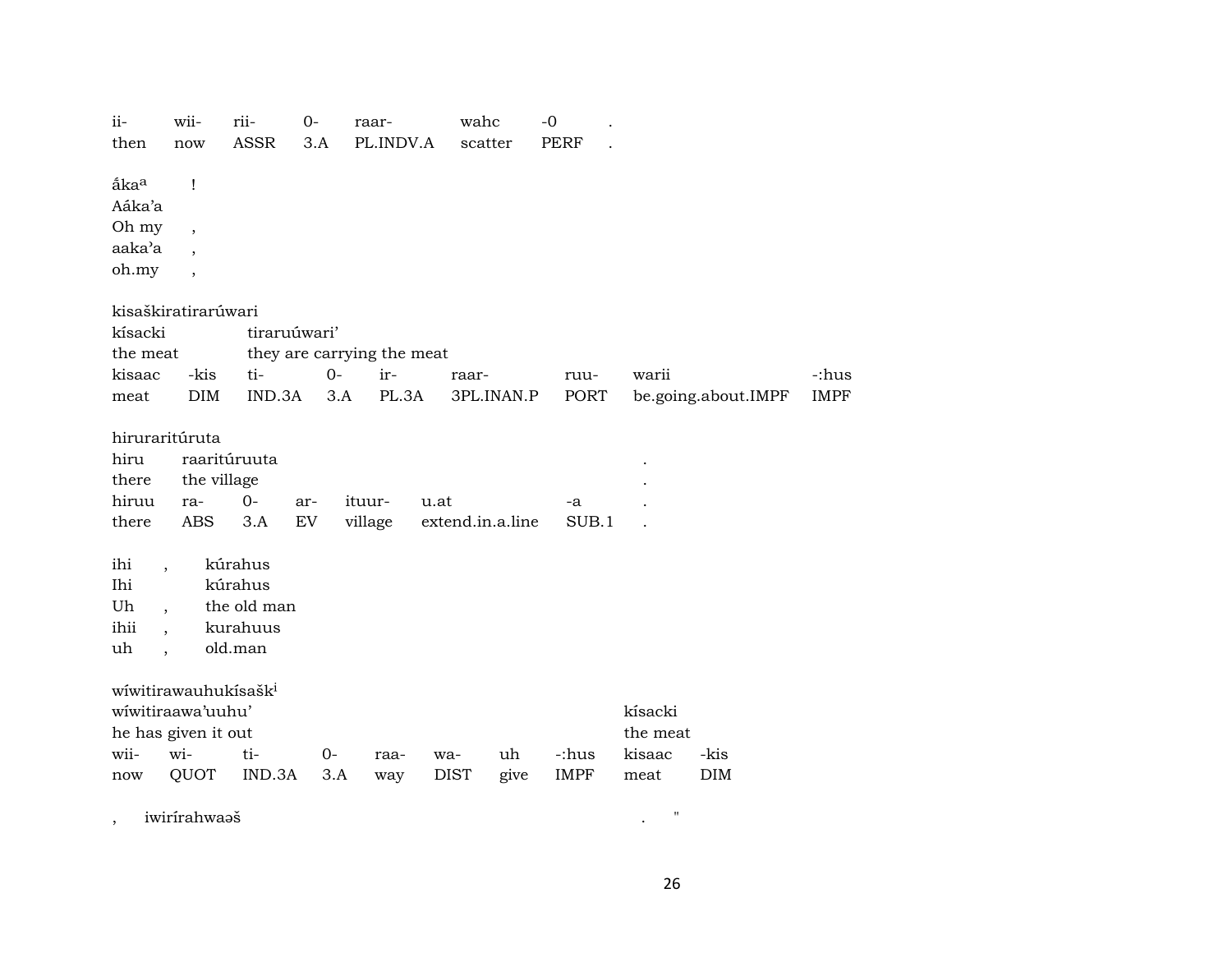|                                                                  |                                                        | Iwiriiraahwa'ac                                              | Now they have dispersed                                |                                               |                                         |                      |                     | $\pmb{\mathsf{H}}$<br>" |            |
|------------------------------------------------------------------|--------------------------------------------------------|--------------------------------------------------------------|--------------------------------------------------------|-----------------------------------------------|-----------------------------------------|----------------------|---------------------|-------------------------|------------|
|                                                                  | $i$ <sup><math>i</math></sup>                          | wii-                                                         | rii-                                                   | $O-$                                          | raar-                                   | wahc                 | $-0$                | "                       |            |
|                                                                  | then                                                   | now                                                          | ASSR                                                   | 3.A                                           | PL.INDV.A                               | scatter              | PERF                | $\pmb{\mathsf{H}}$      |            |
| $\mathcal{C}\mathcal{C}$<br>$\boldsymbol{\mathcal{C}}$<br>"<br>п | åka <sup>a</sup><br>Aáka'a<br>Oh my<br>aaka'a<br>oh.my | $\mathbf{I}$<br>$\ddot{\phantom{0}}$<br>$\ddot{\phantom{0}}$ | kurahuus-<br>old.man                                   | kurahusupírikuš <sup>u</sup><br>dirty old men | kúrahusuupiríkucu'<br>huupirik<br>star  | -kucuu<br><b>AUG</b> | $^\mathrm{,}$       |                         |            |
| ciru<br>yet                                                      |                                                        | širutatatuwaríhust <sup>a</sup>                              | taatattuuwariihusta<br>I am going to chase them around |                                               |                                         |                      |                     |                         |            |
| ciruu                                                            | ta-                                                    |                                                              | $t-$                                                   | ak-                                           | ruu-                                    | warii                |                     | -:hus                   | -ta        |
| yet                                                              |                                                        | IND.1/2A                                                     | 1.A                                                    | PL.AN.3P                                      | PORT                                    |                      | be.going.about.IMPF | <b>IMPF</b>             | <b>INT</b> |
|                                                                  |                                                        |                                                              |                                                        |                                               |                                         |                      |                     |                         |            |
|                                                                  |                                                        |                                                              |                                                        |                                               |                                         |                      |                     |                         |            |
|                                                                  |                                                        |                                                              |                                                        |                                               |                                         |                      |                     |                         |            |
|                                                                  |                                                        |                                                              |                                                        |                                               |                                         |                      |                     |                         |            |
|                                                                  |                                                        |                                                              |                                                        |                                               |                                         |                      |                     |                         |            |
|                                                                  |                                                        | Širutahawirukahkaísut <sup>a</sup>                           |                                                        |                                               |                                         |                      |                     |                         |            |
| Ciru                                                             |                                                        |                                                              | tahaawiiruukaahka'iisuhta                              |                                               |                                         |                      |                     |                         |            |
| Yet                                                              |                                                        |                                                              |                                                        |                                               | I am going to go charging to their door |                      |                     |                         |            |
| ciruu                                                            | ta-                                                    |                                                              | $t-$                                                   | raawiir-                                      | uukaahka-                               | iis.uh               |                     | -ta                     |            |
| yet                                                              |                                                        | IND.1/2A                                                     | 1.A                                                    | angrily                                       | entrance                                |                      | go.out.of.sight.INT | <b>INT</b>              |            |

- . åka<sup>a</sup> !
- . Aáka'a
- . Oh my  $\quad$  ,
- . aaka'a ,
- . oh.my ,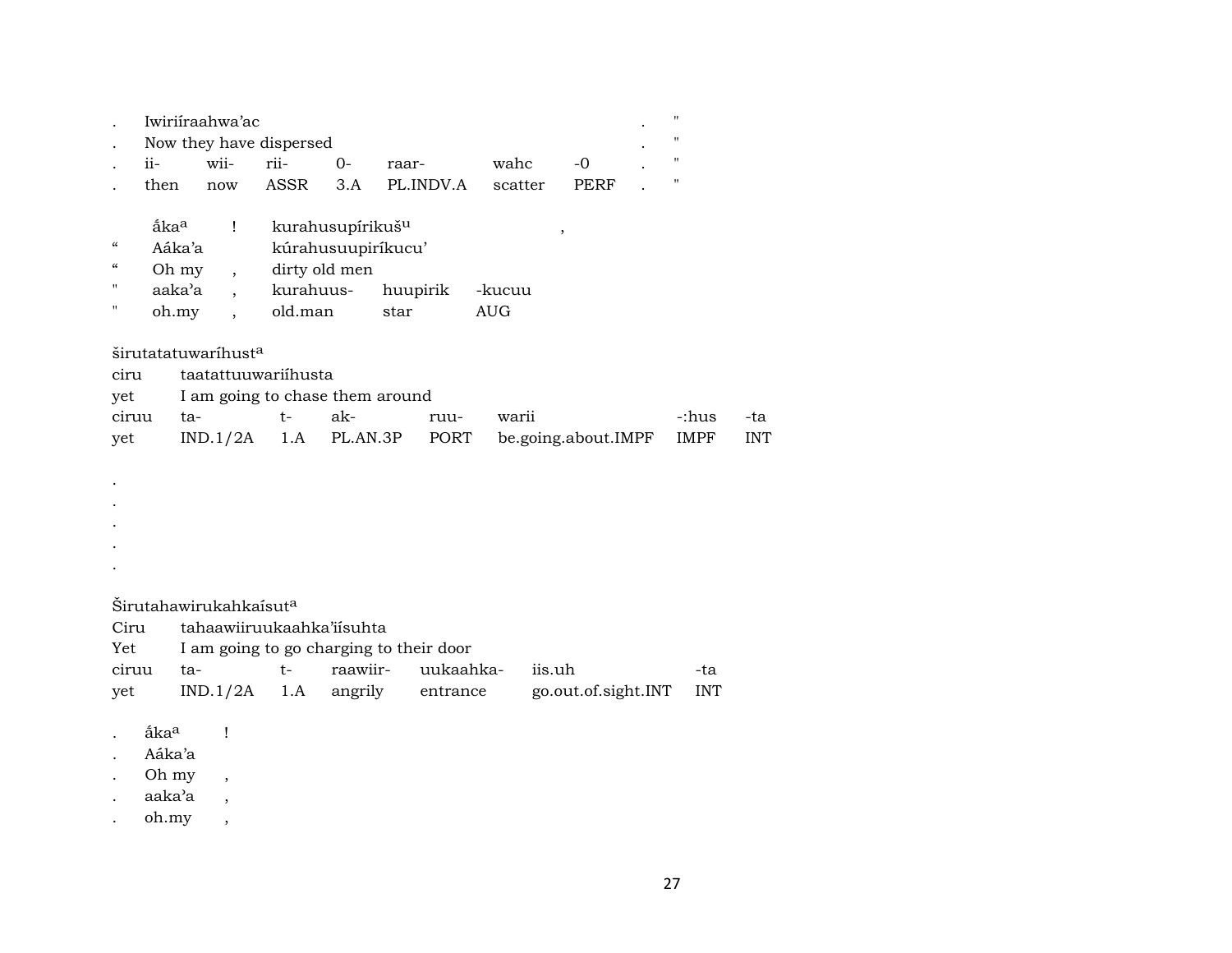|       |                    | rutirikurahuskáwitat <sup>n</sup> |                 |                         |       |           |            |           |                     |              |                     |                          |                          |
|-------|--------------------|-----------------------------------|-----------------|-------------------------|-------|-----------|------------|-----------|---------------------|--------------|---------------------|--------------------------|--------------------------|
|       |                    |                                   |                 | ruutiriikurahuskáwitaat |       |           |            |           |                     |              |                     |                          |                          |
|       |                    |                                   |                 | those rascalish old men |       |           |            |           |                     |              |                     |                          |                          |
| ruu-  |                    | ti-                               |                 | $0 -$                   | ir-   |           | $i-$       | kurahuus- |                     | kawitaat     |                     |                          | $-0$                     |
| that  |                    | IND.3A                            |                 | 3.A                     | PL.3A |           | <b>SEQ</b> | old.man   |                     | be.rascalish |                     |                          | PERF                     |
|       |                    |                                   |                 |                         |       |           |            |           |                     |              |                     |                          |                          |
|       |                    | Širukararáhka                     |                 |                         |       |           |            |           |                     |              |                     |                          |                          |
|       | Ciru               |                                   |                 | káraraahka              |       |           |            |           |                     |              |                     |                          |                          |
|       | Yet                |                                   |                 | are they inside         |       |           |            |           |                     |              |                     |                          |                          |
|       | ciruu              |                                   | ka-             |                         |       | ra-       | 0-         | raar-     |                     | kaa          |                     | -0                       |                          |
|       | yet                |                                   |                 | Y/N.INTER               |       | ABS       | 3.A        | PL.INDV.A |                     | be inside    |                     |                          | PERF                     |
|       |                    |                                   |                 |                         |       |           |            |           |                     |              |                     |                          |                          |
|       | П                  |                                   | Ahawáku         |                         |       |           |            |           | pírask <sup>i</sup> |              |                     |                          | $\mathcal{C}$            |
|       | $\pmb{\mathsf{H}}$ |                                   | Ahawáku'        |                         |       |           |            |           | piíraski            |              |                     |                          | $\mathcal{C}\mathcal{C}$ |
| P     | н                  |                                   | He said         |                         |       |           |            |           | the boy             |              |                     |                          | $\mathcal{C}\mathcal{C}$ |
|       | $\pmb{\mathsf{H}}$ | ar-                               | ra-             |                         | $0-$  |           | waka'u     | $-0$      | piiras-             |              | -kis                | $\overline{\phantom{a}}$ | $\blacksquare$           |
|       | $\pmb{\mathsf{H}}$ | EV.                               | ABS             |                         | 3.A   | say       |            | PERF      | boy                 |              | DIM                 | $\overline{\phantom{a}}$ | $\pmb{\mathsf{H}}$       |
|       |                    |                                   |                 |                         |       |           |            |           |                     |              |                     |                          |                          |
|       |                    | Širutiráhka                       |                 |                         |       |           |            |           |                     |              |                     | 11                       |                          |
| Ciru  |                    |                                   | tíraahka        |                         |       |           |            |           |                     |              |                     | 11                       |                          |
| Yet   |                    |                                   |                 | they are inside         |       |           |            |           |                     |              |                     | 11                       |                          |
| ciruu |                    | ti-                               |                 | $O -$                   |       | raar-     |            | kaa       | $-0$                |              |                     | 11                       |                          |
| yet   |                    |                                   | IND.3A          | 3.A                     |       | PL.INDV.A |            | be.inside | PERF                |              |                     | 11                       |                          |
|       |                    |                                   |                 |                         |       |           |            |           |                     |              |                     |                          |                          |
|       |                    | Hiaharáwihtakut                   |                 |                         |       |           |            |           |                     |              | šústit <sup>n</sup> |                          |                          |
| Hi    |                    |                                   |                 | aharaáwihtakut          |       |           |            |           |                     |              | cústit              |                          |                          |
| And   |                    |                                   | she ran angrily |                         |       |           |            |           |                     |              |                     | the old woman            |                          |
| hi    |                    | ar-                               | ra-             | $0-$                    |       | raawiir-  |            | takuk     | $-0$                |              | custit              |                          |                          |
| and   |                    | EV                                | <b>ABS</b>      |                         | 3.A   | angrily   |            | run       | PERF                |              | old.woman           |                          |                          |
|       |                    |                                   |                 |                         |       |           |            |           |                     |              |                     |                          |                          |

, naruwitihuráh $\wedge$ t $^n$ 

. Raaruuwitiihúrahat

. She just left it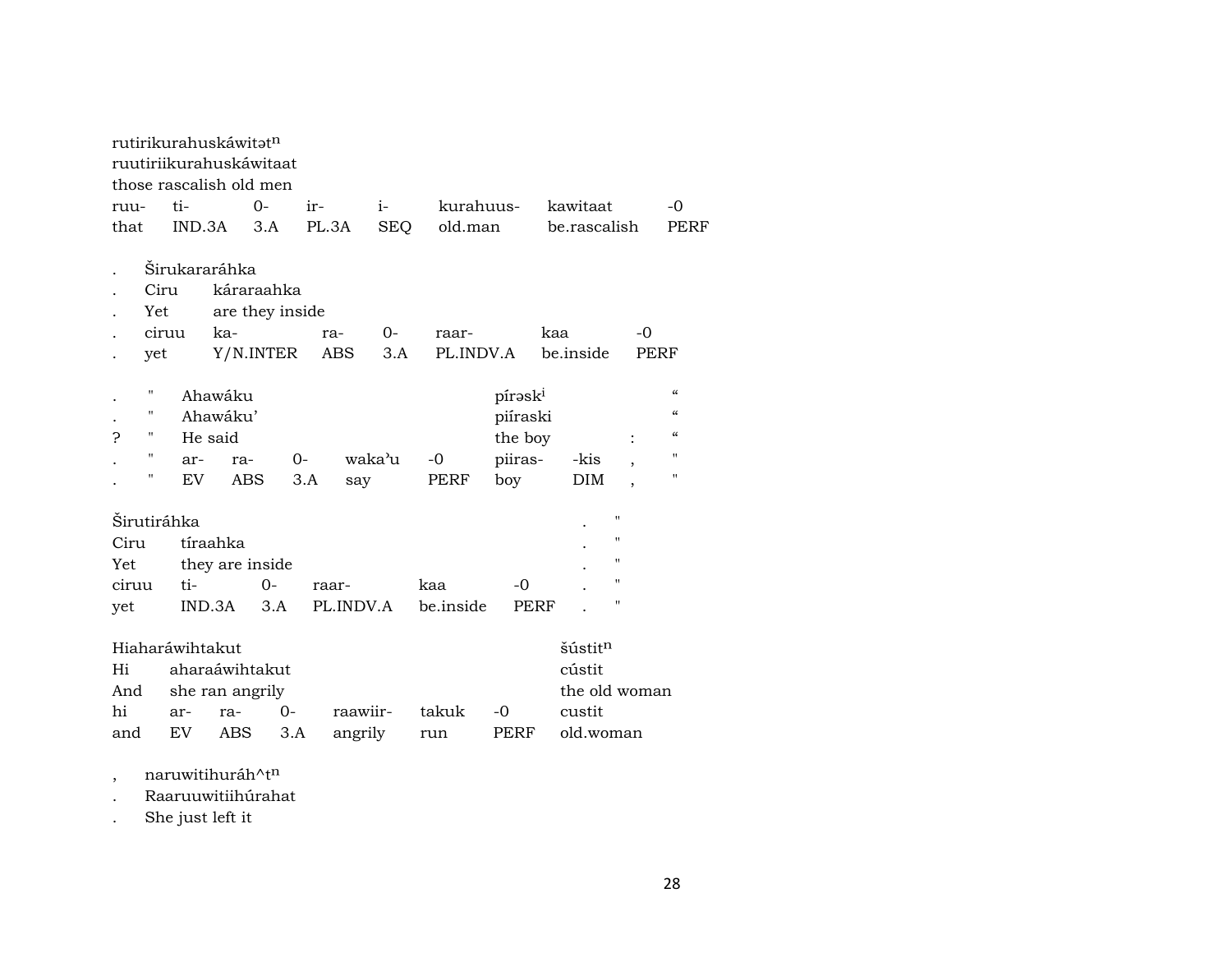| raa-                                                                  |                                                               | ruu-           | wi-                                                                                        | ti-                                                                                |              | 0-                                                                               |       | uhur.ra.hak         | $-0$              |             |                                                                                            |
|-----------------------------------------------------------------------|---------------------------------------------------------------|----------------|--------------------------------------------------------------------------------------------|------------------------------------------------------------------------------------|--------------|----------------------------------------------------------------------------------|-------|---------------------|-------------------|-------------|--------------------------------------------------------------------------------------------|
| just                                                                  |                                                               | then           | QUOT                                                                                       |                                                                                    | IND.3A       | 3.A                                                                              | leave |                     |                   | PERF        |                                                                                            |
| kísašk <sup>i</sup><br>kísacki<br>the meat<br>kisaac<br>meat          | -kis<br><b>DIM</b>                                            |                | $\pmb{\zeta}\pmb{\zeta}$<br>$\epsilon$<br>$\boldsymbol{\zeta}\boldsymbol{\zeta}$<br>"<br>Π | $\mathrm{\check{S}}$ úət $\mathrm{n}$<br>Cuú'at<br>Daughters<br>cuu'at<br>daughter |              | $\overline{\phantom{a}}$<br>$\overline{\phantom{a}}$<br>$\overline{\phantom{a}}$ |       |                     |                   |             |                                                                                            |
| wisisarukskákawak^t <sup>n</sup>                                      |                                                               |                |                                                                                            |                                                                                    |              |                                                                                  |       |                     |                   |             |                                                                                            |
| wisiisarukskákawaakat                                                 |                                                               |                |                                                                                            |                                                                                    |              |                                                                                  |       |                     |                   |             |                                                                                            |
| cut it up                                                             |                                                               |                |                                                                                            |                                                                                    |              |                                                                                  |       |                     |                   |             |                                                                                            |
| wii-                                                                  | $\sin$                                                        | $i-$           |                                                                                            | $S-$                                                                               | ar-          | uks-                                                                             |       | ka.ukac.k           |                   | -waa        | -0                                                                                         |
| now                                                                   | DU                                                            |                | CONT.1/2A                                                                                  | 2.A                                                                                | EV.          | JUSS                                                                             |       | cut.up              |                   | <b>DIST</b> | PERF                                                                                       |
| Ţ<br>ta-                                                              | taštakáskarukst <sup>a</sup><br>Tactaakáskaruksta<br>IND.1/2A | $t-$<br>1.A    | I am going to make dry meat                                                                | taakaas-<br>dried.meat                                                             |              | ka.ra'uk<br>make.PL.P                                                            |       | -his<br><b>PERF</b> | -ta<br><b>INT</b> |             | $\pmb{\mathsf{H}}$<br>$\pmb{\mathsf{H}}$<br>$\pmb{\mathsf{H}}$<br>$\pmb{\mathsf{H}}$<br>11 |
| Aharáwihtakut <sup>n</sup><br>Aharaáwihtakut<br>She ran angrily       |                                                               |                |                                                                                            |                                                                                    |              |                                                                                  |       |                     |                   |             |                                                                                            |
| ar-<br>EV.                                                            | ra-<br>ABS                                                    | $0 -$<br>3.A   | raawiir-<br>angrily                                                                        |                                                                                    | takuk<br>run | $-0$<br>PERF                                                                     |       |                     |                   |             |                                                                                            |
| kurahusiríaharahkawi<br>kúrahus<br>the old men<br>kurahuus<br>old.man |                                                               | irii-<br>where | irii'aharahkaawi                                                                           | where they were inside<br>ra-<br>ar-<br>EV.                                        | ABS          | 0-<br>3.A                                                                        | raar- | PL.INDV.A           | kaa<br>be.inside  |             | -wi<br>SUB.L                                                                               |
|                                                                       |                                                               |                |                                                                                            |                                                                                    |              |                                                                                  |       |                     |                   |             |                                                                                            |

. Ahawáku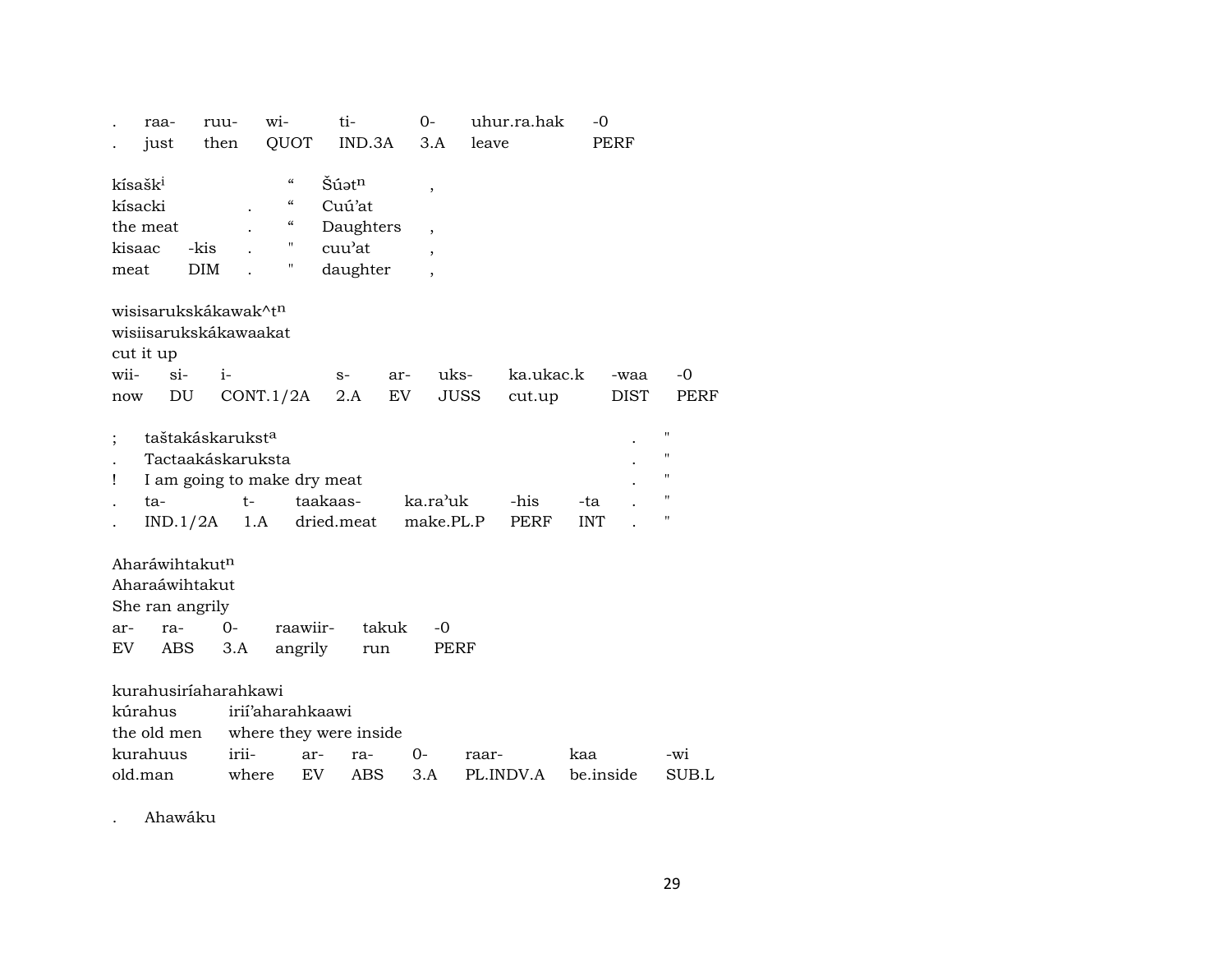|                                        | Ahawáku'<br>She said     |                               |                                                  |      |             |           |        |                 |              |             |
|----------------------------------------|--------------------------|-------------------------------|--------------------------------------------------|------|-------------|-----------|--------|-----------------|--------------|-------------|
|                                        |                          | $0-$                          | waka'u                                           | $-0$ |             |           |        |                 |              |             |
| ar-<br>${\rm EV}$                      | ra-<br>ABS               | 3.A                           | say                                              | PERF |             |           |        |                 |              |             |
|                                        |                          | wiaharawirukahkaísata         |                                                  |      |             |           |        |                 |              |             |
|                                        |                          | wi'aharaawiiruukaahka'iisata  |                                                  |      |             |           |        |                 |              |             |
|                                        |                          |                               | when she ran angrily to the outside of the lodge |      |             |           |        |                 |              |             |
| wii-                                   | ar-                      | ra-                           | raawiir-<br>$O-$                                 |      | uukaahka-   |           | iis.at |                 | -a           |             |
| when                                   | EV                       | <b>ABS</b>                    | angrily<br>3.A                                   |      | outside     |           |        | go.out.of.sight | SUB.1        |             |
|                                        |                          |                               |                                                  |      |             |           |        |                 |              |             |
| $\boldsymbol{\zeta}\boldsymbol{\zeta}$ | nkaa                     | Ţ                             |                                                  |      |             |           |        |                 |              |             |
| $\mathcal{C}\mathcal{C}$               | Iíka'a                   |                               |                                                  |      |             |           |        |                 |              |             |
| $\mathcal{C}\mathcal{C}$               | Oh my                    | $\overline{\phantom{a}}$      |                                                  |      |             |           |        |                 |              |             |
| $\pmb{\mathsf{H}}$                     | iika'a                   | $\overline{\phantom{a}}$      |                                                  |      |             |           |        |                 |              |             |
| Ħ                                      | oh.my                    | $\overline{\phantom{a}}$      |                                                  |      |             |           |        |                 |              |             |
|                                        |                          |                               |                                                  |      |             |           |        |                 |              |             |
|                                        |                          | iriwirutasirakurahuskáwitatn  |                                                  |      |             |           |        |                 |              |             |
|                                        |                          |                               | iriwiruutasiraakurahuskáwitaat                   |      |             |           |        |                 |              |             |
|                                        |                          | there you old men are rascals |                                                  |      |             |           |        |                 |              |             |
| irii-                                  | wii-                     | ruu-                          | ta-                                              | $S-$ | $i-$        | rak-      |        | kurahuus-       | kawitaat     | $-0$        |
| there                                  | now                      | then                          | IND.1/2A                                         | 2.A  | <b>SEQ</b>  | $1/2$ .PL |        | old.man         | be.rascalish | <b>PERF</b> |
|                                        |                          |                               |                                                  |      |             |           |        |                 |              |             |
| ári<br>$\overline{\phantom{a}}$        | $\mathbf{I}$             |                               |                                                  |      |             |           |        |                 |              |             |
| Ári'                                   |                          |                               |                                                  |      |             |           |        |                 |              |             |
| Oh<br>Ţ                                | $\overline{ }$           |                               |                                                  |      |             |           |        |                 |              |             |
| arii                                   | $\overline{\phantom{a}}$ |                               |                                                  |      |             |           |        |                 |              |             |
| oh                                     | $\ddot{\phantom{0}}$     |                               |                                                  |      |             |           |        |                 |              |             |
|                                        |                          |                               |                                                  |      |             |           |        |                 |              |             |
| hawakitiitn                            |                          |                               |                                                  |      |             |           |        |                 |              |             |
| hawá                                   | aki                      |                               | tí'it                                            |      |             |           |        |                 |              |             |
| also                                   |                          | and here                      | they are                                         |      |             |           |        |                 |              |             |
|                                        |                          |                               |                                                  |      |             |           |        |                 |              |             |
| haawa                                  | $a-$                     | ki                            | ti-                                              | $0-$ | $\mathbf 0$ | -ik       | $-0$   |                 |              |             |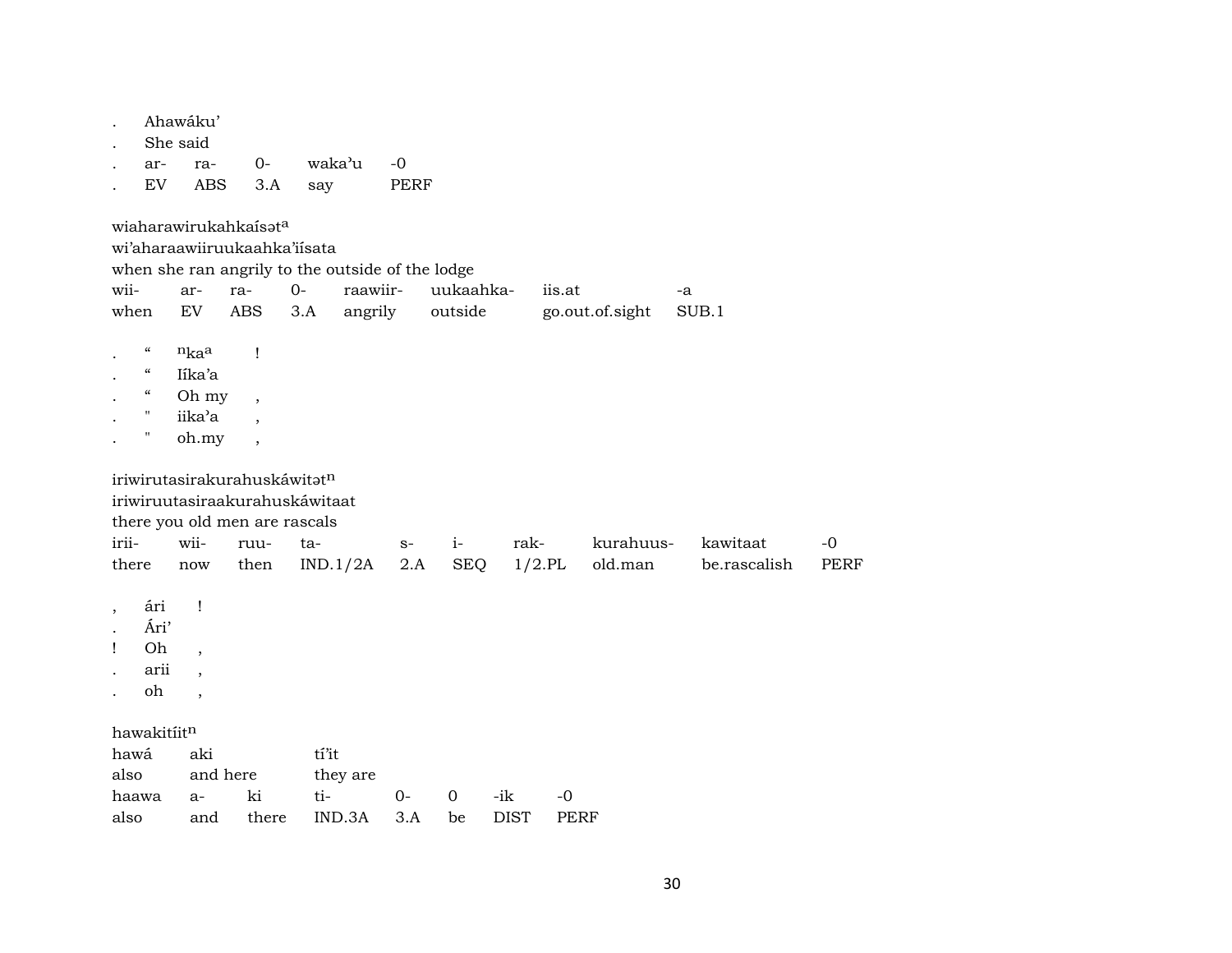| kíkakskūət <sup>n</sup><br>kíkakskuú'at<br>rotten criers<br>kikak<br>-his<br>kuu'at<br>PERF<br>be.dead<br>cry                                                                                                                                                                                                       |             |
|---------------------------------------------------------------------------------------------------------------------------------------------------------------------------------------------------------------------------------------------------------------------------------------------------------------------|-------------|
| Inawiwahat<br>kúrahus<br>Irawiwaahat<br>kúrahus<br>old men<br>Those sitting about<br>$\overline{\phantom{a}}$<br>wi.hak<br>kurahuus<br>ii-<br>$O -$<br>$-0$<br>ra-<br>-waa<br>$\overline{\phantom{a}}$<br>be.sitting.PL<br>that<br><b>ABS</b><br><b>DIST</b><br>SUB.4<br>old.man<br>3.A<br>$\overline{\phantom{a}}$ |             |
| Takurarúkakasik <sup>u</sup><br>táku'<br>raaruukaakásiiku<br>is not one of you sitting<br>there<br>kaaka-<br>taku<br>ruu-<br>$i-$<br>kus<br>-0<br>raa-<br>$S-$<br>NEG.IND.1/2A<br>2.A<br><b>SEQ</b><br>be.sitting<br>then<br>just<br>someone                                                                        | <b>PERF</b> |
| Hikirúhawi<br>hi<br>kiruuhaawit*<br>P<br>what happened (Prob. kiikií ruuhaawi'u')<br>and<br>hi<br>kiiki<br>$0 -$<br>ut-<br>raa.wi.uu<br>$-0$<br>ra-<br>ABS<br>PREV<br>and<br>what<br>3.A<br>be.thus<br>PERF                                                                                                         |             |
| áwitn<br>Áwit<br>First<br>awit<br>first                                                                                                                                                                                                                                                                             |             |
| tatiraríwiš <sup>a</sup><br>tatiraríwica'<br>I arrived with it                                                                                                                                                                                                                                                      |             |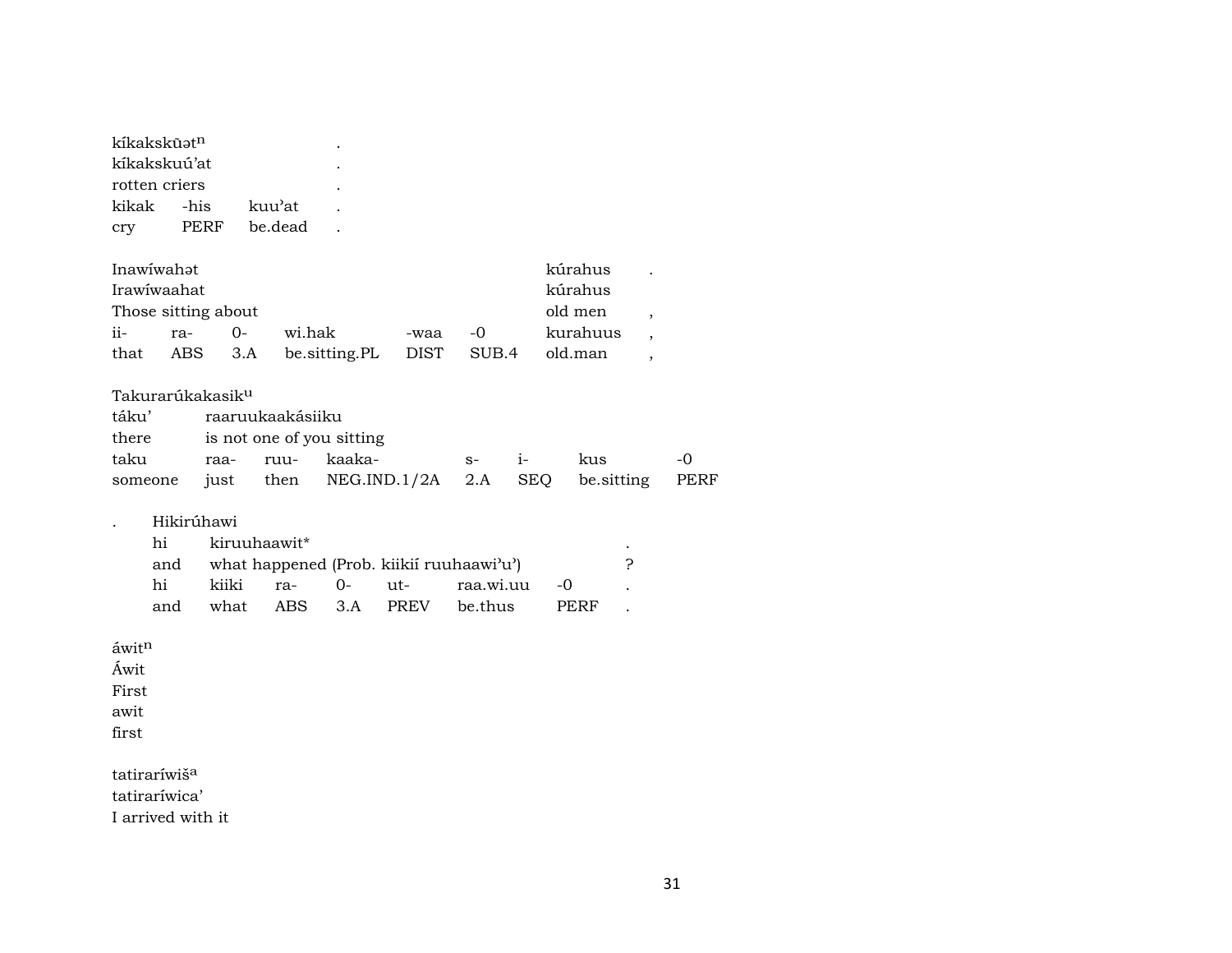| ta-<br>IND.1/2A                                                                                               |                                                                  |                                     | $t-$<br>1.A                | ir-                                                 | PREV.1/2A                                                                                                    |            | raar-<br>3PL.INAN.P |                                              |                                                      | ri-<br>PORT        |                             | wic.a<br>arrive        | $-0$<br>PERF                                                                     |                                                                          |
|---------------------------------------------------------------------------------------------------------------|------------------------------------------------------------------|-------------------------------------|----------------------------|-----------------------------------------------------|--------------------------------------------------------------------------------------------------------------|------------|---------------------|----------------------------------------------|------------------------------------------------------|--------------------|-----------------------------|------------------------|----------------------------------------------------------------------------------|--------------------------------------------------------------------------|
| $\overline{a}$                                                                                                | $\acute{\rm a}$ wit $^{\rm n}$<br>Áwit<br>First<br>awit<br>first |                                     | $\overline{\phantom{a}}$   |                                                     |                                                                                                              |            |                     |                                              |                                                      |                    |                             |                        |                                                                                  |                                                                          |
|                                                                                                               | asitikútkaks $^{\rm a}$<br>a sitikútkaksa'<br>you should call me |                                     |                            |                                                     |                                                                                                              |            |                     |                                              |                                                      |                    |                             |                        |                                                                                  | $\mathbf{H}$<br>$\pmb{\mathsf{H}}$<br>$\pmb{\mathsf{H}}$<br>$\mathbf{H}$ |
| $\mathbf{a}$<br>and                                                                                           |                                                                  | $si-$<br>$\mathop{\rm DU}\nolimits$ | ti-                        | IND.3A                                              | $0-$<br>3.A                                                                                                  | ku-<br>1.P | ut-<br>PREV         |                                              | call                                                 | kaksaa             |                             | $-{\bf 0}$<br>PERF     |                                                                                  | 11                                                                       |
| $\boldsymbol{\mathcal{C}}$<br>$\mathcal{C}\mathcal{C}$<br>$\zeta\zeta$<br>$\pmb{\cdot}$<br>$\pmb{\mathsf{H}}$ | Náwa<br>Ráwa<br>Now<br>rawa<br>$\operatorname{now}$              |                                     | $\ddot{\phantom{0}}$       | náwa<br>ráwa<br>$\operatorname{now}$<br>rawa<br>now | iritúutn<br>irituú'ut<br>that is so<br>irii-<br>that                                                         | ti-        | IND.3A              | $0-$<br>3.A                                  |                                                      | ut-<br><b>PREV</b> |                             | $\mathbf 0$<br>be      | $\overline{\phantom{a}}$<br>$\mathop{\rm EX}\nolimits$                           |                                                                          |
| nikutúutn<br>Rikutuú'ut<br>That is so<br>riku-<br>that.is                                                     |                                                                  | ti-                                 | IND.3A                     | $O-$<br>3.A                                         | ut-<br>PREV                                                                                                  |            | $\mathbf{O}$<br>be  | $\overline{a}$<br>$\mathop{\rm EX}\nolimits$ | $\overline{\phantom{a}}$<br>$\overline{\phantom{a}}$ |                    | šústitn<br>cústit<br>custit | old woman<br>old.woman | $\overline{\phantom{a}}$<br>$\overline{\phantom{a}}$<br>$\overline{\phantom{a}}$ | $\pmb{\mathsf{H}}$                                                       |
| Štu <sup>u</sup><br>Ctú'u'<br>Witch<br>c.tu'u'<br>witch                                                       |                                                                  | $\cdot$<br>$\ddot{\phantom{a}}$     | $\boldsymbol{\mathcal{G}}$ | Náwa<br>Ráwa<br><b>Now</b><br>rawa<br>now           | $\overline{\phantom{a}}$<br>$\overline{\phantom{a}}$<br>$\overline{\phantom{a}}$<br>$\overline{\phantom{a}}$ |            |                     |                                              |                                                      |                    |                             |                        |                                                                                  |                                                                          |

 $\text{int}\hat{\mathbf{u}}^{\text{th}}$  šústit<br/>m $\hat{\mathbf{s}}$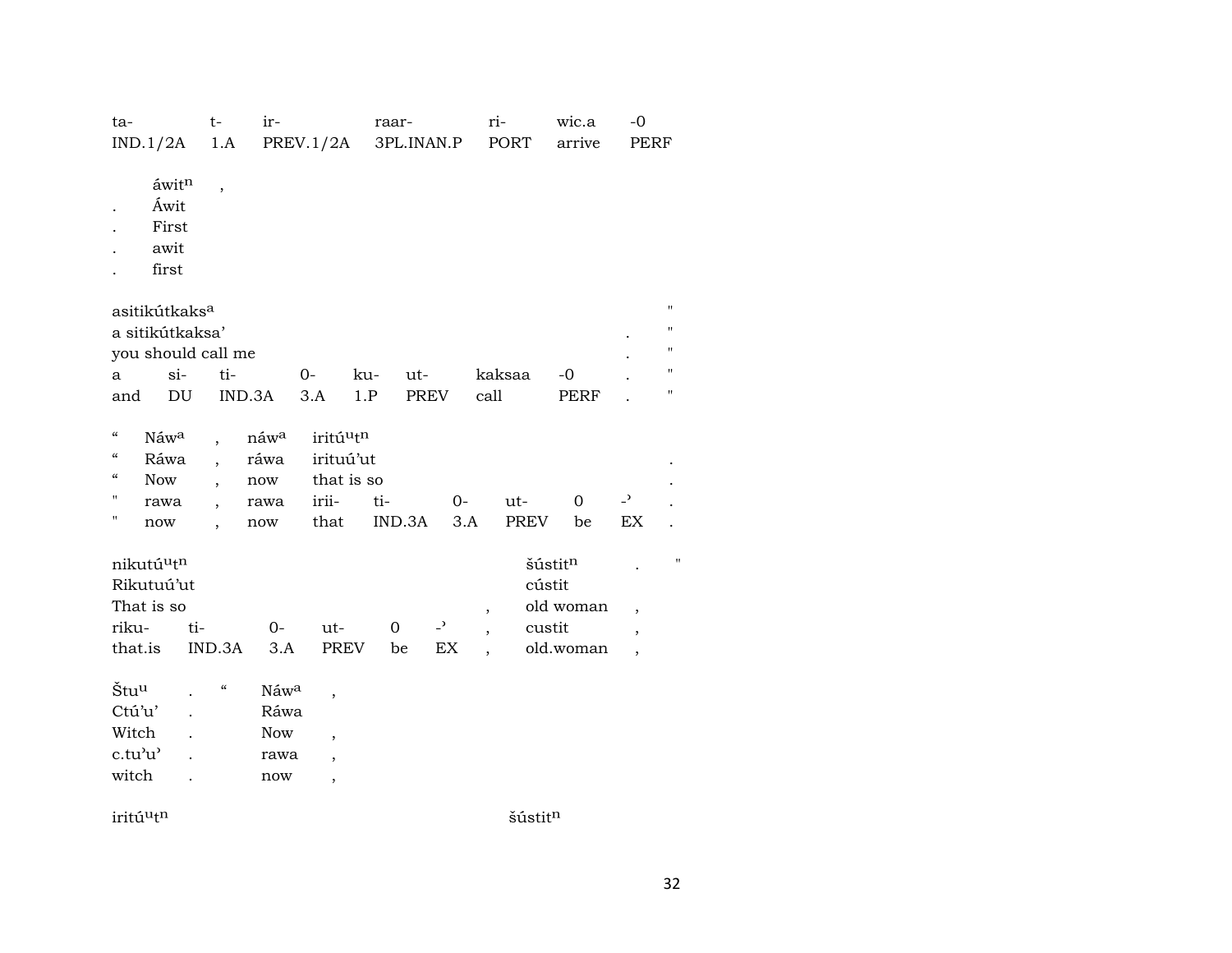| irituú'ut<br>that is so |                           |               |                                   |              |                          |                          | cústit<br>old woman |            |     |             |    |             |
|-------------------------|---------------------------|---------------|-----------------------------------|--------------|--------------------------|--------------------------|---------------------|------------|-----|-------------|----|-------------|
| irii-                   | ti-                       | $0-$          | ut-                               | $\mathbf{O}$ | $\overline{\phantom{0}}$ | $\overline{\phantom{a}}$ | custit              |            |     |             |    |             |
| that                    | IND.3A                    | 3.A           | <b>PREV</b>                       | be           | EX                       |                          | old.woman           |            |     |             |    |             |
|                         | tihikurakasiksuráhaš      |               |                                   |              |                          |                          |                     |            |     |             |    |             |
|                         | Tiihikuraakaciksuráhac    |               |                                   |              |                          |                          |                     |            |     |             |    |             |
|                         | We must have forgotten    |               |                                   |              |                          |                          |                     |            |     |             |    |             |
| tiir-                   | ri-                       | ku-           | rak-                              |              | aciks-                   |                          | hurahac             | $-0$       |     |             |    |             |
| <b>INFR</b>             | CONT.3A                   | 1.P           |                                   | $1/2.$ PL    | mind                     |                          | disappear           | PERF       |     |             |    |             |
|                         | Isikariritušíkusiritn     |               |                                   |              |                          |                          |                     |            |     |             |    |             |
| I                       | sikariiriitucíkusiirit    |               |                                   |              |                          |                          |                     |            |     |             |    |             |
| And                     | we did not see it sitting |               |                                   |              |                          |                          |                     |            |     |             |    |             |
| $\mathbf{i}$            | $\sin$                    | karii-        | rii-                              |              | t-                       | ut-                      | $i-$                | kus        |     | iirik       |    | -0          |
| and                     | DU                        | EMPH.NEG      |                                   | <b>ASSR</b>  | 1.A                      | PREV                     | <b>SEQ</b>          | be.sitting |     | see         |    | PERF        |
|                         |                           |               |                                   |              |                          |                          |                     |            |     |             |    |             |
|                         | Kiráasak <sup>i</sup>     |               |                                   |              |                          |                          |                     |            |     |             |    |             |
| Kíra                    |                           | asaáki        |                                   |              |                          |                          |                     |            |     |             |    |             |
|                         | Perhaps                   | the dogs      |                                   |              |                          |                          |                     |            |     |             |    |             |
| kira                    |                           | asaa-         | -kis                              |              |                          |                          |                     |            |     |             |    |             |
|                         | perhaps                   | dog           | DIM                               |              |                          |                          |                     |            |     |             |    |             |
|                         |                           |               |                                   |              |                          |                          |                     |            |     |             |    |             |
|                         | hirukukawisíriratn        |               |                                   |              |                          |                          |                     |            |     |             |    |             |
| hiru                    |                           | kukawisírirat |                                   |              |                          |                          |                     |            |     |             |    |             |
| there                   |                           |               | they must have taken it somewhere |              |                          |                          |                     |            |     |             |    |             |
| hiruu                   | ku-                       | ka-           |                                   | wii-         | $si-$                    | ra-                      | 0-                  | ir-        | ra- |             | at | $-0$        |
| there                   | <b>INDF</b>               |               | Y/N.INTER                         | now          | DU                       | <b>ABS</b>               | 3.A                 | PL.3A      |     | <b>PORT</b> | go | <b>PERF</b> |
| $\mathbf{H}$            | Akihíšustitn              |               |                                   |              |                          |                          |                     |            |     |             |    |             |
| $\pmb{\mathsf{H}}$      | Aki                       |               | hi                                | cústit       |                          |                          |                     |            |     |             |    |             |
| $\pmb{\mathsf{H}}$      | And here                  |               | and                               |              | the old woman            |                          |                     |            |     |             |    |             |
| $\pmb{\mathsf{H}}$      | $a-$                      | ki            | hi                                | custit       |                          |                          |                     |            |     |             |    |             |
| $\pmb{\mathsf{H}}$      | and                       | there         | and                               |              | old.woman                |                          |                     |            |     |             |    |             |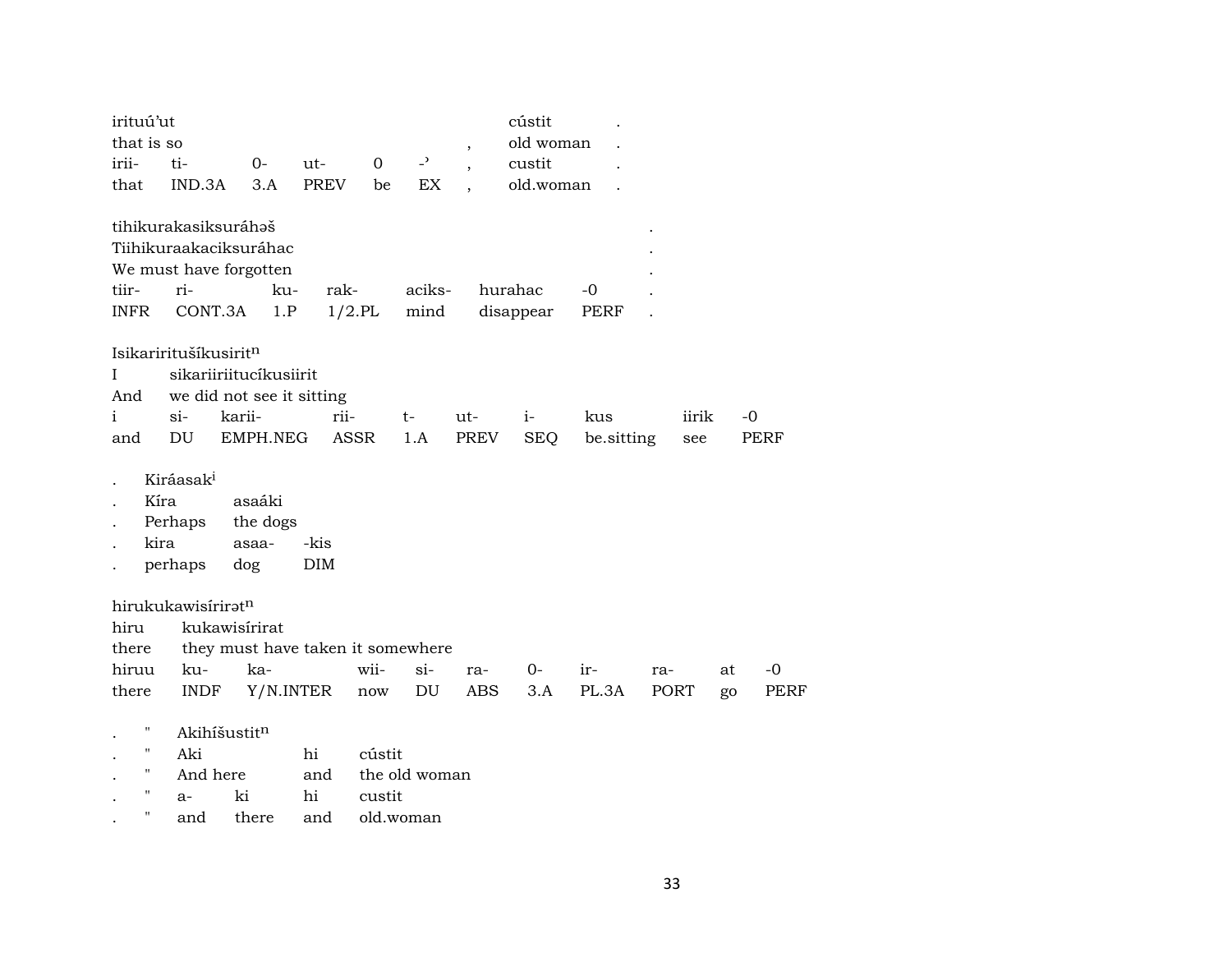|                              |                          | wirikuahawawahista,   |                          |                    |                                        |             |                     |             |             |                                        |       |
|------------------------------|--------------------------|-----------------------|--------------------------|--------------------|----------------------------------------|-------------|---------------------|-------------|-------------|----------------------------------------|-------|
|                              |                          | wiriku'ahawaawaahista |                          |                    |                                        |             |                     |             |             |                                        |       |
|                              |                          |                       |                          |                    | now that was what she was going to eat |             |                     |             |             |                                        |       |
| wii-                         | riku-                    | ar-                   |                          | ra-                | $0-$                                   | waawa-      | a                   | -his        | -ta         |                                        |       |
| now                          | that.is                  | ${\rm EV}$            |                          | <b>ABS</b>         | 3.A                                    | <b>DIST</b> | eat                 | <b>PERF</b> | <b>INT</b>  |                                        |       |
| sístu                        | $\ddot{\phantom{a}}$     | $n_{ka}$              | Ţ                        |                    | kúrahus                                |             |                     |             |             |                                        |       |
| sístu                        | $\mathbf{r}$             | Iíka'a                |                          |                    | kúrahus                                |             |                     |             |             |                                        |       |
| again                        | $\ddot{\phantom{0}}$     | Oh my                 | $\overline{\phantom{a}}$ |                    | the old men                            |             |                     |             |             |                                        |       |
| sistu                        | $\ddot{\phantom{a}}$     | iika'a                | $\overline{\phantom{a}}$ |                    | kurahuus                               |             |                     |             |             |                                        |       |
| again                        | $\ddot{\phantom{a}}$     | oh.my                 | $\ddot{\phantom{0}}$     |                    | old.man                                |             |                     |             |             |                                        |       |
|                              |                          |                       |                          |                    |                                        |             |                     |             |             |                                        |       |
| ahurapawáku                  |                          |                       |                          |                    |                                        |             |                     |             |             | $\boldsymbol{\zeta}\boldsymbol{\zeta}$ |       |
| ahuurapaawáku'               |                          |                       |                          |                    |                                        |             |                     |             |             | $\boldsymbol{\mathcal{C}}$             |       |
| she scolded them             |                          |                       |                          |                    |                                        |             |                     |             |             | $\epsilon\epsilon$                     |       |
| ar-                          | ra-                      | $0 -$                 | uur-                     |                    | ak-                                    | waa-        | waka'u              |             | $-0$        | $\pmb{\mathsf{H}}$                     |       |
| EV                           | <b>ABS</b>               | 3.A                   | <b>PREV</b>              |                    | PL.AN.3P                               | <b>DIST</b> | say                 |             | <b>PERF</b> | $\pmb{\mathsf{H}}$                     |       |
|                              |                          |                       |                          |                    |                                        |             |                     |             |             |                                        |       |
| nkaa                         | $\mathbf{I}$             | ã                     |                          | ĩ                  | hawáhi                                 |             |                     |             |             |                                        |       |
| Iíka'a                       |                          | aa                    |                          | ii                 | hawá                                   | hi          |                     |             |             |                                        |       |
| Oh my                        | $\overline{\phantom{a}}$ | ah                    | $\overline{\phantom{a}}$ | and                | also                                   | and         |                     |             |             |                                        |       |
| iika'a                       | $\ddot{\phantom{0}}$     | aa                    | $\overline{\phantom{a}}$ | $\mathbf{ii}$      | haawa                                  | hi          |                     |             |             |                                        |       |
| oh.my                        | $\ddot{\phantom{0}}$     | ah                    | $\ddot{\phantom{0}}$     | and                | also                                   | and         |                     |             |             |                                        |       |
|                              |                          |                       |                          |                    |                                        |             |                     |             |             |                                        |       |
| kurihkušihtáwik <sup>u</sup> |                          |                       |                          |                    |                                        |             |                     |             |             |                                        |       |
| kurihkucihtáwiku             |                          |                       |                          |                    |                                        |             |                     |             |             |                                        |       |
|                              |                          | when it is among them |                          |                    |                                        |             |                     |             |             |                                        |       |
| ku-                          | ra-                      | $0 -$                 |                          | ir-                | ku-                                    | icihta-     |                     |             | -wi         | kus                                    | $-0$  |
| <b>INDF</b>                  | INF.A                    | 3.A                   |                          | PL.3A              | INF.B                                  |             | edge.of.the.village |             | SUB.L       | be.sitting                             | SUB.4 |
|                              |                          |                       |                          |                    |                                        |             |                     |             |             |                                        |       |
| rútkuš <sup>u</sup>          |                          |                       |                          | $\pmb{\mathsf{H}}$ |                                        |             |                     |             |             |                                        |       |
| rútkucu'                     |                          |                       |                          | $\pmb{\mathsf{H}}$ |                                        |             |                     |             |             |                                        |       |
| a big snake                  |                          |                       |                          | $\pmb{\mathsf{H}}$ |                                        |             |                     |             |             |                                        |       |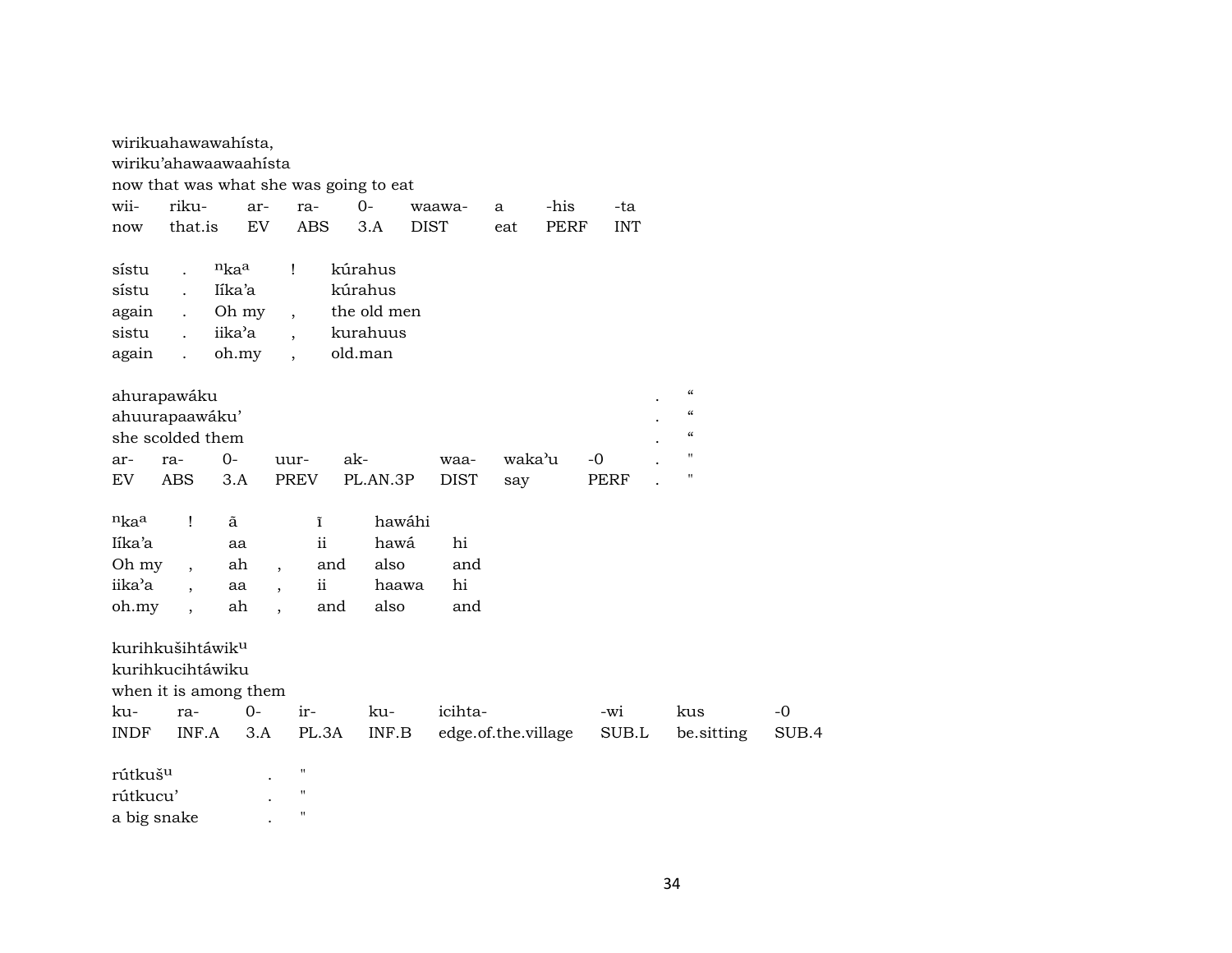| $\pmb{\mathsf{H}}$<br>-kucuu<br>rut<br><b>AUG</b><br>snake                                                                                                                                                                              |                                                                                          |                                                                                                   |                              |
|-----------------------------------------------------------------------------------------------------------------------------------------------------------------------------------------------------------------------------------------|------------------------------------------------------------------------------------------|---------------------------------------------------------------------------------------------------|------------------------------|
| Wiwititapitaruhuriráh^tn<br>Wiwitiitapitaaruhuurirahat<br>Now she castigated them                                                                                                                                                       |                                                                                          |                                                                                                   |                              |
| wi-<br>ti-<br>wii-                                                                                                                                                                                                                      | $O -$<br>ir-<br>ut-                                                                      | ak-<br>apitaar-                                                                                   | uhuur-<br>$-0$<br>riraar.hak |
| QUOT<br>IND.3A<br>$\operatorname{now}$                                                                                                                                                                                                  | <b>OBV</b><br><b>PREV</b><br>3.A                                                         | PL.AN.3P<br>turn.around                                                                           | <b>PERF</b><br>way<br>pursue |
| $\boldsymbol{\mathcal{C}}$<br>kúrahus<br>åka <sup>a</sup><br>$\mathcal{C}\mathcal{C}$<br>kúrahus<br>Aáka'a<br>$\mathcal{C}\mathcal{C}$<br>the old men<br>Oh my<br>$\mathbf{H}$<br>kurahuus<br>aaka'a<br>$\mathbf H$<br>old.man<br>oh.my | $\mathbf{I}$<br>$\overline{\phantom{a}}$<br>$\overline{\phantom{a}}$<br>$\overline{ }$ , |                                                                                                   |                              |
| tátarakita<br>tátaraakiita<br>I know you<br>$t-$<br>ir-<br>ta-<br>IND.1/2A<br>PREV.1/2A<br>1.A                                                                                                                                          | rak-<br>a-<br>$1/2$ .PL<br>2.P                                                           | iita<br>$-0$<br>PERF<br>know                                                                      |                              |
| írirasutu <sup>a</sup><br>iriírasuutuu'a<br>the way you are<br>irii-<br>ra-<br>ut-<br>$S-$<br><b>ABS</b><br>PREV<br>what<br>2.A                                                                                                         | uu<br>-a<br>SUB.1<br>be                                                                  | $\, ,$<br>$\, ,$<br>$\overline{\phantom{a}}$<br>$\cdot$                                           |                              |
| irirəsuhakú <sup>a</sup><br>iriírasuuhaakuu'a<br>the way you (pl) are<br>irii-<br>ra-<br>ut-<br>$S-$<br><b>ABS</b><br>2.A<br>PREV<br>what                                                                                               | rak-<br>uu<br>$1/2$ .PL<br>be                                                            | $\pmb{\mathsf{H}}$<br>$\blacksquare$<br>11<br>$\pmb{\mathsf{H}}$<br>-a<br>$\blacksquare$<br>SUB.1 |                              |

Híkiši kúrahus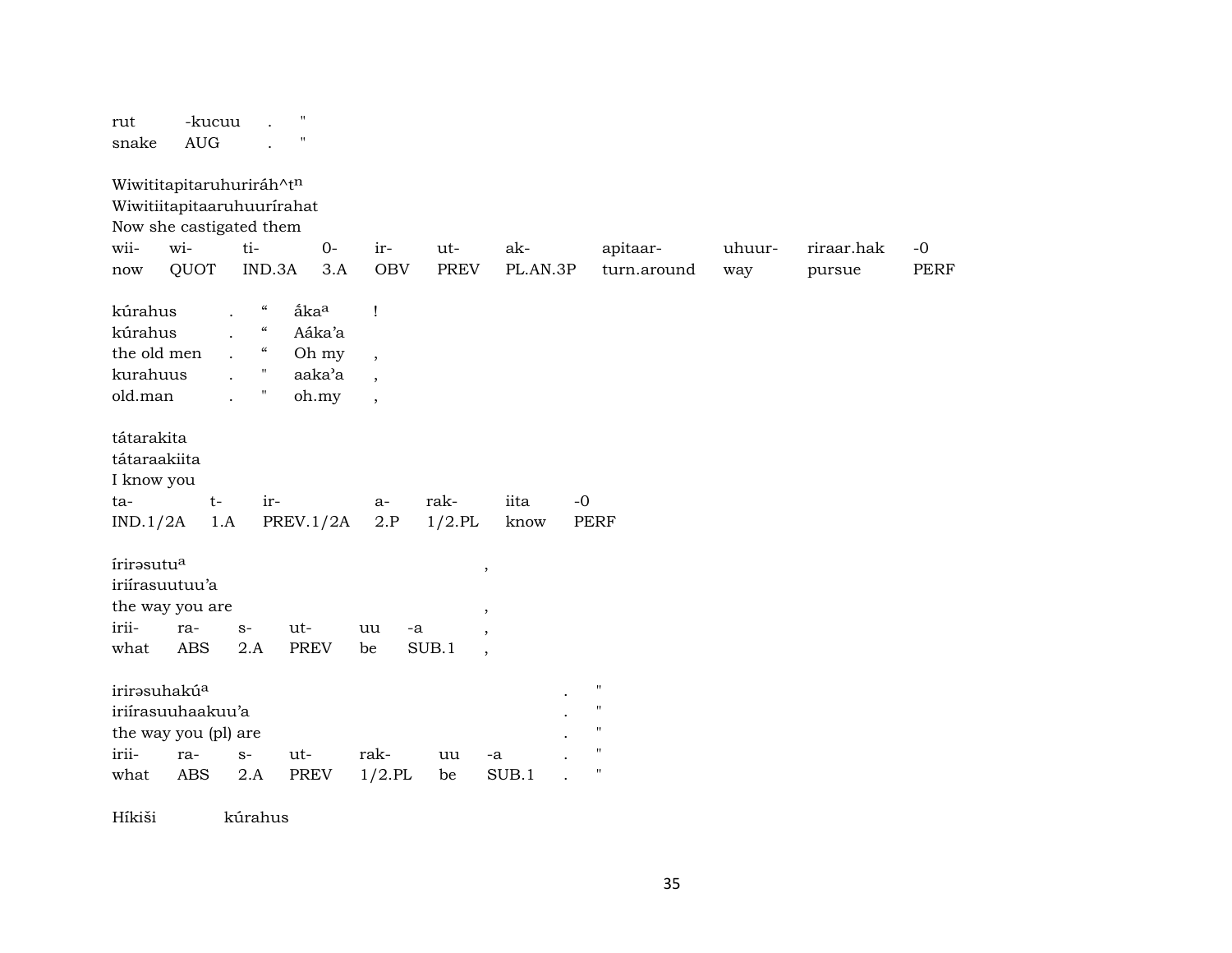| Hi                       | kici          | kúrahus |                  |                           |                 |                  |                                        |                       |                      |  |  |  |  |
|--------------------------|---------------|---------|------------------|---------------------------|-----------------|------------------|----------------------------------------|-----------------------|----------------------|--|--|--|--|
| And                      | but           |         | the old men      |                           |                 |                  |                                        |                       |                      |  |  |  |  |
| hi                       | kici          |         | kurahuus         |                           |                 |                  |                                        |                       |                      |  |  |  |  |
| and                      | but           | old.man |                  |                           |                 |                  |                                        |                       |                      |  |  |  |  |
| nihuksuwiwitaruraiwu     |               |         |                  |                           |                 |                  |                                        |                       |                      |  |  |  |  |
| ríhuksu'                 |               |         | wiwitaruurá'iwu' |                           |                 |                  |                                        |                       |                      |  |  |  |  |
| only                     |               |         |                  | now they would be shaking |                 |                  |                                        |                       |                      |  |  |  |  |
| rihuks                   | $-u^{\prime}$ |         | wii-<br>wi-      | ti-                       | $O -$           |                  |                                        |                       |                      |  |  |  |  |
| alone                    | <b>NOM</b>    |         | QUOT<br>now      | IND.3A                    |                 | ar-<br>EV<br>3.A | uur-<br>PREV                           | awi.wuu<br>shake.IMPF | -:hus<br><b>IMPF</b> |  |  |  |  |
|                          |               |         |                  |                           |                 |                  |                                        |                       |                      |  |  |  |  |
| nahkúwasku               |               |         |                  |                           |                 |                  | $\boldsymbol{\zeta}\boldsymbol{\zeta}$ |                       |                      |  |  |  |  |
| raahkuúwasku             |               |         |                  |                           |                 |                  | $\epsilon$                             |                       |                      |  |  |  |  |
| when they were laughing  |               |         |                  |                           |                 |                  | $\boldsymbol{\zeta}\boldsymbol{\zeta}$ |                       |                      |  |  |  |  |
| ra-                      | $O -$         | ar-     | ku-              | awask                     | -hus            |                  | $\mathbf{H}$                           |                       |                      |  |  |  |  |
| INF.A                    | 3.A           | EV      | INF.B            | laugh                     | <b>IMPF.SUB</b> |                  | $\mathbf H$                            |                       |                      |  |  |  |  |
|                          |               |         |                  |                           |                 |                  |                                        |                       |                      |  |  |  |  |
| Tátuha                   |               |         |                  |                           | $\,$            |                  |                                        |                       |                      |  |  |  |  |
| Tátuuha'                 |               |         |                  |                           |                 |                  |                                        |                       |                      |  |  |  |  |
| I did it                 |               |         |                  |                           |                 |                  |                                        |                       |                      |  |  |  |  |
| ta-                      |               | $t-$    | ut-              | $-0$<br>raar              |                 |                  |                                        |                       |                      |  |  |  |  |
| IND.1/2A                 |               | 1.A     | <b>PREV</b>      | <b>PERF</b><br>do         |                 |                  |                                        |                       |                      |  |  |  |  |
|                          |               |         |                  |                           |                 |                  |                                        |                       |                      |  |  |  |  |
| tátarakita               |               |         |                  |                           |                 |                  |                                        |                       |                      |  |  |  |  |
| Tátaraakiita             |               |         |                  |                           |                 |                  |                                        |                       |                      |  |  |  |  |
| I know you               |               |         |                  |                           |                 |                  |                                        |                       |                      |  |  |  |  |
| ta-                      |               | $t-$    | ir-              | a-                        | rak-            | iita             | $-0$                                   |                       |                      |  |  |  |  |
| IND.1/2A                 |               | 1.A     | PREV.1/2A        | 2.P                       | $1/2$ .PL       | know             | PERF                                   |                       |                      |  |  |  |  |
| irirásuhaku <sup>a</sup> |               |         |                  |                           |                 |                  | $\boldsymbol{\mathcal{C}}$             | nkaa                  |                      |  |  |  |  |
| iriirásuuhaakuu'a        |               |         |                  |                           |                 |                  |                                        | líka'a                |                      |  |  |  |  |
| the way you are          |               |         |                  |                           |                 |                  |                                        | Oh my                 |                      |  |  |  |  |
| irii-                    | ra-           | $S-$    | ut-              | rak-                      | uu              | -a               |                                        | iika'a                |                      |  |  |  |  |
| what                     | <b>ABS</b>    | 2.A     | <b>PREV</b>      | $1/2$ .PL                 | be              | SUB.1            |                                        | oh.my                 |                      |  |  |  |  |
|                          |               |         |                  |                           |                 |                  |                                        |                       |                      |  |  |  |  |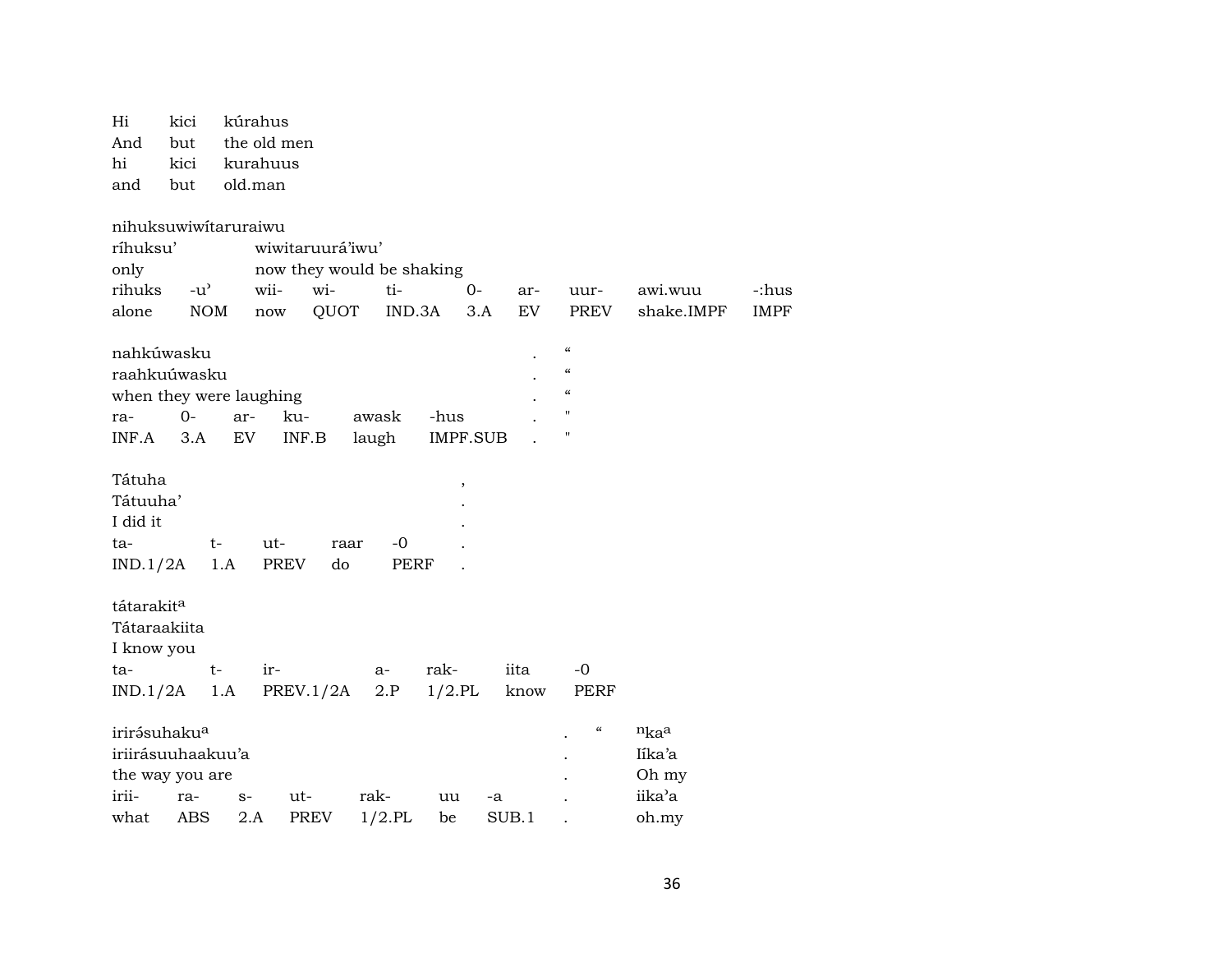$\, ,$  $\cdot$  $\cdot$ nikutasirihátati rikutasiriihaáttaati' that is what you always like to do rikutairri- $S$ utrakraatii  $-0$ PERF that.is  $IND.1/2A$  $2.A$  $PREV.1/2A$ PHYS.POSS **PREV**  $1/2.$ PL like way  $\pmb{\Pi}$  $\mathbf{H}$  $\mathbf{u}$  $\mathbf{H}$  $\cdot$ Wiwiturapawákahu Wiwituurapaawákaahu' Now she was saying things to them wiiwi $ti O$ akwaka -:hus uurwaa-QUOT  $IND.3A$  3.A **PREV** PL.AN.3P **DIST** say.IMPF **IMPF** now  $\mathfrak{z}^i$  $\boldsymbol{\mathcal{C}}$ Ii'i  $\boldsymbol{\mathcal{U}}$ Oh  $\overline{\phantom{a}}$  $\overline{a}$  $\mathbf{H}$ ii<sup>2</sup>i  $\overline{\phantom{a}}$ oh  $\pmb{\mathsf{H}}$  $\bullet$  $\overline{\phantom{a}}$ 

tasirihátati tasiriihaáttaati' you always want to do it

 $\mathbf{I}$